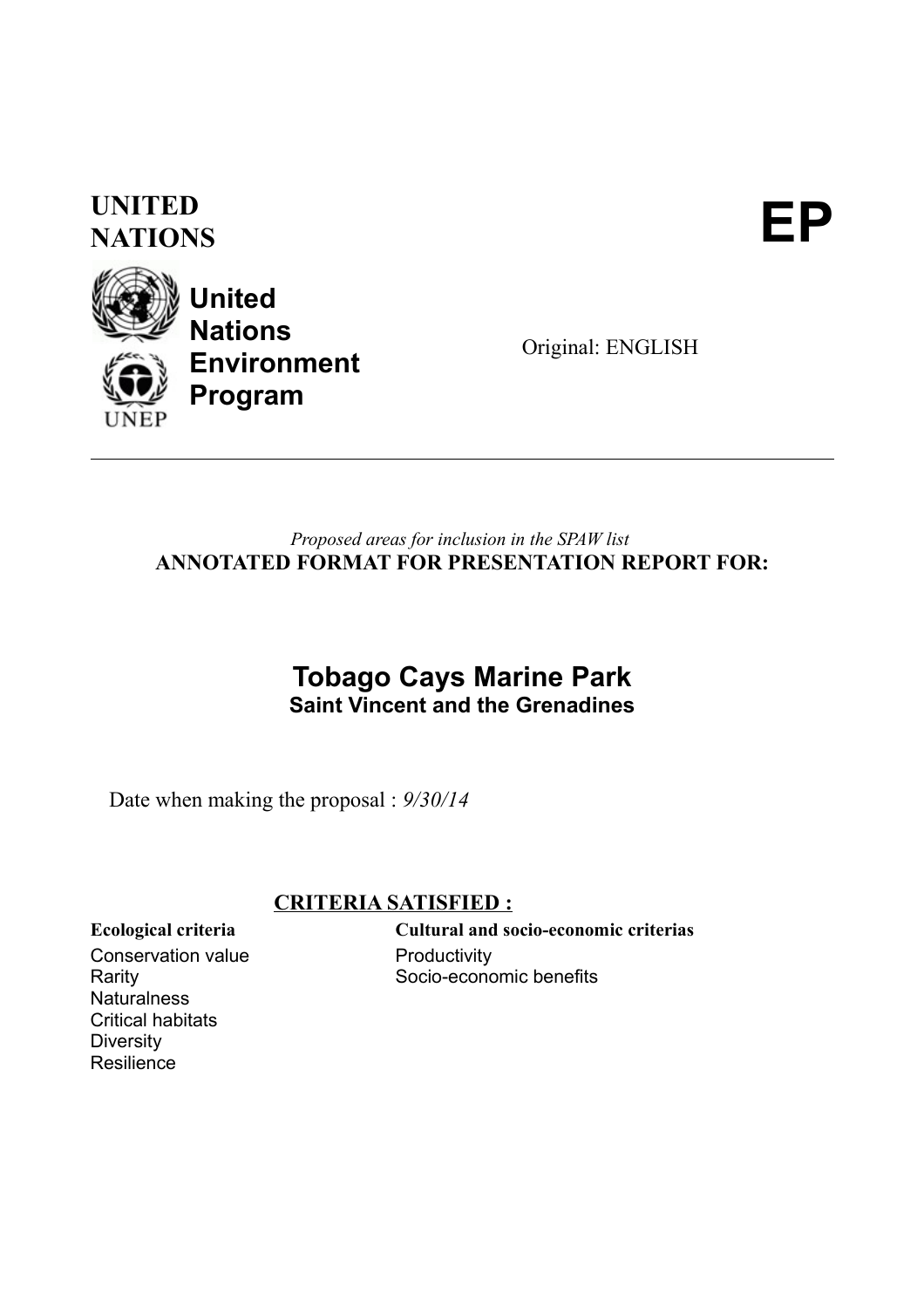### **Area name: Tobago Cays Marine Park**

Country: Saint Vincent and the Grenadines

### **Contacts**

|                    | Last name: SAINT VINCENT         |
|--------------------|----------------------------------|
|                    | First name: Focal point          |
| <b>Focal Point</b> | Position: Focal point            |
|                    | Email: focal point@stvincent.com |
|                    | Phone: 002589748512              |
|                    |                                  |
|                    | Last name: WILLIAMS              |
|                    | First name: Kenneth              |
| <b>Manager</b>     | Position: Manager                |
|                    | Email: kenawillo@hotmail.com     |
|                    | Phone: 007844858191              |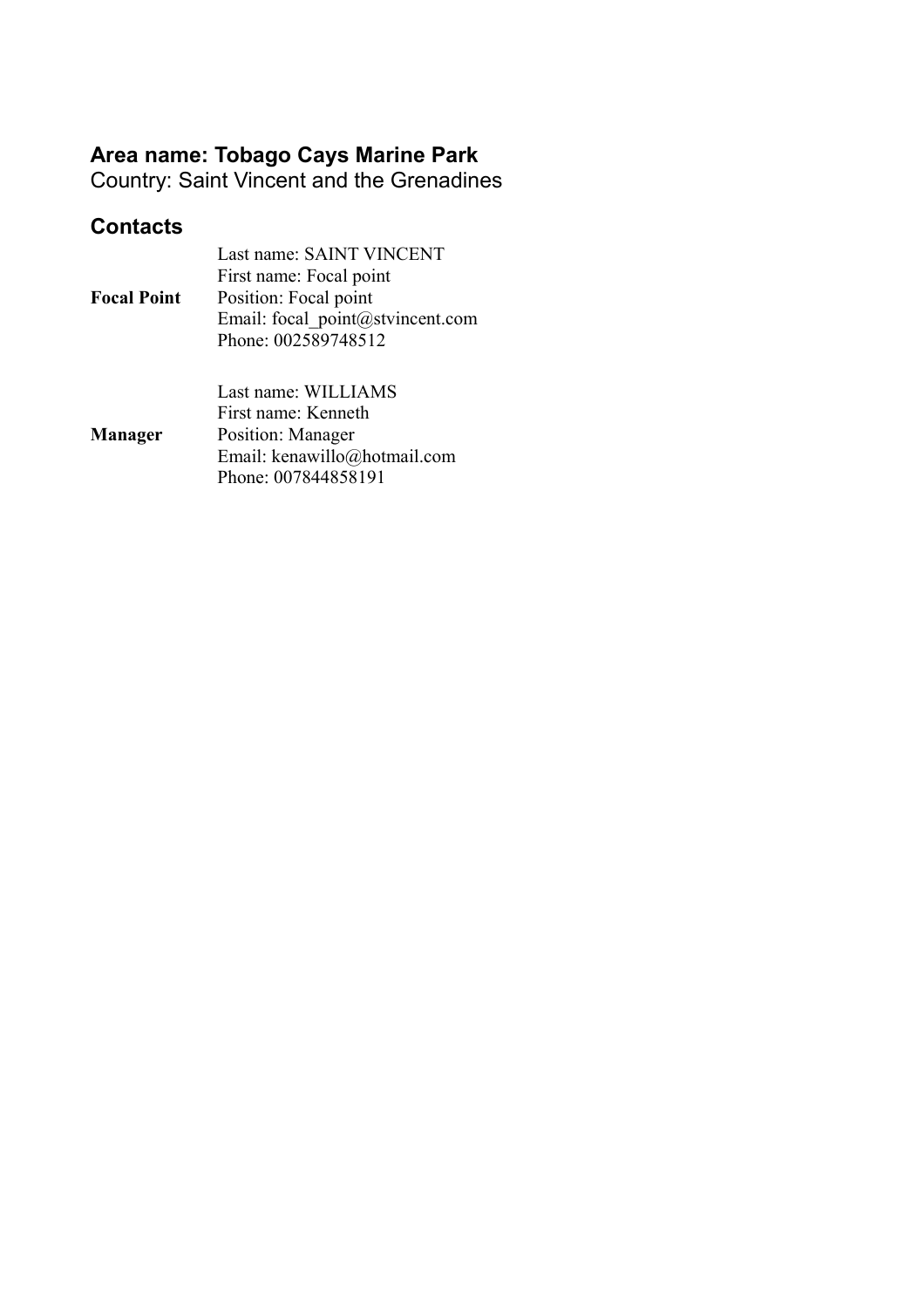## **SUMMARY**

Chapter 1 - IDENTIFICATION Chapter 2 - EXECUTIVE SUMMARY Chapter 3 - SITE DESCRIPTION Chapter 4 - ECOLOGICAL CRITERIA Chapter 5 - CULTURAL AND SOCIO-ECONOMIC CRITERIA Chapter 6 - MANAGEMENT Chapter 7 - MONITORING AND EVALUATION Chapter 8 - STAKEHOLDERS Chapter 9 - IMPLEMENTATION MECHANISM Chapter 10 - OTHER RELEVANT INFORMATION

## **ANNEXED DOCUMENTS**

Baldwin Mahon 2011 Comley Summary Report 2002 Deschamps, Desrochers, Klomp - Rapid Assessment 2003 Ecoengineering OPAAL Report 2007 Espeut OECS Report 2006 Gill - Reeffix 2010 National Parks System Plan Simmons and Mcconney 2006 TCMP Management Plan 2007-2009 TCMP Map 2 TCMP Strategic Plan 2013-2015 TCMP Zoning Map Tobago Cays – SPAW application V7 Turtle Survey 2011 Turtle Survey 2012 Wildlife Act 1987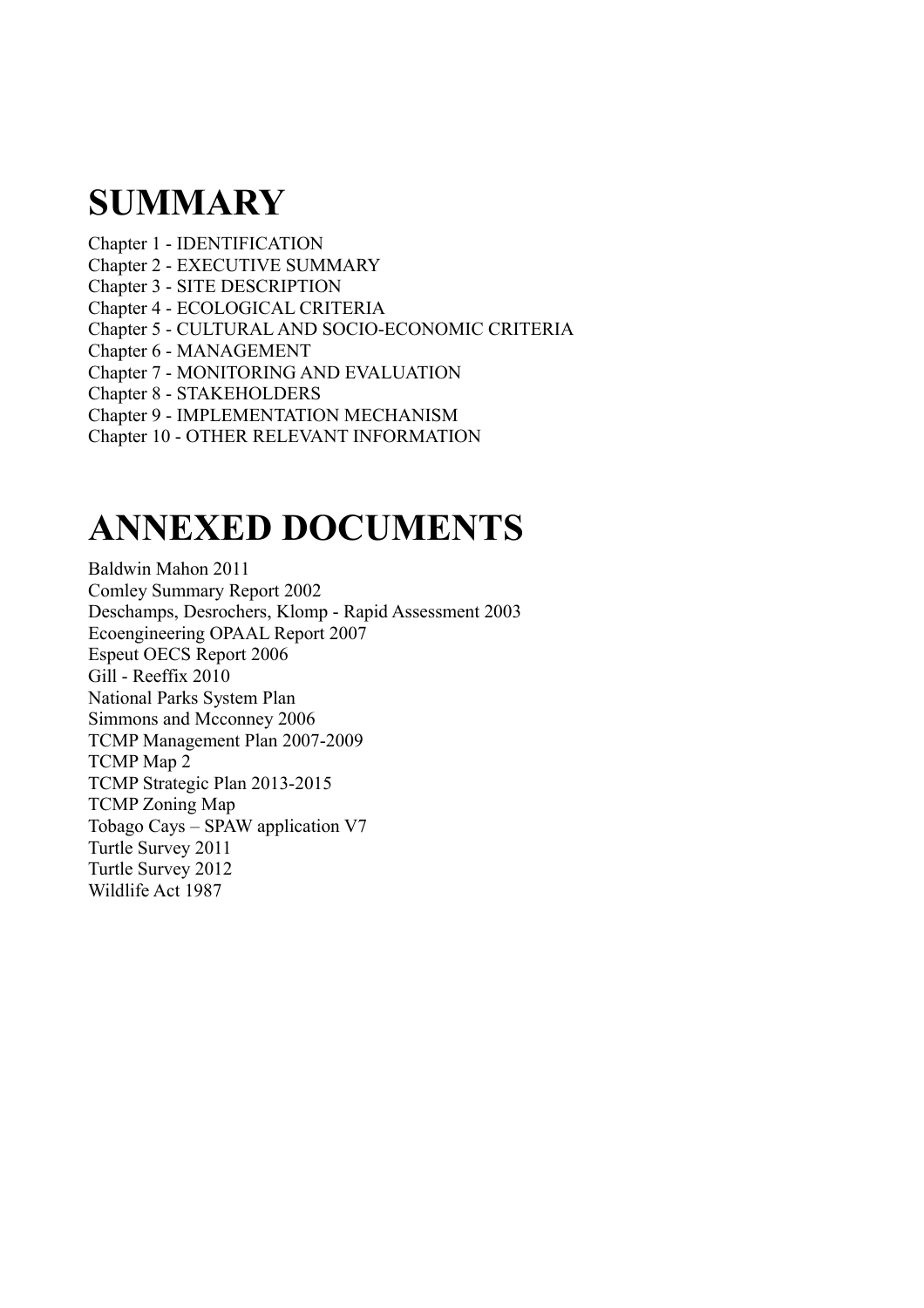# **Chapter 1. IDENTIFICATION**

### **a - Country:**

Saint Vincent and the Grenadines

### **b - Name of the area:**

Tobago Cays Marine Park

### **c - Administrative region:**

Southern Grenadines

### **d - Date of establishment:**

12/23/97

### **e - If different, date of legal declaration:**

not specified

### **f - Geographic location**

*Longitude X:* 12.6375 *Latitude Y:* -61.3625

### **g - Size:**

66 sq. km

### **h - Contacts**

*Contact address*: Clifton Union Island St. Vincent & the Grenadines *Website*: www.tobagocays.org *Email address*: kenawillo@hotmail.com

### **i - Marine ecoregion**

64. Eastern Caribbean

## **Comment, optional**

The cays were designated a conservation area under Fisheries Regulations in 1987, but the Marine Park was only created in 1997.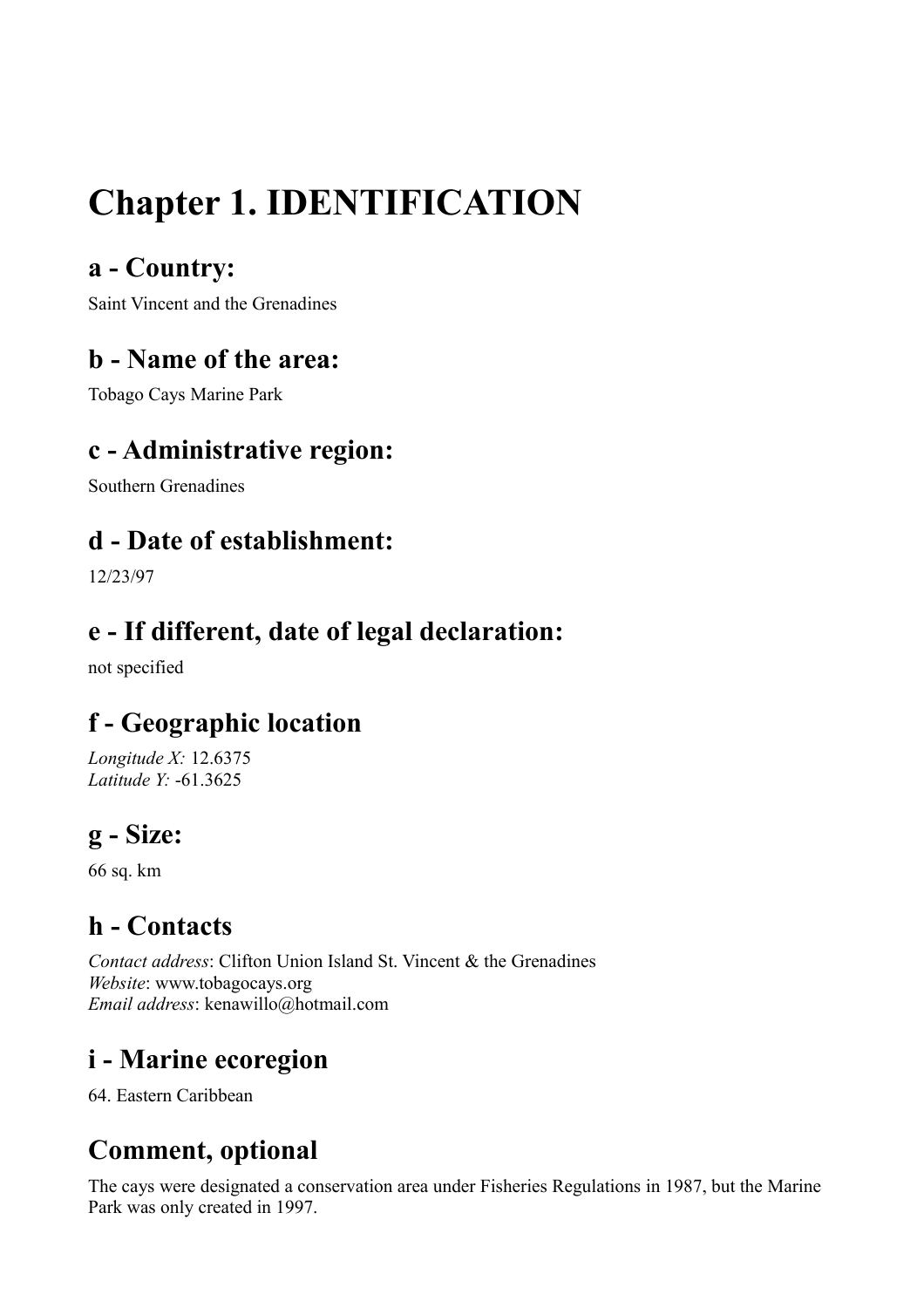This form is being completed by Nicholas Harris of the SVG National Parks Authority in collaberation with the TCMP. Please contact nicholasharris@outlook.com

## **Chapter 2. EXECUTIVE SUMMARY**

### **Present briefly the proposed area and its principal characteristics, and specify the objectives that motivated its creation :**

The Tobago Cays are of great ecological, social, cultural and economic importance to St Vincent and the Grenadines and Grenada. The Tobago Cays Marine Park (TCMP) comprises of five small uninhabited cays, and one larger inhabited island, located in the Southern Grenadines. The area is stunningly beautiful, with pure white sand, crystal clear waters, plentiful coral reefs, and rich biodiversity. Four of the cays - Petit Rameau, Petit Bateau, Jamesby and Baradal – lie within a semi-circular reef, known as Horseshoe Reef, while the fifth cay (Petit Tabac) lies just outside the reef. Mayreau is a larger island to the west of the cays, inhabited by about 270 people.

The Tobago Cays were designated a conservation area in 1987 (under Fisheries Regulations), but the Tobago Cays Marine Park was not created until late 1997. The cays are surrounded by fringing and bank-barrier coral reefs, which are important for marine biodiversity conservation. There are sea grass beds within the cays which are important feeding groups for threatened turtles. Mayreau has patches of endangered mangrove ecosystem, and the islands and cays are host to many protected animal and bird species.

The area has long been a popular spot for tourists including yachts, divers, cruise ships and day trippers. Over 80% of yachts visiting the Grenadines visit the TCMP. The area was previously used as a fishing spot by locals, and protection of the area is likely to have benefited fishers by providing a safe breeding ground for fish. Tourism is central to the economies of the Southern Grenadines (including Union Island, Mayreau and Canouan) and the TCMP is a key tourism draw card.

#### **Explain why the proposed area should be proposed for inclusion in the SPAW list**

The Tobago Cays Marine Park (TCMP) should be included in the SPAW list because it contains very special ecological and socio-economic values, including populations of threatened marine and terrestrial species and important habitats.

The TCMP is an area of exceptional biodiversity and high conversation value. Much of this is due to its unique geology and topography, creating conditions for large coral reefs and sea grass beds. It contains many fringing coral reefs as well as the longest bank-barrier reef in the Southern Grenadines (Horseshoe Reef). These reefs are home to many marine species including many threatened species: Green, Hawksbill and Leatherback Turtles, Queen Conch, Caribbean Spiny lobster, and 20 species of threatened corals, including the critically endangered Boulder Star, Staghorn and Elkhorn corals. There are also many protected terrestrial species within the TCMP including the Brown Pelican, Brindled Tern, Iguana, and many migratory birds. The TCMP also contains mangroves and wetland ecosystems, which are becoming increasingly rare in the Caribbean. The TCMP is uninhabited and is relatively undisturbed by human activity, although there are threats and impacts from increased tourism.

The TCMP is crucial to the economy of the Southern Grenadines. It is one of the most popular tourism sites in the Lesser Antilles with over 50,000 visitors annually. The economy of the surrounding islands is heavily dependent on tourism through hospitality and accommodation, vending, tours, diving, cruising, transport and construction. Fishing is another major sector of the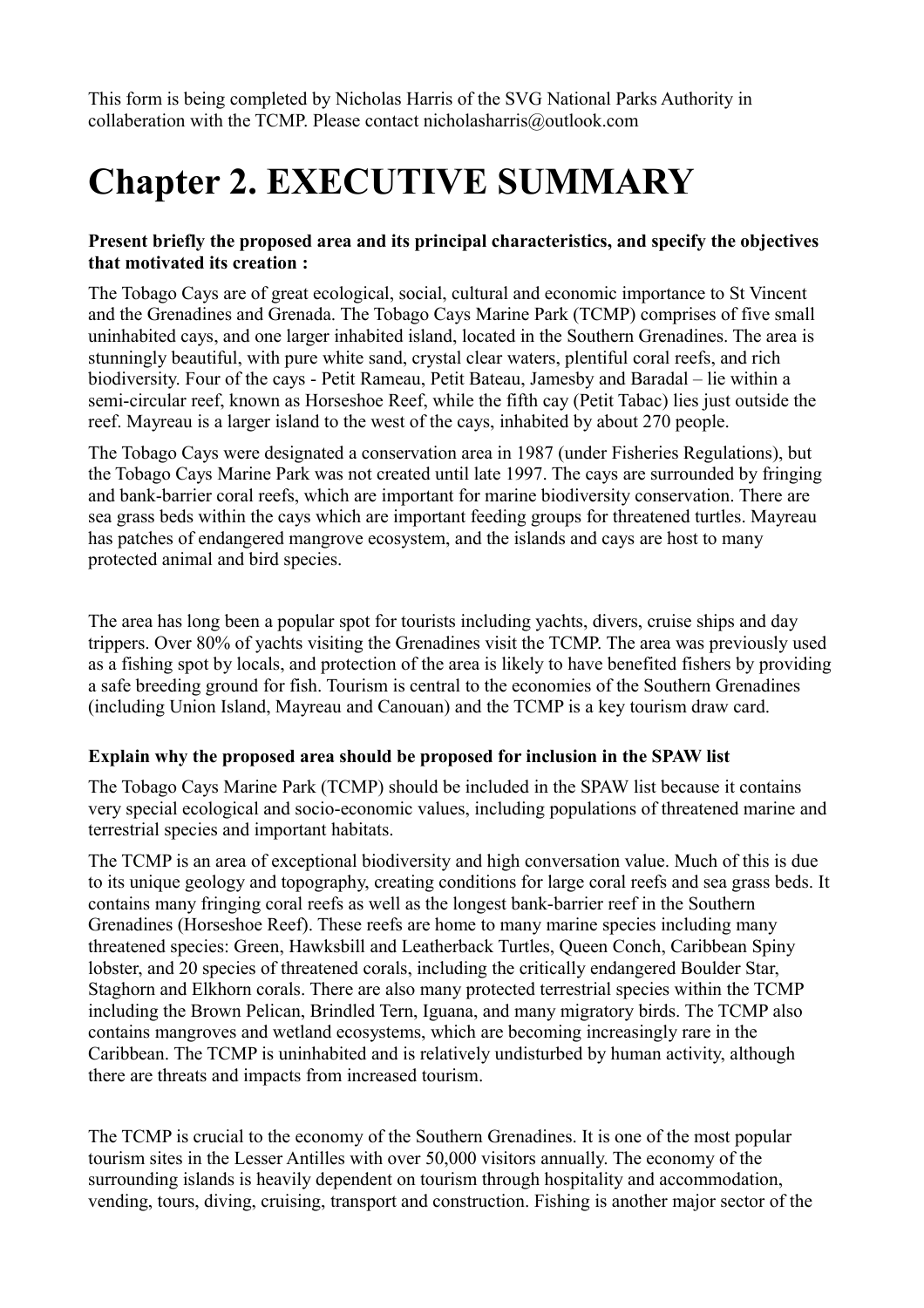Southern Grenadines economy and the TCMP provides an important breeding ground for many commercial species, and contributes to the health of broader marine biodiversity.

### **According to you, to which Criteria it conforms (Guidelines and Criteria B Paragraph 2)**

Conservation value Rarity Naturalness Critical habitats Diversity Resilience

### **Cultural and socio-economic criterias**

Productivity Socio-economic benefits

## **Chapter 3. SITE DESCRIPTION**

### **a - General features of the site**

**Terrestrial surface under sovereignty, excluding wetlands:** 

5 *sq. km*

### **Wetland surface:**

1 *ha*

### **Marine surface:**

60 *sq. km*

### **Global comment for the 3 previous fields (optional):**

These are estimate, there are are no exact figures.

### **b - Physical features**

### **Brief description of the main physical characteristics in the area:**

The TCMP includes the four main islands of the cays (Petit Rameau, Petit Bateau, Jamesby and Baradal), Petit Tabac to the east and the larger island of Mayreau to the west. Three smaller islands are also found in the north of the park - Catholic Island, Jondall and Mayreau Baleine. The park includes the 4 km long Horseshoe Reef (the largest in the Southern Grenadines), Mayreau Gardens, World's End and Egg reefs. The Horseshoe reef provides vital protection from incoming wave action from the open Atlantic and is the major reef complex within the Tobago Cays. The bankbarrier and fringing reefs of the Tobago Cays are dominated by the branching Elkhorn coral (Acropora palmata) in shallow water and by various head corals in the deeper fore-reef zones. All of the three major marine ecosystems are present within the Tobago Cays. Mangroves are located on the eastern side of Petit Rameau and large areas of seagrass beds lie in the centre lagoon sheltered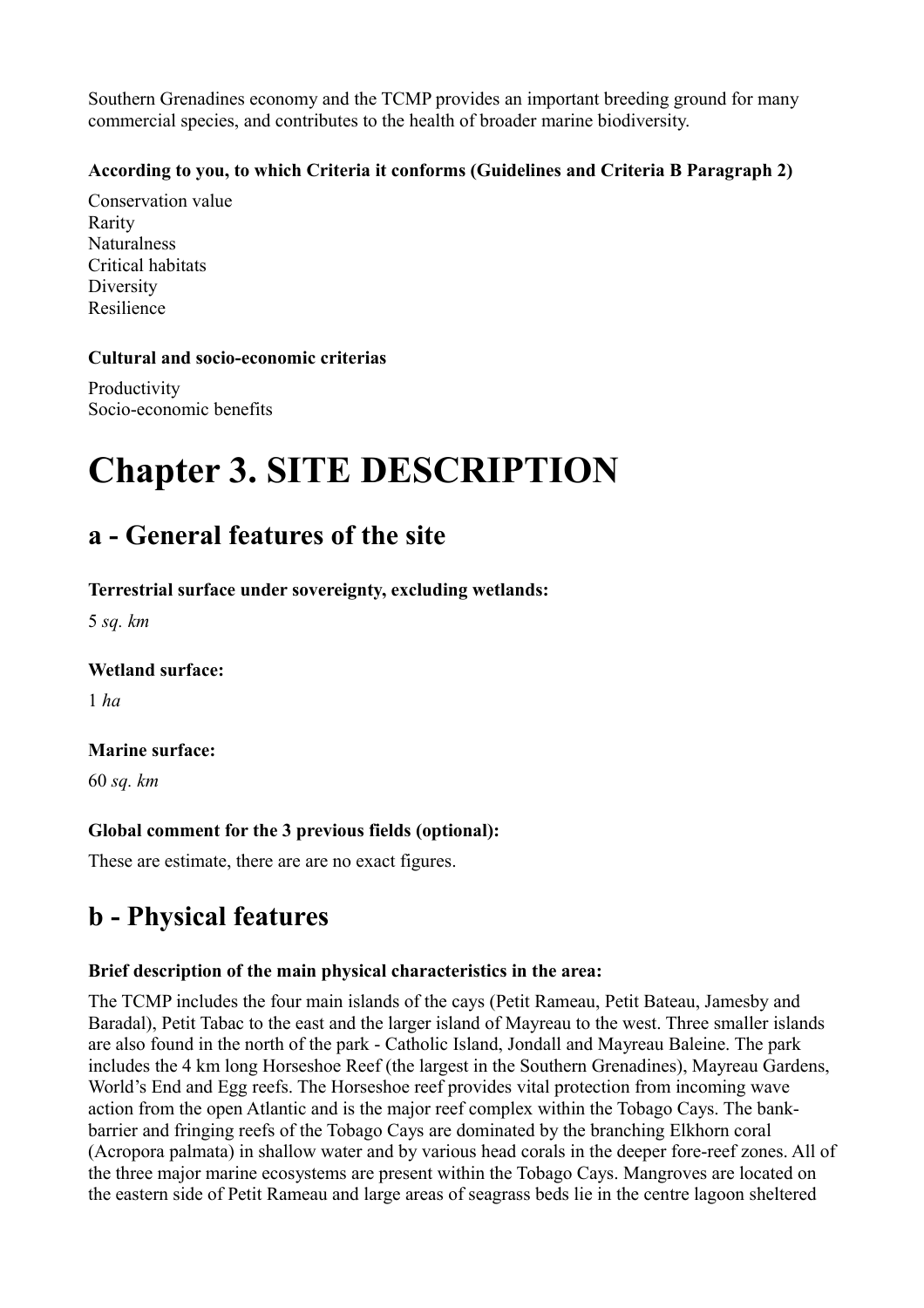by bank-barrier reefs to the east.

### **Geology:**

The Grenadines are geologically older than St. Vincent and are situated on an extensive shallow bank of volcanic origin – known as the southern Lesser Antilles arc platform (SLAAP). The SLAAP is a product of Miocene uplift (23–16 Ma) and characterized by Eocene to Pliocene extrusive to intrusive igneous rocks along with sedimentary rocks such as limestone, marl, and chert, and epiclastic arc-derived volcaniclastic units composed of mudstone, sandstone, and conglomerate. The islands are comprised of a variety of volcanic and sedimentary rocks. The area is an active subduction zone, and lies along the interface of the Caribbean and South American Tectonic plates. The shallow bank of the Grenadines extends from St Vincent to Grenada, and has a natural boundaries of the Tobago Trough to the east and the Grenada Trough to the west, where the depth increases rapidly. The shallow bank creates ideal conditions for the formation of productive seagrass beds, mangroves and coral reefs.

### **Topography:**

The cays are very flat - Mayreau is the largest island within the park with a highest point of 99m above sea level.

### **Bathymetry:**

The TCMP lie on the shallow Grenadines shelf which extends up to three times further to the east of the Grenadines than to the west. This shelf is not uniformly shallow, but is marked by a ridge on its eastern margin of some relic reef system. The wide shallow shelf is conducive to the formation of many coral reefs, and bottom slopes away rapidly after the 50m depth contour. The Tobago Cays lies in shallow water, conducive to reef formation.

#### **Hydrodynamics:**

The dominant ocean currents in the vicinity of St. Vincent and the Grenadines flow from the eastsoutheast. Some upwelling of deeper ocean waters is thought to exist along the eastern part of the insular shelf. Tides throughout the islands are semi-diurnal. There is a predominant current flow from east to west of up to 3 knots, which brings seasonal influxes of surface fresh water from the Amazon and Orinoco estuaries. This prevailing flow is reversed by a weaker, shorter duration west to east flow every day. Localised currents and topography significantly affect the tidal stream. Currents tend to suppress the eastgoing stream and enhance the west-going stream, while narrow channels strengthen the west-going streams. Due to the prevailing north easterly winds, the sea often breaks at depths of less than 8 m on the eastern side of the island chain. Strong tidal currents exist in the TCMP – for example tidal channels bisect areas of harder substrate within the Mayreau Gardens reef, and the strong currents result in high biodiversity along the channels.

#### **Volcanic formations:**

Geologically, the area lies along the interface of the Caribbean and South American Tectonic plates on the southern Lesser Antilles arc platform (SLAAP). The area is an active subduction zone with undersea volcanoes and seismic activity. Kick'em Jenny is an undersea volcano north of Grenada, and there is also another less active submarine named Kick'em Jack in the area. These volcanoes are important as their explosion may result in the creation of new land masses, and new marine life has been found by Northern Oceanic and Atmospheric Association in their vicinity.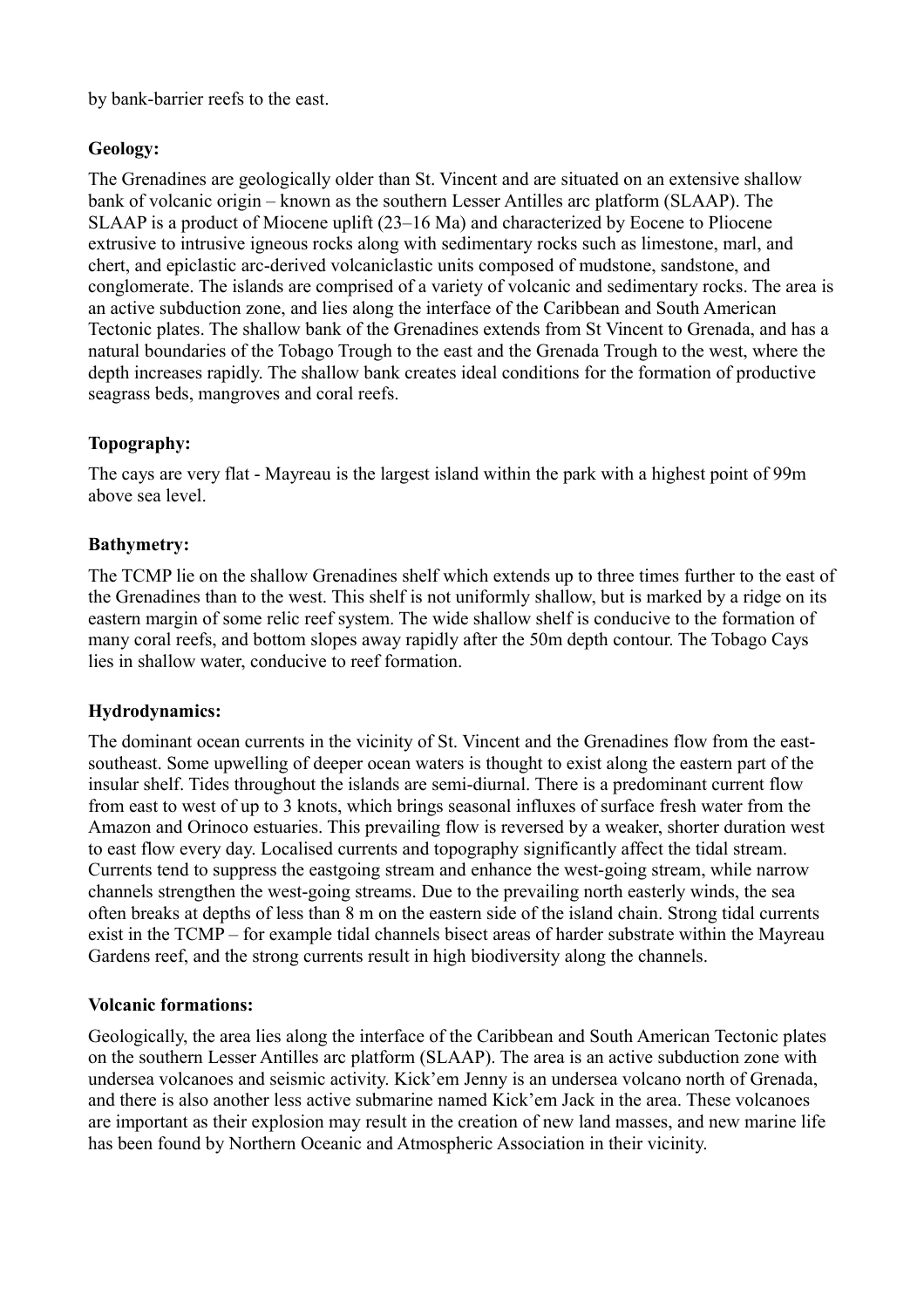#### **Sand dunes:**

There are very small sand dunes on some of the islands, but no major areas.

#### **Underwater formations:**

The Tobago Cays is renowned for its extensive coral reefs, including Horseshoe reef the longest bank-barrier reef in the Southern Grenadines (4 km long). Other major reefs include Egg, World's End and Mayreau Gardens. There are also extensive fringing reef around the cays and islands. Additionally there are areas of sea grass beds which support endangered turtle populations.

### **c - Biological features**

### **Habitats**

**Brief description of dominant and particular habitats (marine and terrestrial)\*: List here the habitats and ecosystems that are representative and/or of importance for the WCR (i.e. mangroves, coral reefs, etc):** 

Most of the TCMP is marine, with only around 5% terrestrial. There are small areas of wetland and mangrove forests, but most terrestrial ecosystems are beach or dry forest. Within the marine areas there are large coral reefs, both fringing and bank-barrier, as well as a areas of seagrass beds. The marine ecosystems provide habitat for a wide variety of marine life including turtles, conch, sea eggs, occaisional large fish (such as sharks, jacks and barracuda) and many smaller and juvenile reef fish. Major corals include Montastrea, Porites, Acropora, Millepora and Siderastrea species.

| Marine /                                                                                                        |      | Size (estimate) |                                                                                                                                                                                                                                                                                                                                                                                                                                                                                     |  |
|-----------------------------------------------------------------------------------------------------------------|------|-----------------|-------------------------------------------------------------------------------------------------------------------------------------------------------------------------------------------------------------------------------------------------------------------------------------------------------------------------------------------------------------------------------------------------------------------------------------------------------------------------------------|--|
| coastal<br>ecosystem<br>categories<br><b>Detail</b> for<br>each<br>habitat /<br>ecosystem<br>the area<br>covers | unit | Area<br>covered | Description and comments                                                                                                                                                                                                                                                                                                                                                                                                                                                            |  |
| Mangroves                                                                                                       |      |                 |                                                                                                                                                                                                                                                                                                                                                                                                                                                                                     |  |
| Red<br>Mangrove<br>forest                                                                                       | ha   | $\overline{4}$  | There is one small patches of Red mangroves (Rhizophora mangle)<br>in Petit Rameau.                                                                                                                                                                                                                                                                                                                                                                                                 |  |
| Coral reefs                                                                                                     |      |                 |                                                                                                                                                                                                                                                                                                                                                                                                                                                                                     |  |
| All coral<br>reefs                                                                                              | ha   | 1336            | Surrounding the Tobago Cays are several shallow fringing reefs<br>around the islands, and a major bank-barrier reef known as<br>Horseshoe Reef. Other major reefs in the park include World's End<br>Reef, Egg Reef and Mayreau Gardens. The fringing reefs around<br>Mayreau and the Mayreau Gardens reef are considered to be the most<br>biodiverse and healthy, with Horseshoe Reef and the reef around<br>Petit Tabac being the next richest. Finally, the World's End and Egg |  |

#### **Detail for each habitat/ecosystem the area it covers:**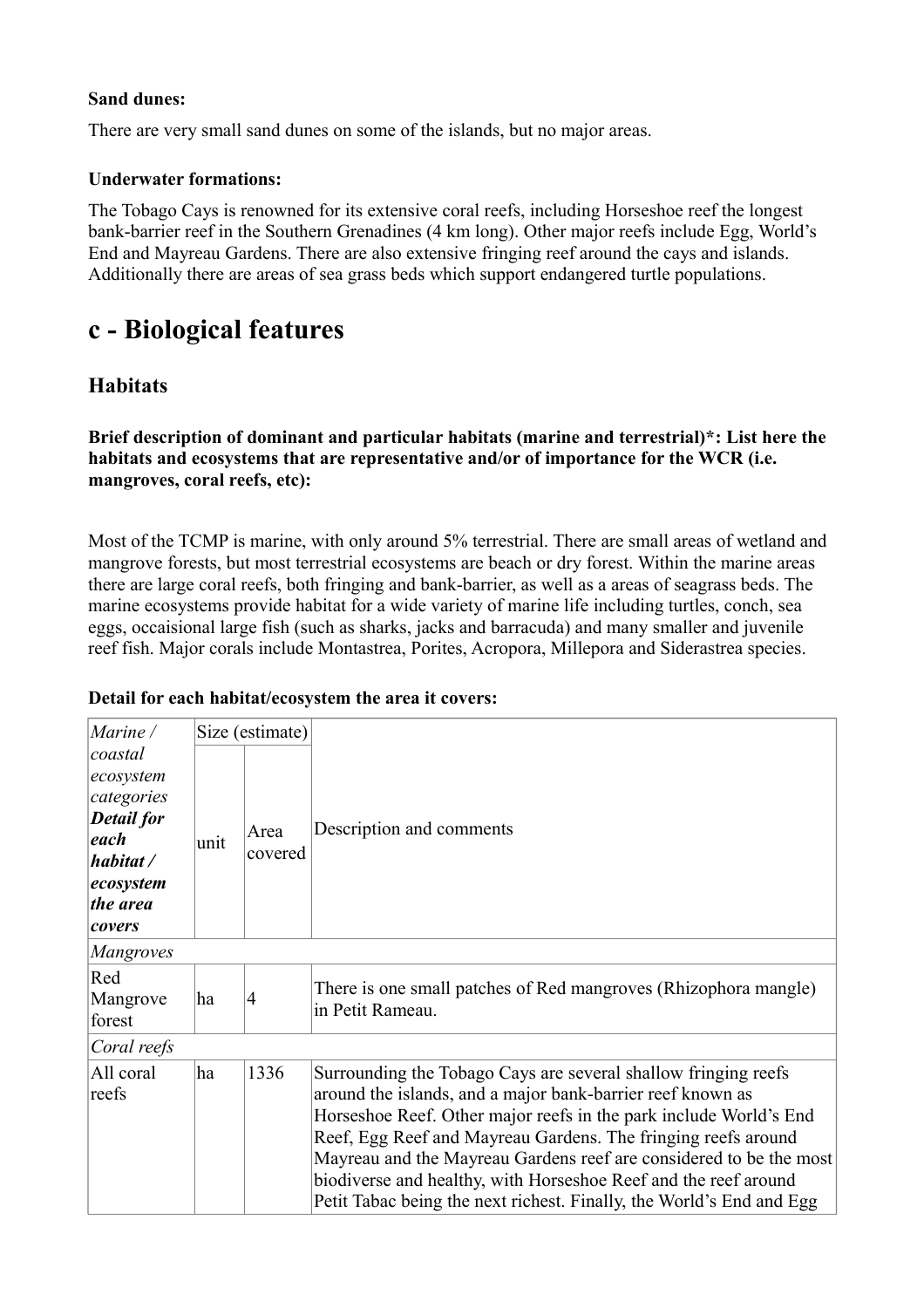|                                   |           |                 | reef, as well as the other fringing reefs are considered to be the most<br>degraded and least diverse in the park. The common corals on the<br>reefs are Montastrea, Porites, Acropora, Millepora and Siderastrea<br>species, as well as patches of soft corals such as Gorgonians (Sea<br>Fans) and sponges. Large fish, such as barracuda and jacks, are<br>occasionally found in the park, although most of the fish species are<br>small. Algae and disease are prominent across all reefs and affect<br>coral health. Surveys in 2007 concluded that most reefs were<br>dominated by dead coral rubble and had live coral cover between 5%<br>and 30%, and all reefs are considered to be in decline (OPAAL<br>survey). The area estimate also includes estimates of the deep reef in<br>the TCMP, however there is very little information about its<br>composition, structure or biodiversity values |  |
|-----------------------------------|-----------|-----------------|-------------------------------------------------------------------------------------------------------------------------------------------------------------------------------------------------------------------------------------------------------------------------------------------------------------------------------------------------------------------------------------------------------------------------------------------------------------------------------------------------------------------------------------------------------------------------------------------------------------------------------------------------------------------------------------------------------------------------------------------------------------------------------------------------------------------------------------------------------------------------------------------------------------|--|
| Sea grass beds                    |           |                 |                                                                                                                                                                                                                                                                                                                                                                                                                                                                                                                                                                                                                                                                                                                                                                                                                                                                                                             |  |
| Seagrass<br>beds                  | 365<br>ha |                 | Most sea grass beds lie within the shallow 'lagoon' south of Baradal<br>in the centre of the cays, although there are tiny patches of sea grass<br>near the Horseshoe back reef. The main species of seagrass are<br>Thallassia and Syringodium, with small colonies of loggerhead<br>sponges (Spheciospongia verparium), various soft corals and small<br>colonies of Porites and Siderastrea. The sea grass beds support<br>several species of juvenile fish, green turtles (Chelonia mydas),<br>starfish (Oreaster reticulates), conchs (Strombus gigas) and sea eggs<br>(Tripneustes ventricosus), however there are also significant areas of<br>algae.                                                                                                                                                                                                                                                |  |
| Sand cover                        |           |                 |                                                                                                                                                                                                                                                                                                                                                                                                                                                                                                                                                                                                                                                                                                                                                                                                                                                                                                             |  |
| <b>Beaches</b>                    | ha        | 9               | There are small beaches on all of the cays, and on certain areas in<br>Mayreau.                                                                                                                                                                                                                                                                                                                                                                                                                                                                                                                                                                                                                                                                                                                                                                                                                             |  |
| Terrestrial                       |           | Size (estimate) |                                                                                                                                                                                                                                                                                                                                                                                                                                                                                                                                                                                                                                                                                                                                                                                                                                                                                                             |  |
| ecosystems                        | unit      | Area<br>covered |                                                                                                                                                                                                                                                                                                                                                                                                                                                                                                                                                                                                                                                                                                                                                                                                                                                                                                             |  |
| Forest                            |           |                 |                                                                                                                                                                                                                                                                                                                                                                                                                                                                                                                                                                                                                                                                                                                                                                                                                                                                                                             |  |
| Coastal and<br>Riparian<br>Forest | sq.km 166 |                 | Mostly dry forest, mainly on Mayreau.                                                                                                                                                                                                                                                                                                                                                                                                                                                                                                                                                                                                                                                                                                                                                                                                                                                                       |  |
| Wetlands                          |           |                 |                                                                                                                                                                                                                                                                                                                                                                                                                                                                                                                                                                                                                                                                                                                                                                                                                                                                                                             |  |
| Salt Pond                         | sq.km 5   |                 | The salt pond in Mayreau is the only wetland in the TCMP.                                                                                                                                                                                                                                                                                                                                                                                                                                                                                                                                                                                                                                                                                                                                                                                                                                                   |  |

### **Flora**

#### **Brief description of the main plant assemblages significant or particular in the area:**

The terrestrial flora consists mainly of dry forest, grasses and shrubs, including species such as coconut, agave, cactus, coccoloba sp. and diospyros sp. There is one patche of Red Mangroves (Rhizophora mangle) on Petit Rameau– this species is rare within SVG (although listed as *least concern* under the IUCN Red List). There are some Melocactus Broadwayi on the cays, which are listed as *near threatened* under the IUCN Red List. Underwater, there are areas of seagrass beds which contain two listed species under SPAW Annex 3 – Manatee Grass (Syringodium filiforme) and Turtle Grass (Thalassia testudinum).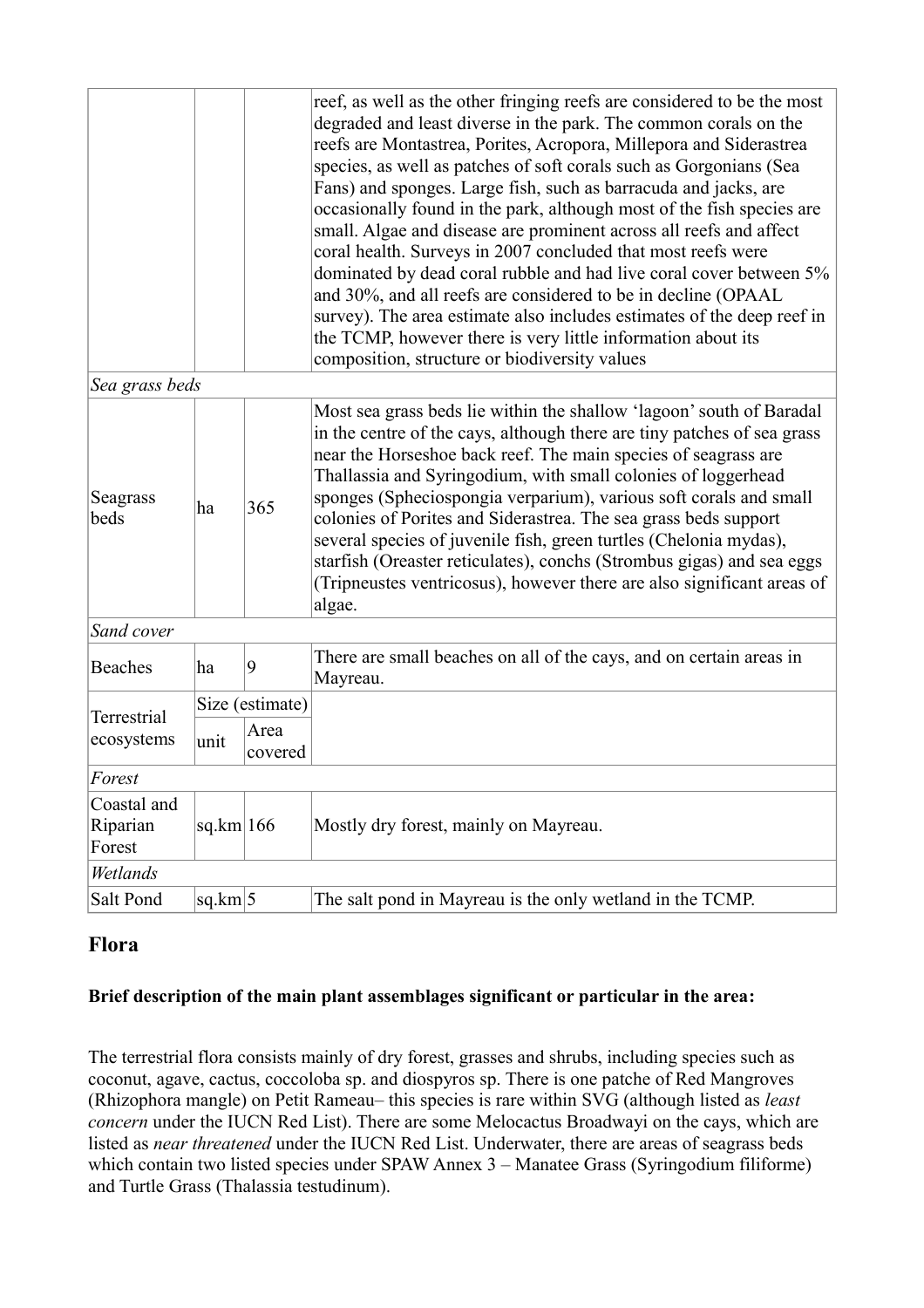#### **List of plant species within the site that are in SPAW Annex I**

| List of species in SPAW annex Estimate of population |      | Comments if |
|------------------------------------------------------|------|-------------|
|                                                      | size | any         |

| List of species in<br><b>SPAW</b> annex III  | Estimate of<br>population<br>size | Comments if any                                                                                                                                                                                                                                                                                                                                                                                                                                                                                                                                                              |
|----------------------------------------------|-----------------------------------|------------------------------------------------------------------------------------------------------------------------------------------------------------------------------------------------------------------------------------------------------------------------------------------------------------------------------------------------------------------------------------------------------------------------------------------------------------------------------------------------------------------------------------------------------------------------------|
| Cymodoceaceae:<br>Syringodium<br>filiforme   | Area<br>covered:<br>232.5 ha      | Manatee grass shares the same habitat as Turtle grass, and is<br>generally found mixed in with the latter. Healthy sea grass beds<br>around Baradal were dominated by Thalassia and Syringodium,<br>with dispersed small colonies of Porites, Acropora, Siderastrea,<br>Manicina and sponges. Within the sea grasses was an abundance<br>of Dictyota (algae). There are no estimates of the number or area<br>of Manatee Grass – so an range has been given based on the total<br>seagrass area estimate.                                                                    |
| Hydrocharitaceae:<br>Thalassia<br>testudinum | Area<br>covered:<br>232.5 ha      | A very abundant sea grass to sandy bottoms and areas of mixed<br>sand and coral rubble. Isolated areas of small patches of sparse<br>Thalassia were noted on the Horseshoe back reef. Sea grass beds<br>around Baradal were dominated by Thalassia and Syringodium,<br>with dispersed small colonies of Porites, Acropora, Siderastrea,<br>Manicina and sponges. Within the sea grasses was an abundance<br>of Dictyota (algae). There are no estimates of the number or area<br>of Manatee Grass – so an range has been given based on the total<br>seagrass area estimate. |
| Rhizophoraceae:<br>Rhizophora mangle         | Area<br>covered: 4<br>ha          | This species can reach heights of 80' ft under favourable<br>conditions, but is often little more than a shrub. Locally it is one<br>of the most important of the species constituting mangrove<br>swamps, occurring where the salinity of seawater is diluted by<br>freshwater. There is a mud flat grown up with Rhizophora<br>mangle on the southern side of Petit Rameau.                                                                                                                                                                                                |

#### **List of plant species within the site that are in SPAW Annex III**

#### **List of plant species within the site that are in the IUCN Red List. UICN red list : <http://www.iucnredlist.org/apps/redlist/search>You will specify the IUCN Status (CR:critically endangered; EN:endangered; VU:vulnerable).**

| List of species in IUCN red list that are | <b>IUCN</b>   | Estimate of population Comments if |     |
|-------------------------------------------|---------------|------------------------------------|-----|
| present in your site                      | <b>Status</b> | s <sub>1</sub> ze                  | any |

#### **List of plant species within the site that are in the national list of protected species**

| List of species in the national list of protected species that Estimate of |                 | Comments if |
|----------------------------------------------------------------------------|-----------------|-------------|
| are present in your site                                                   | population size | any         |

### **Fauna**

### **Brief descript° of the main fauna populations and/or those of particular importance present (resident or migratory) in the area:**

The TCMP contains a number of important threatened species, both terrestrial and marine. There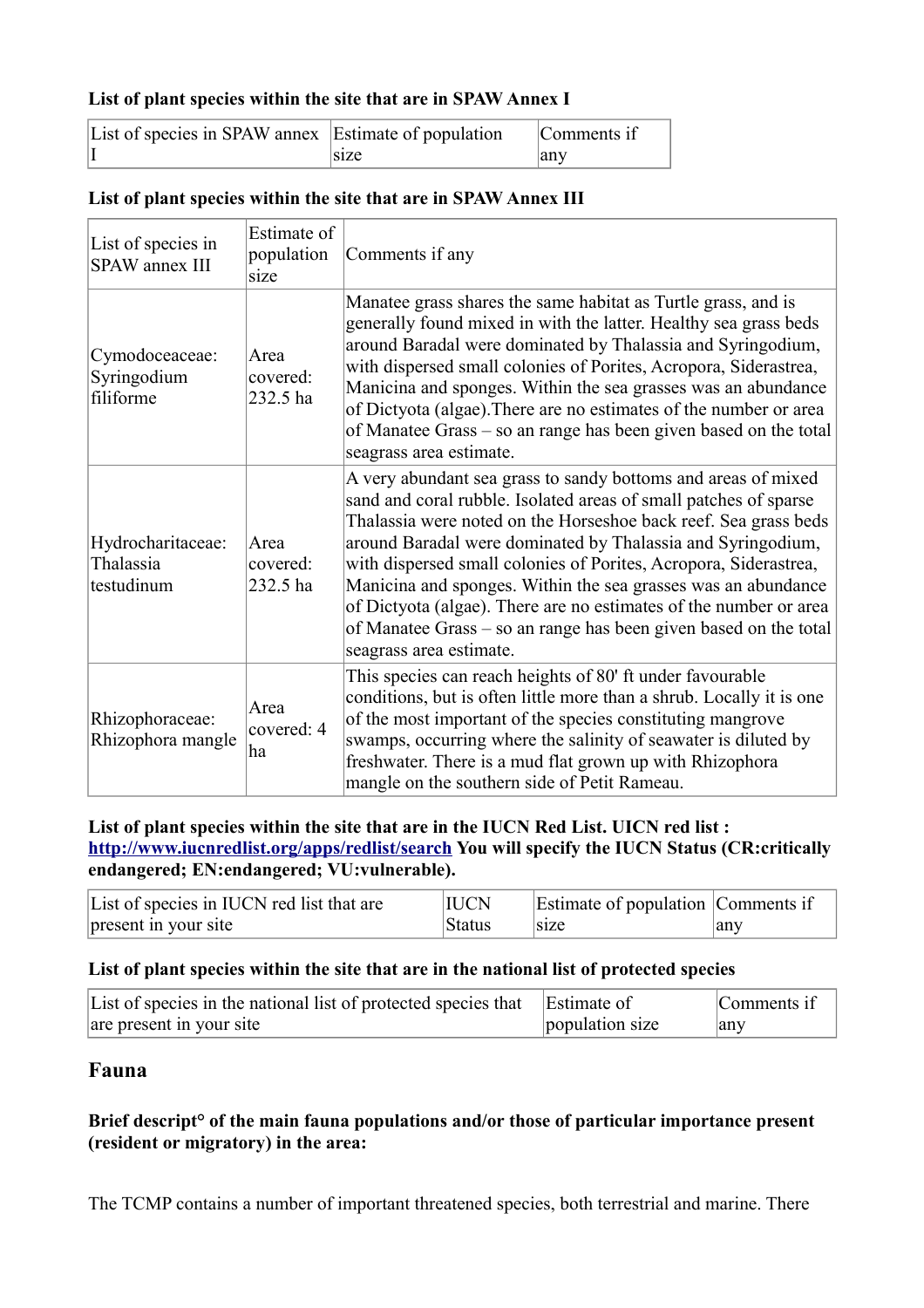are populations of Brown Pelican, Bridled Terns and Iguanas in the park, and there are many migratory birds which pass through the area. The beaches and sea grass beds are feeding and nesting grounds for Green Turtles, Hawksbill Turtles and Leatherback Turtles. The reefs are home to many species of listed coral from the Milleporidae, Alcyonacea and Scleractinia families, there are also populations of Queen Conch and Caribbean Spiny lobster in the park.

| List of species<br>in SPAW<br>annex II    | Estimate of<br>population size                                                            | Comments if any                                                                                                                                                                                                                                                                                                                                                                                                                                                                                                                                                           |
|-------------------------------------------|-------------------------------------------------------------------------------------------|---------------------------------------------------------------------------------------------------------------------------------------------------------------------------------------------------------------------------------------------------------------------------------------------------------------------------------------------------------------------------------------------------------------------------------------------------------------------------------------------------------------------------------------------------------------------------|
| Reptiles:<br>Chelonia<br>mydas            | Number of<br>individuals: 67 -<br>Unit used<br>(individuals,<br>spots, etc): not<br>given | Green Turtles are the most common in the park and breed and<br>feed within the sea grass beds, especially along the coastline of<br>Baradal. The Green Turtle is the largest hard-shelled sea turtle -<br>adults of this species commonly reach 100 cm in carapace<br>length and $150$ kg in mass. Surveys from $2010 - 2012$ captured<br>and tagged between 49 and 85 turtles, although there is not<br>enough data to determine the long term population trend.                                                                                                         |
| Reptiles:<br>Eretmochelys<br>imbricata    | Number of<br>individuals: 4 -<br>Unit used<br>(individuals,<br>spots, etc): not<br>given  | Hawksbill Turtles nest and feed within the park, although they<br>are less numerous than Green Turtles. Surveys between 2010-<br>2012 only found 8 total turtles, although they are less easy to<br>locate than Green Turtles.                                                                                                                                                                                                                                                                                                                                            |
| Reptiles:<br>Dermochelys<br>coriacea      | not given                                                                                 | This turtle is the most specialized and unique of all sea turtles. It<br>is the largest, reaching a length of 7 feet and weighing up to one<br>ton with flippers up to 4 feet long. They travel the furthest and<br>are undoubtedly the greatest migrants, traversing thousands of<br>km over the open oceans and fast currents. They nest in tropical<br>waters and yet forage also in cold northern seas. In the TCMP<br>no Leatherback Turtles were recorded during the recent surveys,<br>but there are older sightings, so it may be a rarer visitor to the<br>park. |
| Birds: Sterna<br>antillarum<br>antillarum | not given                                                                                 | These birds are coastal, occasionally seen singly or in small<br>groups offshore and in the open sea around the TCMP. There<br>are no current population estimates.                                                                                                                                                                                                                                                                                                                                                                                                       |
| Pelecanidae:<br>pelecanus<br>occidentalis | not given                                                                                 | This large bird is seen nesting in the TCMP during February to<br>July but may also nest sporadically for the rest of the year.<br>Plunges for food at the surface and will filter the contents of its<br>bill for its food. There are no population estimates for the<br><b>TCMP</b>                                                                                                                                                                                                                                                                                     |

#### **List of animal species within the site that are in SPAW Annex II**

#### **List of animal species within the site that are in SPAW Annex III**

| List of                   | Estimate  |                                                                                                                                                                                                                      |
|---------------------------|-----------|----------------------------------------------------------------------------------------------------------------------------------------------------------------------------------------------------------------------|
| species in                | οf        | Comments if any                                                                                                                                                                                                      |
| SPAW annex population     |           |                                                                                                                                                                                                                      |
| Ш                         | size      |                                                                                                                                                                                                                      |
| Hydrozoa:<br>Milleporidae | not given | Blade Fire Coral (Millepora complanata) and Branching Fire Coral<br>(Millepora alcicornis) are found across the TCMP. Blade Fire Coral<br>occur in colonies and have thin, upright blades or plates that extend from |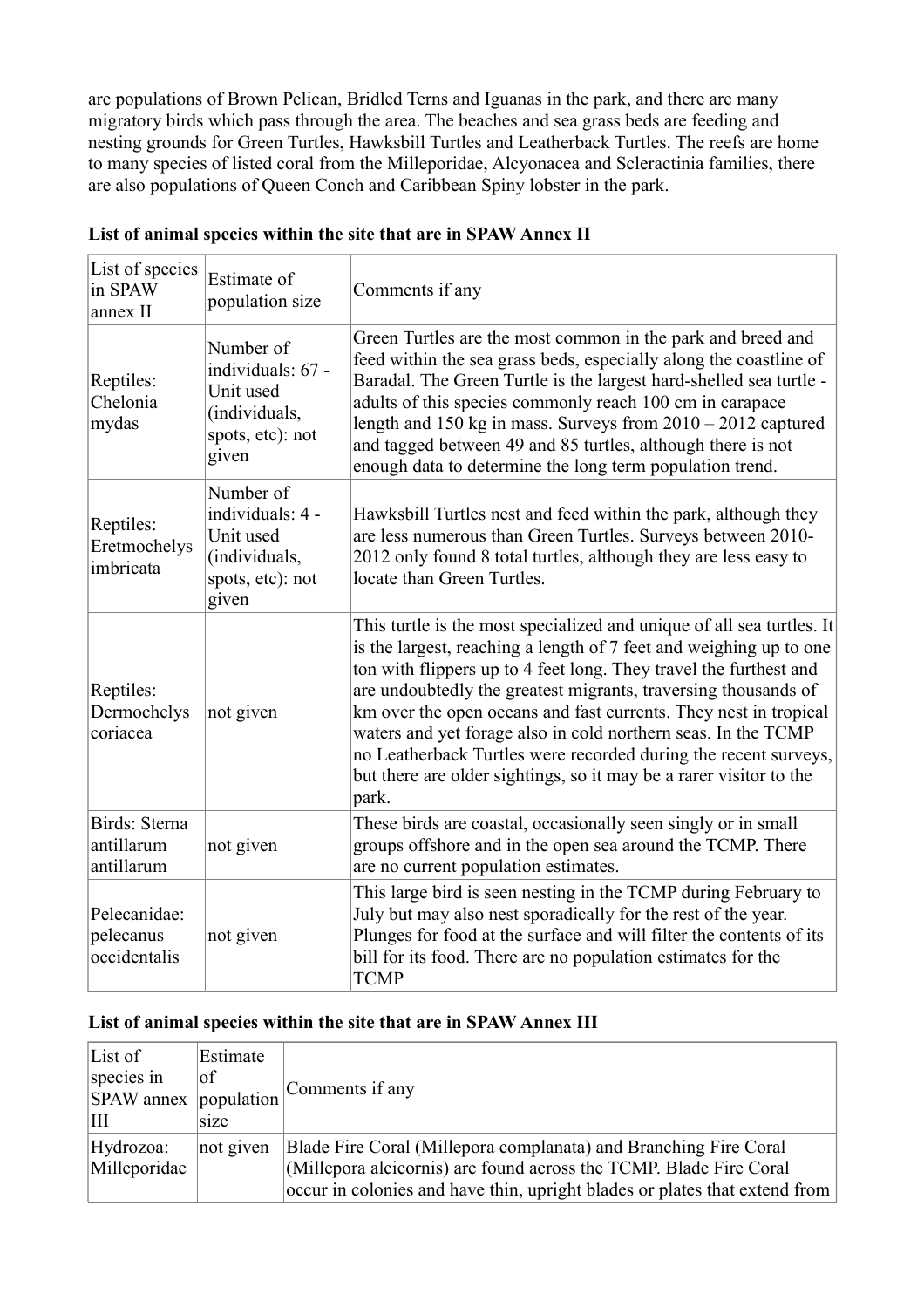|                            |           | an encrusting base. They inhabit shallow water reef tops, usually in areas<br>with some water movement and most common in areas with constant<br>surge. Surveys identify approximately 4% of corals on Horseshoe Reef,<br>and it was also identified on Petit Bateau reef, and it is likely to be found<br>across all reefs. Branching Fire Coral forms colonies of multiple<br>branching structures, often encrusting and overgrow gorgonian colonies<br>and taking their shape. They inhabit all marine environments and<br>common in depths greater than 30 ft, there are no accurate surveys within<br>TCMP, although they have been identified as present across all reefs.                                                                                                                                                                                                                                                                                                                                                                                                                                                                                                                                                                                                                                                                                                                                                                                                                                                                                                                                                                                                                                                                                                                                                                                                                                                                                                                                                                                                                                                                                                                                                                                                                                                                                                                                                                                                                                                                                                                                                                                                                                                                                                                        |
|----------------------------|-----------|---------------------------------------------------------------------------------------------------------------------------------------------------------------------------------------------------------------------------------------------------------------------------------------------------------------------------------------------------------------------------------------------------------------------------------------------------------------------------------------------------------------------------------------------------------------------------------------------------------------------------------------------------------------------------------------------------------------------------------------------------------------------------------------------------------------------------------------------------------------------------------------------------------------------------------------------------------------------------------------------------------------------------------------------------------------------------------------------------------------------------------------------------------------------------------------------------------------------------------------------------------------------------------------------------------------------------------------------------------------------------------------------------------------------------------------------------------------------------------------------------------------------------------------------------------------------------------------------------------------------------------------------------------------------------------------------------------------------------------------------------------------------------------------------------------------------------------------------------------------------------------------------------------------------------------------------------------------------------------------------------------------------------------------------------------------------------------------------------------------------------------------------------------------------------------------------------------------------------------------------------------------------------------------------------------------------------------------------------------------------------------------------------------------------------------------------------------------------------------------------------------------------------------------------------------------------------------------------------------------------------------------------------------------------------------------------------------------------------------------------------------------------------------------------------------|
| Anthozoa :<br>Gorgonacea   | not given | Species in the Alcyonacea (previously Gorgonacea) order within the<br>TCMP include Common and Purple Sea Fans (Gorgonia flabellum and<br>Gorgonia ventalina respectively) and the Bipinnate Sea Plume<br>(Pseudopterogorgia biplinnata). Sea Fans and Sea Plumes were found<br>across all reefs; Sea Fans were particularly prevalent within Mayreau<br>Gardens. There are no estimates of population or area.                                                                                                                                                                                                                                                                                                                                                                                                                                                                                                                                                                                                                                                                                                                                                                                                                                                                                                                                                                                                                                                                                                                                                                                                                                                                                                                                                                                                                                                                                                                                                                                                                                                                                                                                                                                                                                                                                                                                                                                                                                                                                                                                                                                                                                                                                                                                                                                          |
| Anthozoa :<br>Scleractinia | not given | There are 15 species of Scleractinia order corals within the TCMP.<br>Elkhorn coral (Acropora palmate) are generally the most dominant<br>species on the fringing and bank-barrier reefs, with deeper reefs are<br>dominated by various head corals. However disease and hurricanes have<br>seriously affected the Elkhorn coral population across the park with<br>many surveys noting large patches of dead or dying coral. Staghorn<br>Coral (Acropora cervicornis) and Fused Staghorn (Acropora prolifera)<br>are found on most reefs, but there are no good population or area<br>estimates. Boulder Star Coral (Montastrea annularis) A very common<br>and often predominant coral species - it is the dominant coral on the<br>Horseshoe reef and is numerous on the Petit Bateau and Mayreau<br>Garden's reefs. Boulder Brain coral (Colpophyllia natans). Generally<br>inhabiting reef tops and seaward reef slopes. Colonies are found across<br>the TCMP, particularly on the Horseshoe reef. Starlet Coral (Siderastrea<br>sidereal), Lesser Starlet Coral (Siderastrea radians). Both species are one<br>of the most common corals across the TCMP. S. siderea tends to inhabit<br>shallow to moderate reefs, generally in protected areas of shallow reefs<br>and all deep reef environments. S. radians usually inhibit areas shallower<br>than S. siderea, in shallow reefs and back reefs. Grooved Brain Coral<br>(Diploria labrinthiformis). This is a common coral across the TCMP.<br>These inhabit seaward slope of reefs, most common between 15-50 ft.<br>Finger Coral (Porites porites), Thin Finger Coral (Porites divaricate),<br>Branched Finger coral (Porites furcate), Mustard hill coral (Porites<br>astreoides) – all four corals are common across the reefs. A survey in<br>2003 estimated that Finger Coral and Mustard hill coral covering around<br>46% of the Horseshoe reef. Little is known about the rest of the corals,<br>all are found across the TCMP, but there are no population or area<br>estimates, and little other information. Yellow Pencil coral (Madracis<br>mirablis/ Madracis auretenra) Colonies form densely packed clumps of<br>small pencil-sized branches with blunt tips. Common to the Caribbean<br>and generally inhabit deeper, clear water, outer reefs. Lamarck's Sheet<br>Coral (Agaricia lamarcki) A common Caribbean species, this coral<br>inhabits sloping reef faces and walls. It is one of the most abundant coral<br>on deep reefs and walls. Colonies form large, thin sheets or flattened<br>plates that often overlap. Colonies' undersides have no polyps and are<br>quite smooth. Star coral (Madracis pharensis) Thinly encrusting coral,<br>spreading in long ribbons or may form numerous small knobs. This coral |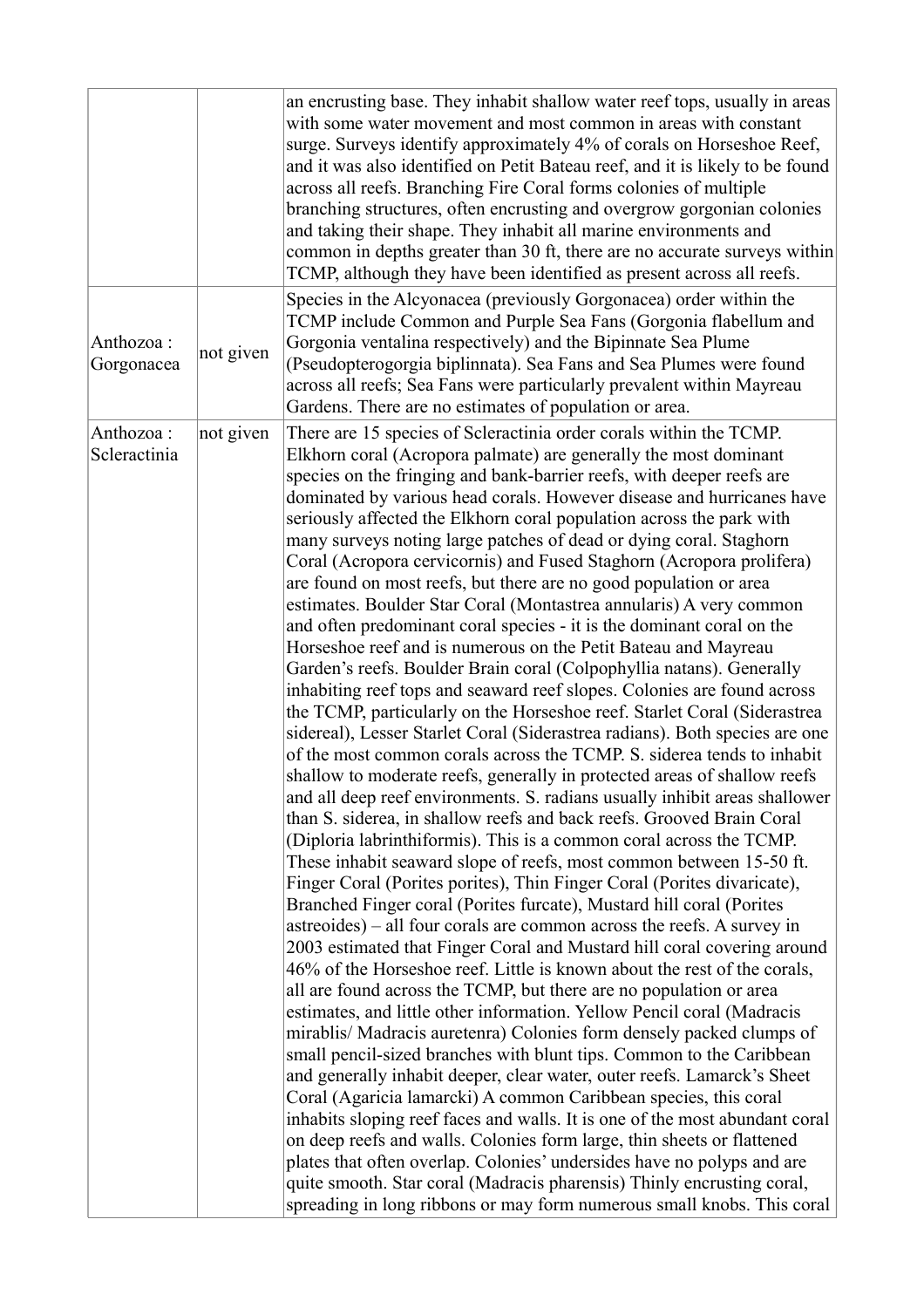|                                    |           | grows in dark areas and most common in water deeper than 60ft. Ten-ray<br>Star coral (Madracis decactis) Usually thinly encrusting forming small<br>colonies with tightly bunched lobes and knobs. Inhabit most reef<br>environments and form irregular encrustations in shaded, protected areas<br>of the reef. Symmetrical Brain Coral (Diploria strigosa) An abundant reef<br>coral, they inhabit many marine environments. Most commonly between<br>20-40 ft. Colonies form contoured plated with long valleys, often<br>connected and convoluted. Green to brown, yellow-brown and bluish<br>gray with valleys often brighter or of contrasting colour. Rose Coral<br>(Manicina areolata) Common to coral reefs with colonies that grow in<br>two patterns. The more common elliptical colonies and the less common<br>hemispherical heads. Both patterns exhibit different habitats and<br>behaviours. Golfball Coral (Favia fragum) A common coral, which<br>inhabits shallow reefs and rocky substrates. They usually form<br>hemispherical domes and occasionally encrusting. Easily distinguished<br>from similar Elliptical and start corals by colonies' smaller size and less<br>protrusion of corallites. Most of this information is from OPAAL Eco<br>Report No. 06/2007 |
|------------------------------------|-----------|------------------------------------------------------------------------------------------------------------------------------------------------------------------------------------------------------------------------------------------------------------------------------------------------------------------------------------------------------------------------------------------------------------------------------------------------------------------------------------------------------------------------------------------------------------------------------------------------------------------------------------------------------------------------------------------------------------------------------------------------------------------------------------------------------------------------------------------------------------------------------------------------------------------------------------------------------------------------------------------------------------------------------------------------------------------------------------------------------------------------------------------------------------------------------------------------------------------------------------------------------------------------------------------|
| Molluscs:<br>Strombus<br>gigas     | not given | Queen Conch (Strombus gigas) are found within the TCMP, especially<br>within the seagrass beds.                                                                                                                                                                                                                                                                                                                                                                                                                                                                                                                                                                                                                                                                                                                                                                                                                                                                                                                                                                                                                                                                                                                                                                                          |
| Crustaceans:<br>Panulirus<br>argus | not given | Caribbean Spiny lobster (Panulirus argus) is found within the TCMP                                                                                                                                                                                                                                                                                                                                                                                                                                                                                                                                                                                                                                                                                                                                                                                                                                                                                                                                                                                                                                                                                                                                                                                                                       |
| Reptiles:<br>Iguana<br>iguana      | not given | Green Iguana (iguana iguana). These species are abundant on Petit<br>Rameau and Baradal and present on most of the other cays.                                                                                                                                                                                                                                                                                                                                                                                                                                                                                                                                                                                                                                                                                                                                                                                                                                                                                                                                                                                                                                                                                                                                                           |

#### **List of animal species within the site that are in the IUCN Red List. IUCN Red List : <http://www.iucnredlist.org/apps/redlist/search>You will specify the IUCN Status (CR:critically endangered; EN:endangered; VU:vulnerable).**

| List of species in IUCN red<br>list that are present in your<br>site | <b>IUCN Status</b>            | Estimate of population size                                                                      | Comments if any                                 |
|----------------------------------------------------------------------|-------------------------------|--------------------------------------------------------------------------------------------------|-------------------------------------------------|
| Agaricia: lamarck                                                    | VU - Vulnerable               | not given                                                                                        |                                                 |
| Chelonia: mydas                                                      |                               | Number of individuals: 67 -<br>EN - Endangered Unit used (individuals, spots,<br>etc): not given | See previous<br>comments on the<br>Green Turtle |
| Eretmochelys: imbricate                                              | CR - Critically<br>endangered | not given                                                                                        | See previous<br>comments                        |
| Dermochelys: coriacea                                                | VU - Vulnerable               | not given                                                                                        | See previous<br>comments                        |
| Acropora : cervicornis                                               | CR - Critically<br>endangered | not given                                                                                        |                                                 |
| Acropora : palmata                                                   | CR - Critically<br>endangered | not given                                                                                        |                                                 |
| Montastrea : annularis                                               | EN - Endangered not given     |                                                                                                  |                                                 |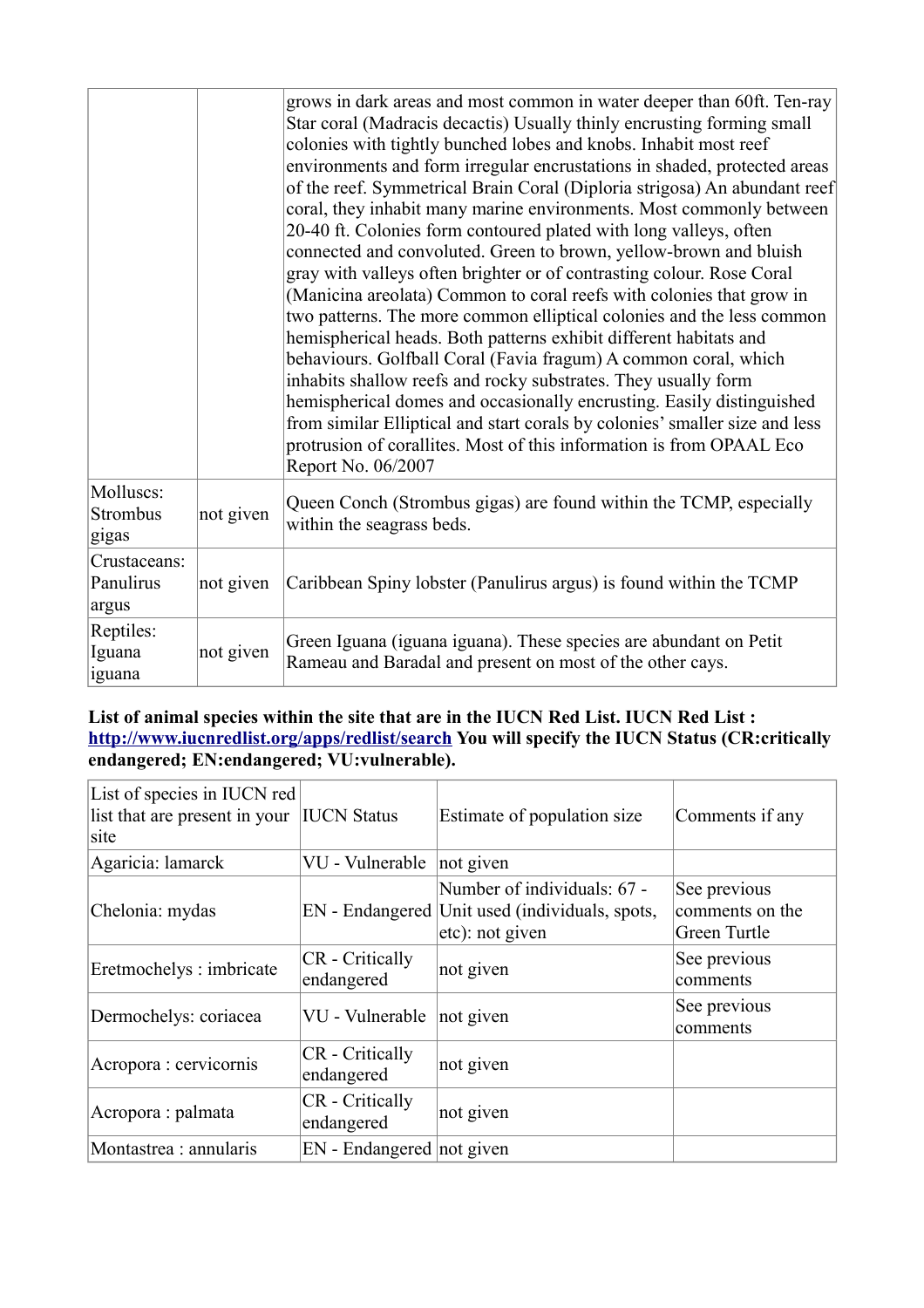| List of species in the national list<br>of protected species that are<br>present in your site | Estimate of<br>population size | Comments if any                                                                                                                |
|-----------------------------------------------------------------------------------------------|--------------------------------|--------------------------------------------------------------------------------------------------------------------------------|
| Iguana: Iguana                                                                                | not given                      | Protected at the national level under The<br>Wildlife Protection Act, 1987. There is a<br>hunting season.                      |
| Zenaida: aurita                                                                               | not given                      | Partially Protected Species under the Wildlife<br>Act 1987                                                                     |
| Larus: all species                                                                            | not given                      | All species of sea gulls are Protected Species<br>under the Wildlife Act 1987                                                  |
| Fregata: all species                                                                          | not given                      | All frigate birds are Protected Species under<br>the Wildlife Act 1987                                                         |
| Pelecanus: occidentalis                                                                       | not given                      | Protected Species under the Wildlife Act 1987                                                                                  |
| Sula: leucogaster                                                                             | not given                      | Protected Species under the Wildlife Act 1987                                                                                  |
| Sterna: antillarum                                                                            | not given                      | Protected Species under the Wildlife Act 1987                                                                                  |
| Sterna: fuscata                                                                               | not given                      | Protected Species under the Wildlife Act 1987                                                                                  |
| Sterna: hirundo                                                                               | not given                      | Protected Species under the Wildlife Act 1987                                                                                  |
| Birds: most                                                                                   | not given                      | Many bird species are protected under the<br>Wildlife Act 1987. Many of them are listed as<br>Protected with a Hunting Season. |

### **List of animal species within the site that are in the national list of protected species**

### **d - Human population and current activities**

**Inhabitants inside the area or in the zone of potential direct impact on the protected area:** 

|                 | Inside the area |  | In the zone of potential direct<br>impact |           |  |
|-----------------|-----------------|--|-------------------------------------------|-----------|--|
|                 |                 |  | Permanent Seasonal Permanent              | Seasonal  |  |
| Inhabitants 271 |                 |  | not given not given                       | not given |  |

#### **Comments about the previous table:**

Mayreau has a population of 271, none of the other islands have any residents.

#### **Description of population, current human uses and development:**

There is a permanent population of 271 people in Mayreau, along with tourist accommodation. The park gets around 45,000 visitors per year, mainly from yachts, cruise ships or day trips. Locals vendors travel to the park daily. January, February and March are the most popular months – around 6000-7000 visitors per month.

| <b>Activities</b> | Current<br>human<br>uses | Possible<br>development | Description / comments, if any                        |
|-------------------|--------------------------|-------------------------|-------------------------------------------------------|
| Tourism           | very                     | stable                  | Tourism is the main activity within TCMP. Around 8000 |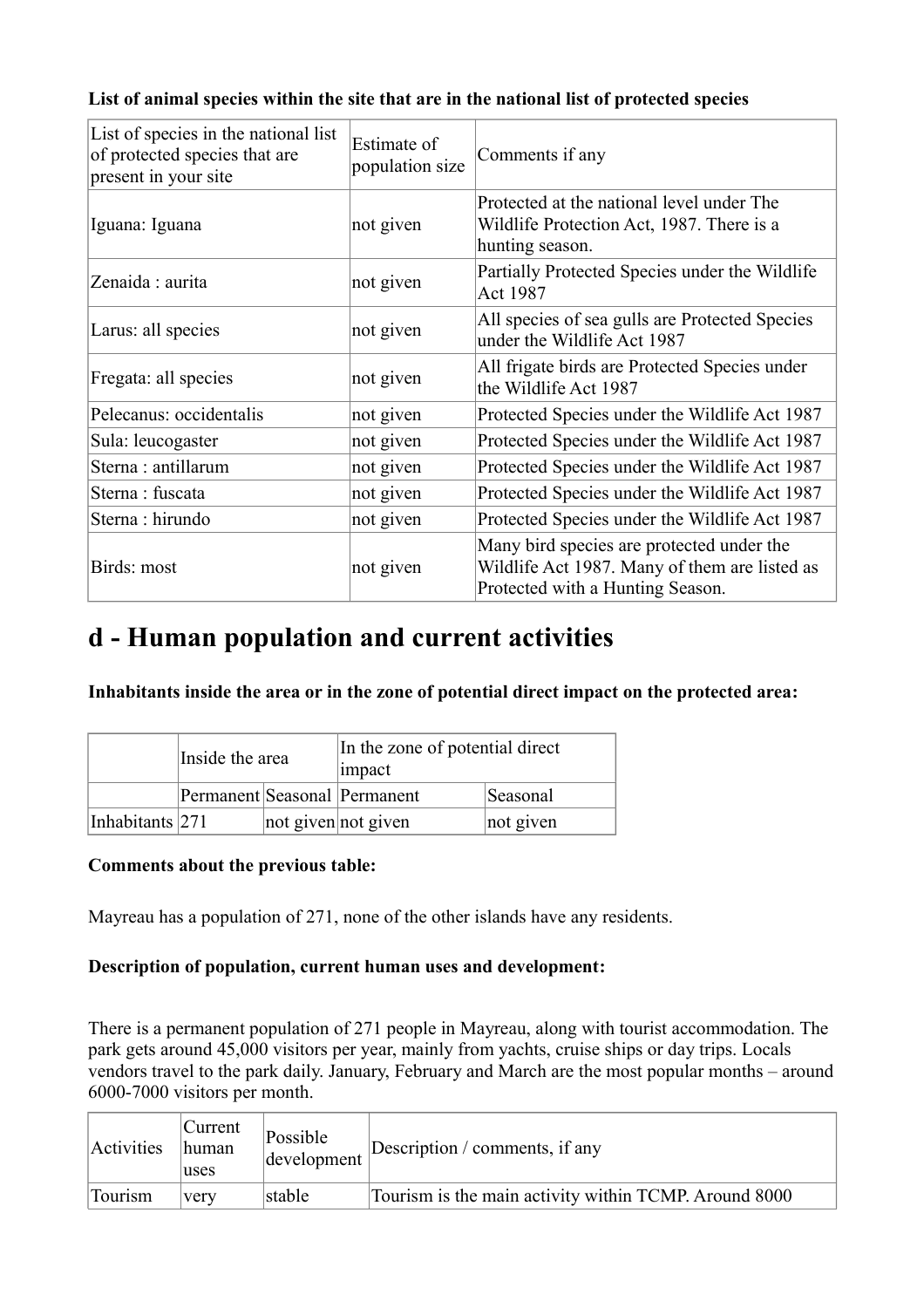|                     | important        |               | yachts visit the cays each year, which includes many charter<br>yachts, and day trips. Snorkelling and scuba diving is a<br>popular activity within the park, there are four local dive<br>shops in the surrounding islands - the most popular sites for<br>scuba diving are Mayreau Gardens, Horseshoe Reef and<br>World's End Reef. Cruise ships visit the park mainly in the<br>high season from November to April. Visitors also use water<br>taxis to visit the cays for a day trip, there are around 40 taxis<br>in Union and 5-10 in Mayreau. There are a number of<br>vendors in the park, selling T-shirts, handicrafts, ice, bread,<br>fresh fish, fruits and vegetables to the visiting yachts. Vendors<br>are restricted to the north beach of Petit Bateau. Wind surfing<br>also occurs in the park. Hotels and restaurants in the<br>surrounding islands are dependent on the park for drawing<br>tourists to the area. |
|---------------------|------------------|---------------|---------------------------------------------------------------------------------------------------------------------------------------------------------------------------------------------------------------------------------------------------------------------------------------------------------------------------------------------------------------------------------------------------------------------------------------------------------------------------------------------------------------------------------------------------------------------------------------------------------------------------------------------------------------------------------------------------------------------------------------------------------------------------------------------------------------------------------------------------------------------------------------------------------------------------------------|
| Fishing             | limited          | stable        | Fishing is allowed in the park management zone west of<br>Mayreau, but nowhere else in the park. Occasionally illegal<br>fishers are caught elsewhere in the park. There are around 30<br>fisherfolk in Union, 11 in Mayreu and 22 in Canouan.                                                                                                                                                                                                                                                                                                                                                                                                                                                                                                                                                                                                                                                                                        |
| Agriculture limited |                  | stable        | There may be some very small scale agriculture on Mayreau,<br>but nowhere else in the park                                                                                                                                                                                                                                                                                                                                                                                                                                                                                                                                                                                                                                                                                                                                                                                                                                            |
| Industry            | absent           | stable        |                                                                                                                                                                                                                                                                                                                                                                                                                                                                                                                                                                                                                                                                                                                                                                                                                                                                                                                                       |
| Forestry            | absent           | stable        |                                                                                                                                                                                                                                                                                                                                                                                                                                                                                                                                                                                                                                                                                                                                                                                                                                                                                                                                       |
| Others              | not<br>specified | not specified |                                                                                                                                                                                                                                                                                                                                                                                                                                                                                                                                                                                                                                                                                                                                                                                                                                                                                                                                       |

### **e - Other relevant features**

### **Archaeological feature:**

Some small excavations on Union, but none in the TCMP

### **f - Impacts and threats affecting the area**

### **Impacts and threats** *within* **the area**

| Impact and<br>threats                                               | level | Evolution<br>In the<br>short<br>term | Evolution Species<br>In the<br>long term | affected | Habitats<br>affected | Description /<br>comments                                                                                                                                                                |
|---------------------------------------------------------------------|-------|--------------------------------------|------------------------------------------|----------|----------------------|------------------------------------------------------------------------------------------------------------------------------------------------------------------------------------------|
| <b>Exploitation</b> limited<br>of natural<br>ressources:<br>Fishing |       | unknown                              | unknown                                  |          |                      | There is very limited<br>fishing within the<br>$TCMP - it$ is only<br>permitted in the<br>management zone to<br>the west of Mayreau,<br>far from the centre of<br>the park. Occasionally |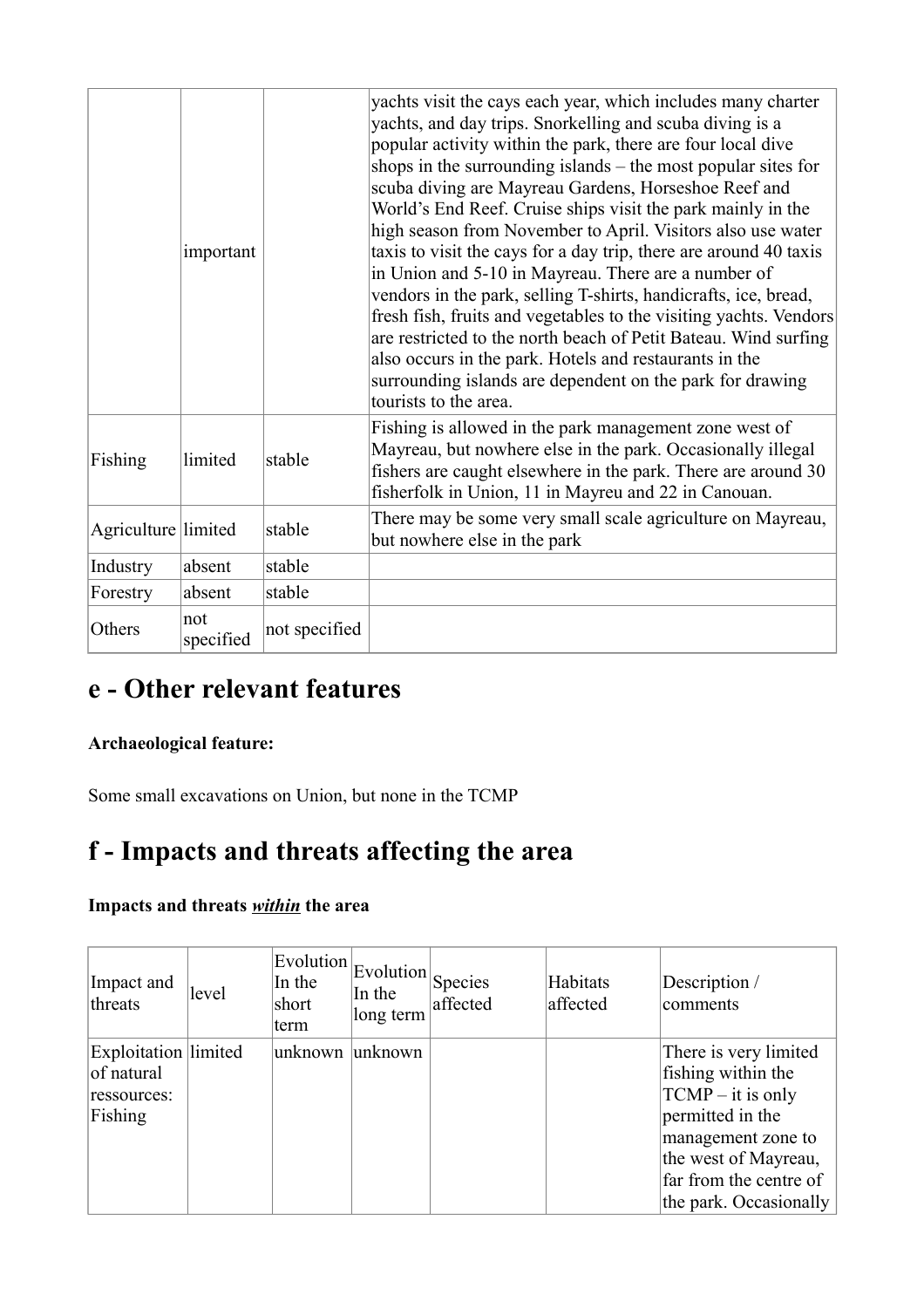|                                                           |           |                 |                      |                                                                                                                                                                                                                                                                                                                                                                                                                                                                                                                                                                  |                                                                                                                                                                                                                                                                                                                                                                                          | people are caught<br>illegally fishing within<br>the area, it is not<br>known how large<br>illegal fishing is, but it<br>is likely to be limited.<br>At Saline Bay<br>(Mayreau), 0.2 tons of<br>fish is landed each<br>year (although this is<br>quite an old figure).                                                                                                                                                                                                                                                                                                                                                                                                                                                                                                                                                                |
|-----------------------------------------------------------|-----------|-----------------|----------------------|------------------------------------------------------------------------------------------------------------------------------------------------------------------------------------------------------------------------------------------------------------------------------------------------------------------------------------------------------------------------------------------------------------------------------------------------------------------------------------------------------------------------------------------------------------------|------------------------------------------------------------------------------------------------------------------------------------------------------------------------------------------------------------------------------------------------------------------------------------------------------------------------------------------------------------------------------------------|---------------------------------------------------------------------------------------------------------------------------------------------------------------------------------------------------------------------------------------------------------------------------------------------------------------------------------------------------------------------------------------------------------------------------------------------------------------------------------------------------------------------------------------------------------------------------------------------------------------------------------------------------------------------------------------------------------------------------------------------------------------------------------------------------------------------------------------|
| Exploitation<br>of natural<br>ressources:<br>Agriculture  | limited   | unknown unknown |                      |                                                                                                                                                                                                                                                                                                                                                                                                                                                                                                                                                                  |                                                                                                                                                                                                                                                                                                                                                                                          | There is very small<br>scale agriculture on<br>Mayreau, however this<br>is unlikely to increase,<br>given the topography,<br>limited water sources<br>and fragile soils.                                                                                                                                                                                                                                                                                                                                                                                                                                                                                                                                                                                                                                                              |
| Exploitation very<br>of natural<br>ressources:<br>Tourism | important | increase        | unknown   All listed | coral and fish<br>species are<br>threatened by<br>both physical<br>damage to<br>coral (boats,<br>snorkelers,<br>anchors) and<br>water<br>pollution. All<br>listed fish<br>species as<br>well as lobster threatened by<br>(Panulirus<br>argus) are<br>threatened by<br>illegal fishing.<br>Water<br>pollution and<br>physical<br>damage are<br>the two main<br>threats to the<br>biodiversity of by waste<br>the park.<br>Surveys have<br>shown that<br>many reefs are damage from<br>in decline and<br>are threatened<br>by algal<br>growth and<br>disease, both | As mentioned<br>above, all<br>coral reefs are<br>threatened by<br>a variety of<br>impacts –<br>water<br>pollution and<br>physical<br>damage being<br>the most<br>serious. Sea<br>grass beds are<br>anchor<br>damage, as<br>well as<br>pollution.<br>Terrestrial<br>habitats<br>(mangroves,<br>beaches,<br>be threatened<br>dumping,<br>hiking and<br>proposed<br>tourism<br>development. | Tourism is a<br>significant threat to<br>the biodiversity of the<br>TCMP. There are<br>many tourist activities<br>which have an impact:<br>• water pollution<br>(discussed more in the<br>pollution section)<br>•physical damage to<br>the reef from<br>snorkelling, diving,<br>paragliding, boats and<br>anchors •turtle<br>disturbance • illegal<br>fishing •dumping and<br>fires on beaches<br>•purchasing<br>endangered<br>merchandise •tourist<br>development on<br>Mayreau A large<br>wetlands) may amount of tourists<br>visit the park each<br>year, there are often up<br>to 100 yachts moored<br>overcrowding, in the park in the high<br>fires, physical season, although a the<br>carrying capacity is<br>estimated at only 50<br>yachts. Without some<br>consideration of<br>overcrowding, many<br>of these impacts will |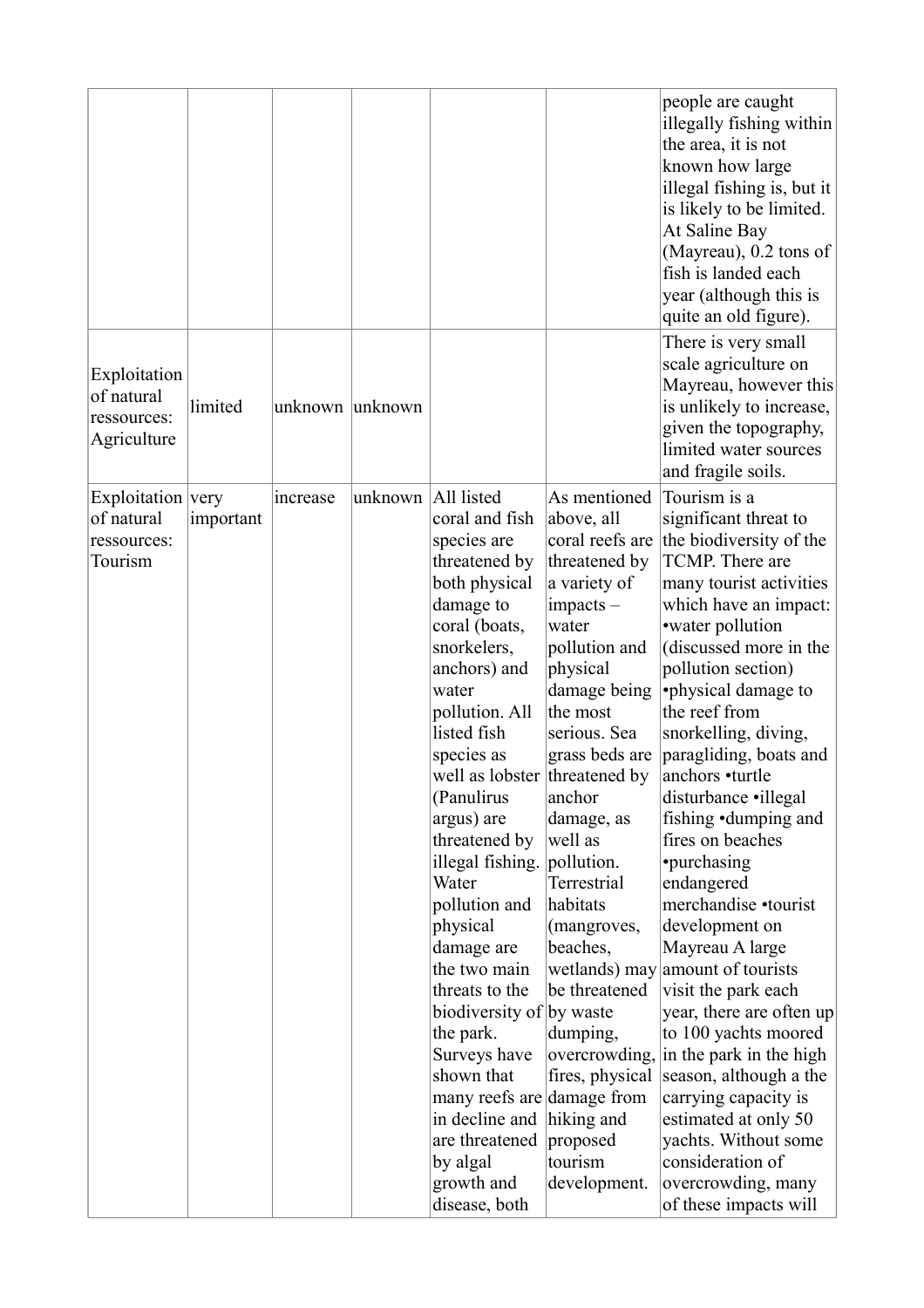|  |  | of which can   | be more difficult to     |
|--|--|----------------|--------------------------|
|  |  | develop as     | tackle. The main         |
|  |  | reefs are      | impact is water          |
|  |  | degraded by    | pollution from yachts    |
|  |  |                |                          |
|  |  | pollution and  | - dumping sewage and     |
|  |  | physical       | other waste into the     |
|  |  | damage. All    | waters of the park.      |
|  |  | turtle species | This causes nutrient     |
|  |  | and Queen      | overload and             |
|  |  | Conch          | eutrophication and       |
|  |  | (Strombus      | algal growth. This is a  |
|  |  | gigas) are     | key threat to the health |
|  |  | threatened by  | of the reefs. Physical   |
|  |  | damage to sea  | damage includes          |
|  |  | grass beds,    | anchor damage to         |
|  |  | disturbance    | reefs and sea grass      |
|  |  | from tourists  | beds, although the       |
|  |  | when resting,  | main sea grass bed       |
|  |  | feeding and    | near Baradal is now      |
|  |  | nesting, and   | off limits to yachts.    |
|  |  | hunting by     | Unsupervised             |
|  |  | locals for     | snorkelers often         |
|  |  | merchandise    | damage the reef by       |
|  |  | (although this | accidentally or          |
|  |  | may not occur  | deliberately touching    |
|  |  | in the park).  | coral, and stirring up   |
|  |  |                | sediments. Boats and     |
|  |  |                | dinghies may             |
|  |  |                | accidentally run into    |
|  |  |                | coral reef, and          |
|  |  |                | paragliding (and other   |
|  |  |                | water sports) may also   |
|  |  |                | damage the reef. A       |
|  |  |                | popular area for         |
|  |  |                | snorkelers is the sea    |
|  |  |                | grass beds around        |
|  |  |                | Baradal because of the   |
|  |  |                | presence of turtles,     |
|  |  |                | however snorkelers       |
|  |  |                | often disturb turtle     |
|  |  |                | feeding and resting.     |
|  |  |                | Additionally some        |
|  |  |                | snorklers feed turtles,  |
|  |  |                | which may encourage      |
|  |  |                | them to congregate       |
|  |  |                | and make them more       |
|  |  |                | vulnerable to            |
|  |  |                | predation. The           |
|  |  |                | presence of people on    |
|  |  |                | the beach may            |
|  |  |                | discourage and impact    |
|  |  |                | on turtle nesting.       |
|  |  |                |                          |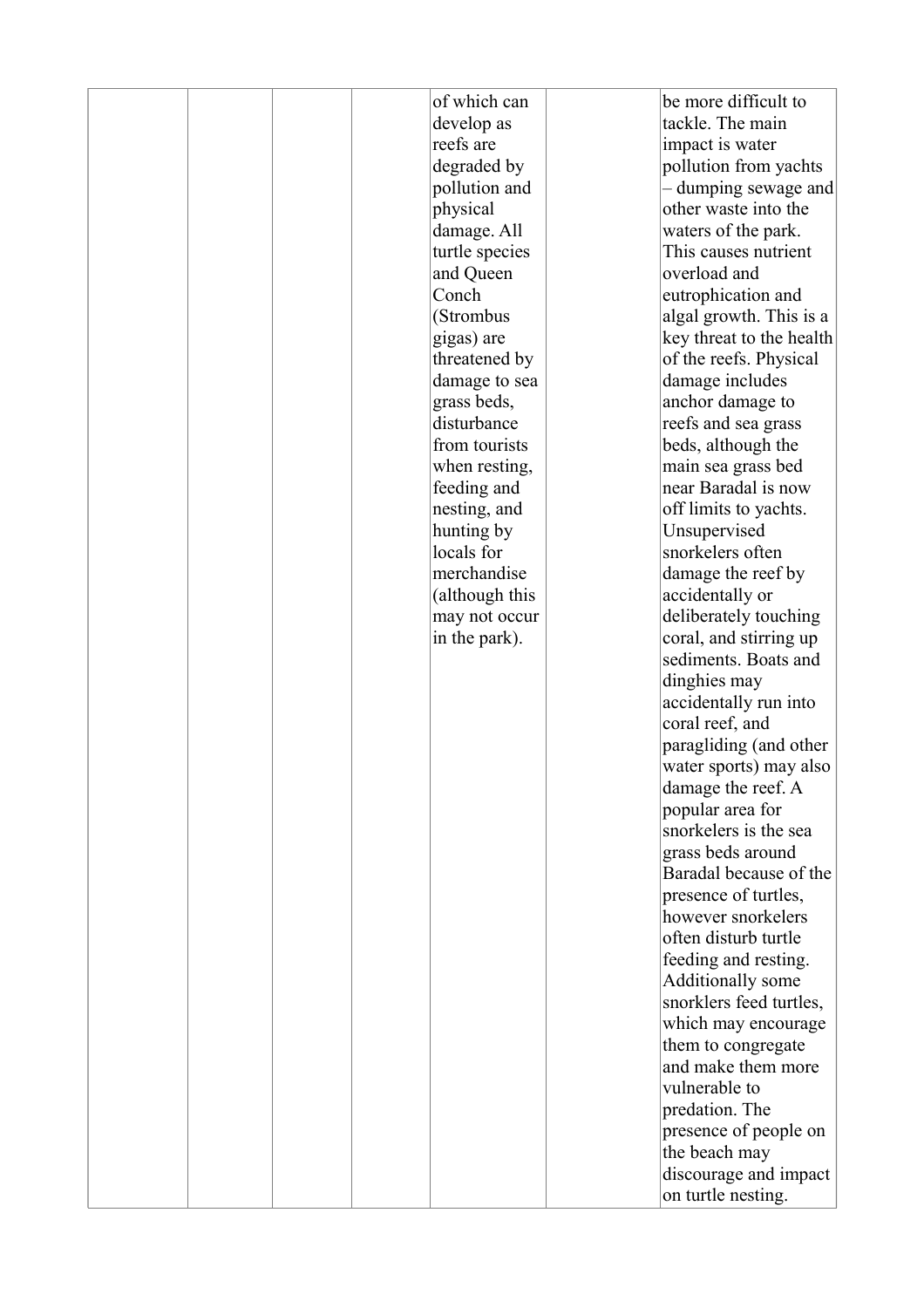|  |  |  | There is only one<br>small toilet in the    |
|--|--|--|---------------------------------------------|
|  |  |  | TCMP, and there are                         |
|  |  |  | no rubbish bins.                            |
|  |  |  | Visitors are expected                       |
|  |  |  | to take their rubbish                       |
|  |  |  | with them, but                              |
|  |  |  | dumping still occurs.                       |
|  |  |  | Vendors in the TCMP                         |
|  |  |  | may also improperly                         |
|  |  |  | dispose of rubbish.                         |
|  |  |  | Fires are frequently lit                    |
|  |  |  | (sometimes to burn                          |
|  |  |  | waste) and this may                         |
|  |  |  | impact on terrestrial                       |
|  |  |  | vegetation. Some                            |
|  |  |  | vendors sell                                |
|  |  |  | merchandise made                            |
|  |  |  | from CITES listed                           |
|  |  |  | species (such as turtle                     |
|  |  |  | or conch) $-$ it is not                     |
|  |  |  | illegal to sell it, but it                  |
|  |  |  | is illegal to transport it                  |
|  |  |  | across national                             |
|  |  |  | borders – although                          |
|  |  |  | most tourists do not                        |
|  |  |  | realise this and take                       |
|  |  |  | the souvenir back                           |
|  |  |  | home. This                                  |
|  |  |  | encourages further                          |
|  |  |  | hunting of threatened                       |
|  |  |  | species. Illegal fishing                    |
|  |  |  | is also a problem,                          |
|  |  |  | although the extent is                      |
|  |  |  | not know. Both locals                       |
|  |  |  | and tourists have been                      |
|  |  |  | caught fishing and                          |
|  |  |  | using spear guns $-$                        |
|  |  |  | these are both                              |
|  |  |  | prohibited in the main                      |
|  |  |  | areas of the park.                          |
|  |  |  | There are some                              |
|  |  |  | proposed tourist                            |
|  |  |  | developments on                             |
|  |  |  | Mayreau, including a<br>marina (on the salt |
|  |  |  | pond) and a new resort                      |
|  |  |  | on the west coast.                          |
|  |  |  | These developments                          |
|  |  |  | may impact on                               |
|  |  |  | threatened wetlands,                        |
|  |  |  | pollute marine                              |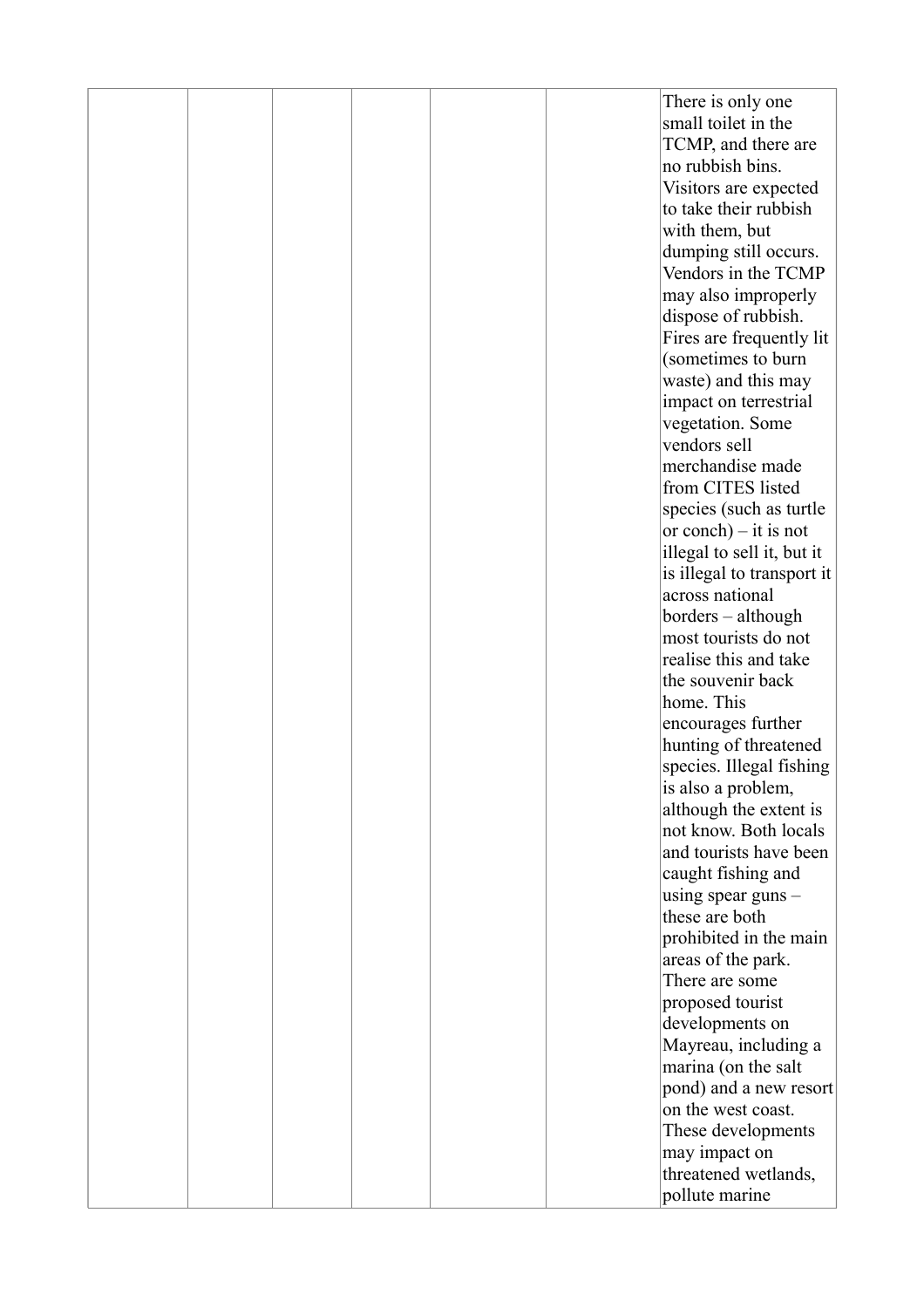|                                                                 |                              |                  |                      |           |                                                                                                                                                     | resources and clear<br>other terrestrial<br>vegetation.                                                                                                                                                                                                                                                                                                                                                                                                                                                                                                                                                                                                                                                                                                                                              |
|-----------------------------------------------------------------|------------------------------|------------------|----------------------|-----------|-----------------------------------------------------------------------------------------------------------------------------------------------------|------------------------------------------------------------------------------------------------------------------------------------------------------------------------------------------------------------------------------------------------------------------------------------------------------------------------------------------------------------------------------------------------------------------------------------------------------------------------------------------------------------------------------------------------------------------------------------------------------------------------------------------------------------------------------------------------------------------------------------------------------------------------------------------------------|
| Exploitation<br>of natural<br>ressources:<br>Industry           | limited                      | not<br>specified | not<br>specified     |           |                                                                                                                                                     | There is no industry in<br>the park                                                                                                                                                                                                                                                                                                                                                                                                                                                                                                                                                                                                                                                                                                                                                                  |
| Exploitation<br>of natural<br>ressources:<br>Forest<br>products | limited                      | not<br>specified | not<br>specified     |           |                                                                                                                                                     | There may be very<br>small use of forest<br>products on Mayreau.                                                                                                                                                                                                                                                                                                                                                                                                                                                                                                                                                                                                                                                                                                                                     |
| Increased<br>population                                         | limited                      | increase         | increase             |           |                                                                                                                                                     | The population of<br>Mayreau is growing<br>slowly, but any new<br>tourism development<br>may increase this<br>more rapidly.                                                                                                                                                                                                                                                                                                                                                                                                                                                                                                                                                                                                                                                                          |
| Invasive<br>alien species<br>Pollution                          | significant increase<br>very | increase         | increase<br>increase | All coral | Lionfish<br>threaten coral<br>reefs through<br>predation of<br>fish species<br>which are<br>essential to<br>keep the reef<br>healthy<br>Coral reefs | There are two alien<br>species within the park<br>- goats and lionfish.<br>The goats still remain<br>on Petit Rameau in<br>small numbers - The<br>introduction of goats<br>to the islands is also<br>believed to have had a<br>negative influence on<br>the vegetation cover<br>and composition. The<br>goats are reportedly<br>still present on Petit<br>Rameau in small<br>numbers, although<br>occasional culling by<br>the police and the<br>rangers has reduced<br>the population.<br>Lionfish have rapidly<br>spread across the<br>Caribbean and are a<br>huge threat to marine<br>fish species. They are<br>present in the park.<br>They are very<br>aggressive predatory<br>fish who eat small and<br>juvenile fish, and they<br>breed and spread very<br>rapidly.<br>Water pollution is one |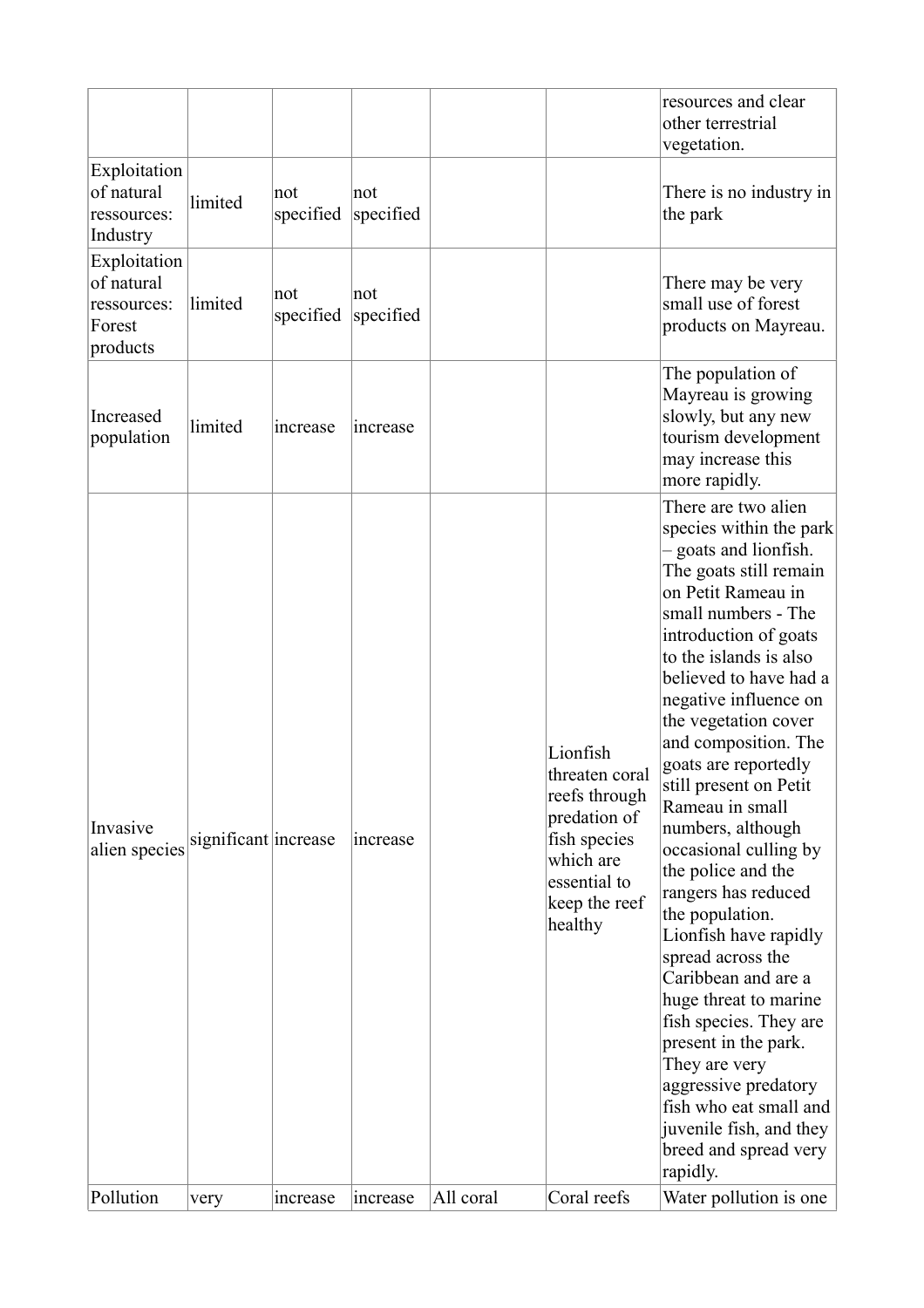|       | important                             |  | species                                         |             | of the most significant<br>threat to the<br>biodiversity of the<br>TCMP. Within the last<br>20 years several<br>formal and informal<br>reports have suggested<br>that there has been a<br>slow degradation of<br>the coral reef<br>ecosystems in the<br>Tobago Cays. Water<br>pollution from yachts,<br>mainly sewage,<br>threatens corals refs<br>because it leads to<br>eutrophication, may<br>disturb breeding and<br>fish movement, and<br>encourages algal<br>growth. The centre of<br>the park, where the<br>most yachts moor, is<br>most threatened by<br>pollution. Surveys ave<br>noted high levels of<br>faecal coliforms<br>across the park. Solid<br>waste is often left on<br>the islands by visitors<br>as well, sometimes<br>including faeces since<br>there are inadequate<br>toilet facilities. |
|-------|---------------------------------------|--|-------------------------------------------------|-------------|------------------------------------------------------------------------------------------------------------------------------------------------------------------------------------------------------------------------------------------------------------------------------------------------------------------------------------------------------------------------------------------------------------------------------------------------------------------------------------------------------------------------------------------------------------------------------------------------------------------------------------------------------------------------------------------------------------------------------------------------------------------------------------------------------------------|
| Other | significant unknown unknown All coral |  | species,<br>particularly<br>Acropora<br>palmate | Coral reefs | Recent hurricanes and<br>storms have done<br>considerable damage<br>to coral reefs,<br>particularly World's<br>End reef where corals<br>were destroyed due to<br>wave action. White-<br>band disease and<br>black-band disease has<br>impacted coral<br>species, and soft<br>corals have been<br>affected by<br>Aspergiliosis. Elkhorn<br>coral (Acropora<br>palmate) has been<br>especially impacted by                                                                                                                                                                                                                                                                                                                                                                                                         |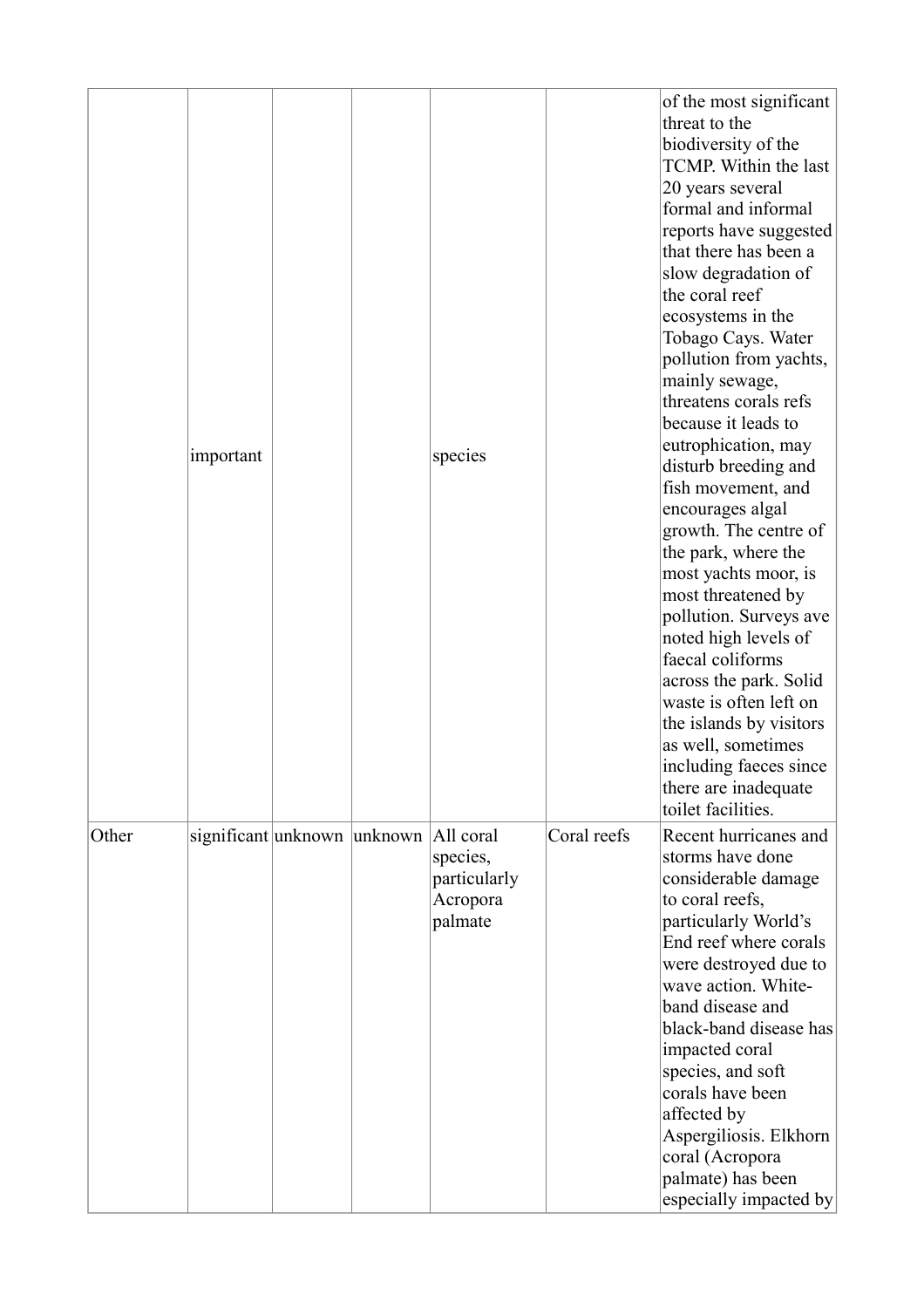|  |  |  | white-band disease.    |
|--|--|--|------------------------|
|  |  |  | Damage to reefs by     |
|  |  |  | other impacts          |
|  |  |  | (especially water      |
|  |  |  | pollution) makes them  |
|  |  |  | more vulnerable to     |
|  |  |  | disease. Bleaching has |
|  |  |  | occurred across        |
|  |  |  | Horseshoe reef,        |
|  |  |  | caused by ocean        |
|  |  |  | warming, perhaps       |
|  |  |  | linked to climate      |
|  |  |  | change.                |

### **Impacts and threats** *around* **the area**

| Impact and<br>threats                                           | Level             | Evolution<br>In the<br>short term | Evolution<br>In the long<br>term | Species<br>affected | Habitats<br>affected | Description / comments                                                                                                                                                                                                                                                                                                                                                             |
|-----------------------------------------------------------------|-------------------|-----------------------------------|----------------------------------|---------------------|----------------------|------------------------------------------------------------------------------------------------------------------------------------------------------------------------------------------------------------------------------------------------------------------------------------------------------------------------------------------------------------------------------------|
| Exploitation<br>of natural<br>ressources:<br>Fishing            | limited           | unknown                           | unknown                          |                     |                      | Fishing occurs outside the<br>park boundaries, and may be a<br>mix of local fishers and larger<br>boats from other nations<br>(Grenada, Trinidad etc.).<br>Fishing of large species may<br>affect the biodiversity within<br>the park, however it is<br>probable that the park helps<br>fishing stocks outside its<br>boundaries by providing a safe<br>nursery for juvenile fish. |
| Exploitation<br>of natural<br>ressources:<br>Agriculture        | limited           | not<br>specified                  | not<br>specified                 |                     |                      | The park is far away from<br>surrounding islands                                                                                                                                                                                                                                                                                                                                   |
| Exploitation<br>of natural<br>ressources:<br>Tourism            | very<br>important | increase                          | increase                         |                     |                      | Increase in tourism in the<br>region may bring more<br>tourists to the park, increasing<br>visitor impacts.                                                                                                                                                                                                                                                                        |
| Exploitation<br>of natural<br>ressources:<br>Industry           | limited           | not<br>specified                  | not<br>specified                 |                     |                      | The park is far away from<br>surrounding islands                                                                                                                                                                                                                                                                                                                                   |
| Exploitation<br>of natural<br>ressources:<br>Forest<br>products | limited           | not<br>specified                  | not<br>specified                 |                     |                      | The park is far away from<br>surrounding islands, and there<br>is unlikely to be any forestry<br>on Mayreau.                                                                                                                                                                                                                                                                       |
| Increased<br>population                                         | limited           | increase                          | unknown                          |                     |                      | Increase in the population of<br>surrounding islands may                                                                                                                                                                                                                                                                                                                           |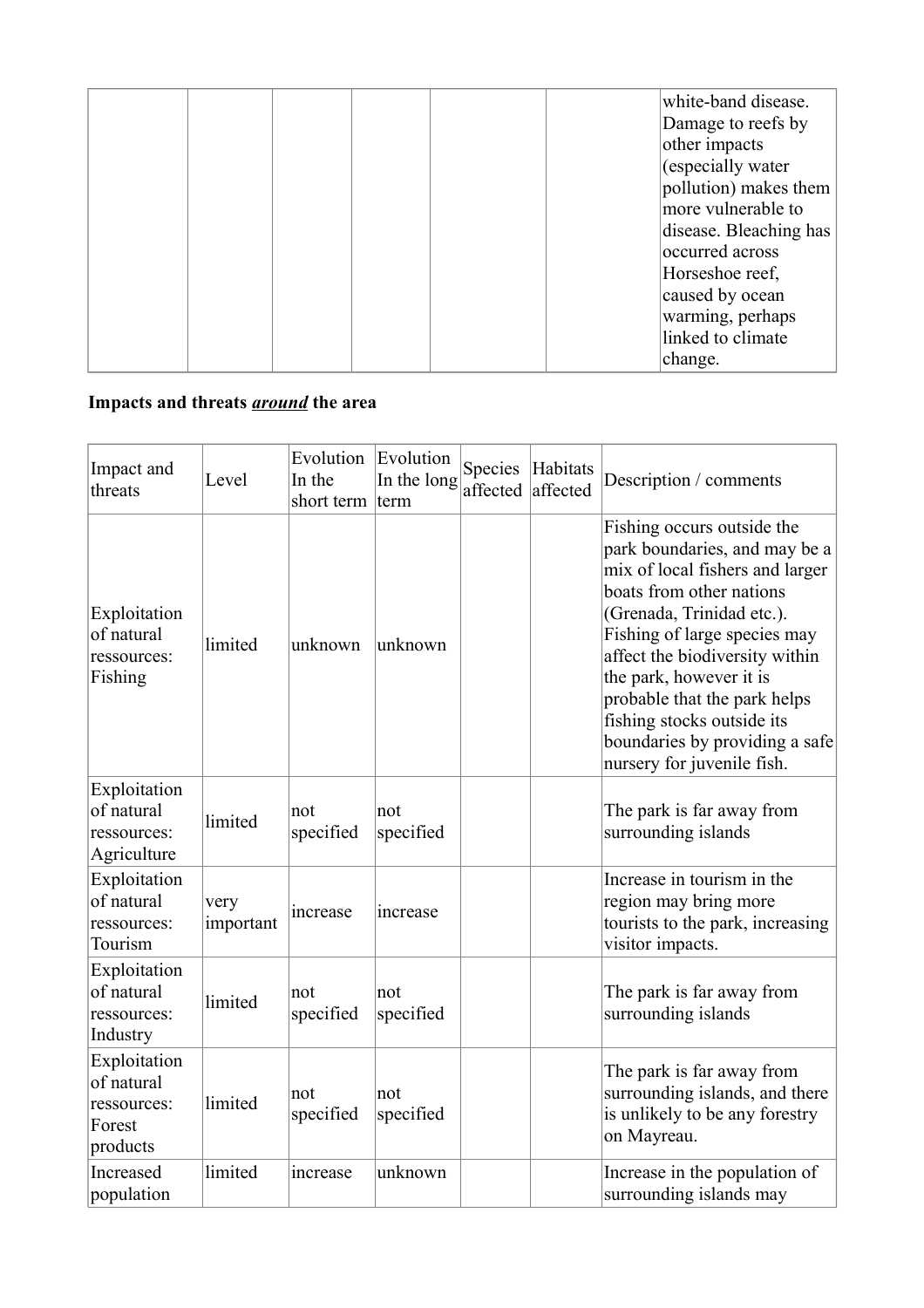|                           |                      |                  |                  | indirectly place greater<br>pressure on TCMP by<br>hampering efforts to establish<br>carrying capacity limits, and<br>through increased vendor<br>competition.    |
|---------------------------|----------------------|------------------|------------------|-------------------------------------------------------------------------------------------------------------------------------------------------------------------|
| Invasive alien<br>species | significant increase |                  | increase         | Unless lionfish are controlled<br>across the Southern<br>Grenadines, any efforts within<br>the park will be futile, since<br>the species spreads very<br>quickly. |
| Pollution                 | limited              | not<br>specified | not<br>specified | Water pollution and sediments<br>from surrounding islands may<br>have a small impact on the<br>park.                                                              |
| Other                     | limited              | not<br>specified | not<br>specified | Any disease in surrounding<br>areas may make it into the<br>park.                                                                                                 |

## **h - Information and knowledge**

### **Information and knowledge available**

In general there is a lack of good, reliable and up-to-date data on the TCMP. There have been a number of studies of the TCMP, although these have been sporadic and ad hoc. There is no central data repository and few internal funds or programs for data collection. There is currently a turtle monitoring program, but like most of the data collection, it is reliant on external expertise and funding. Much of the data available has been generated from one-off surveys, which makes it difficult to track trends over time.

#### **List of the main publications**

| Title                                                                                                                                  | Author                              |      | Year Editor / review             |
|----------------------------------------------------------------------------------------------------------------------------------------|-------------------------------------|------|----------------------------------|
| Tobago Cays Marine Park 2007-2009 Management<br>Plan                                                                                   | Dr Daniel Hoggarth                  | 2007 | TCMP and<br><b>OECS</b>          |
| A geospatial framework to support ecosystem based<br>management and marine spatial planning for the<br>transboundary grenadine islands | Kimberly Baldwin,<br>Robin Mahon    |      | 2011 CHC Indies                  |
| Tobago cays marine biodiversity conservation<br>project - Summary report                                                               | James Comley                        |      | $2002$ Coral Cay<br>Conservation |
| <b>OPAAL</b> Project - Opportunities for Sustainable<br>Livelihoods Report                                                             | Peter Espeut                        |      | 2006 OECS                        |
| OPAAL Project - Tobago cays site report                                                                                                | Ecoengineering<br>Caribbean Limited |      | <b>2007 OECS</b>                 |
| A rapid assessment of Horseshoe Reef                                                                                                   | Deschamps,                          |      | 2003 Atoll Research              |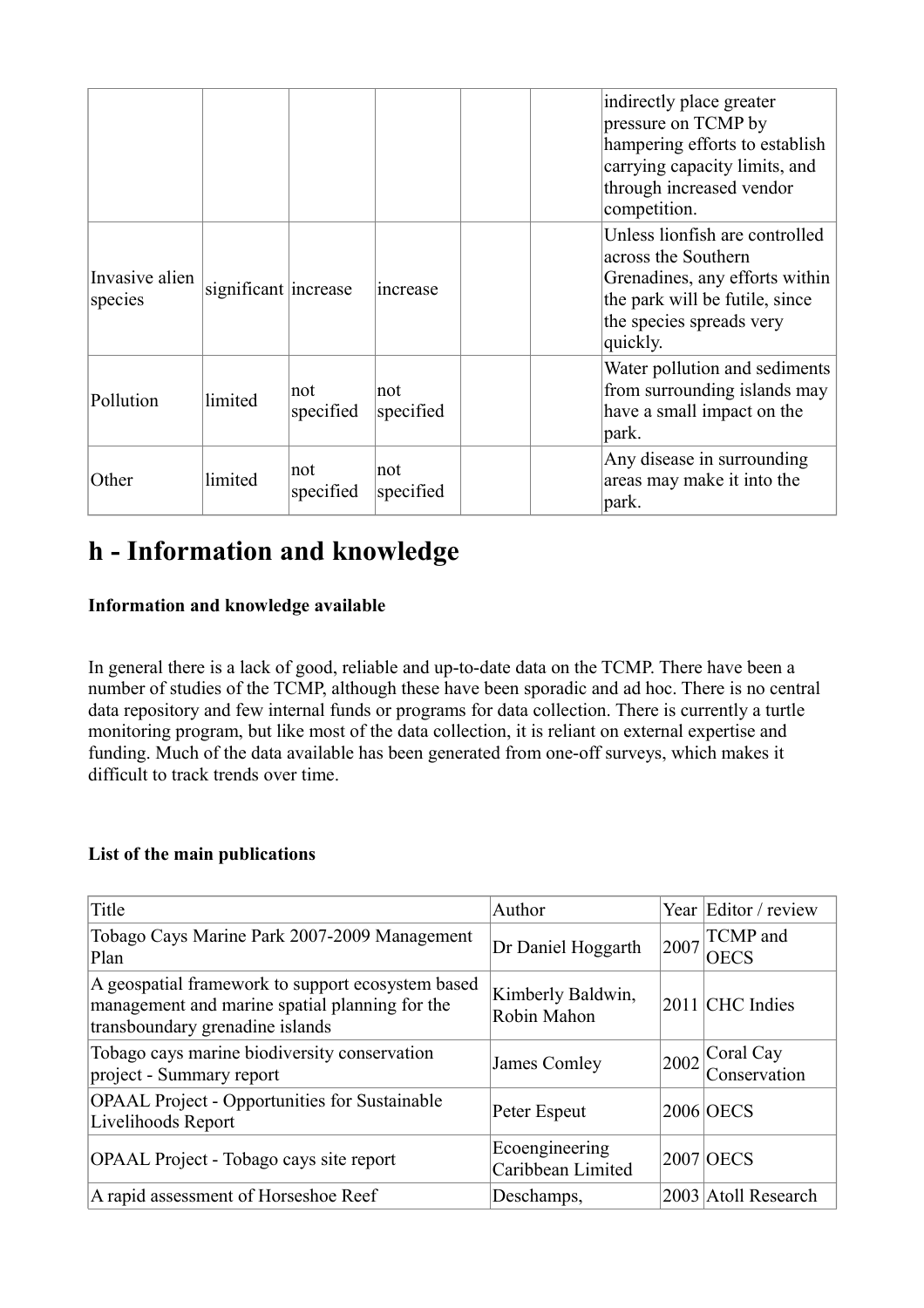|                                                                                               | Desrochers, Klomp                   |      | <b>Bulletin</b>                  |
|-----------------------------------------------------------------------------------------------|-------------------------------------|------|----------------------------------|
| St. Vincent and the Grenadines ReefFix Exercise                                               | D Gill                              |      | $2010$ OECS                      |
| Tobago Cays Marine Park: Are the conditions for<br>successful co-management likely to be met? | Bertha Simmons,<br>Patrick Mcconney |      | 2006 CERMES                      |
| Strategic Plan For Tobago Cays Marine Park, 2013-<br>2015                                     | Emma Doyle                          | 2012 | <b>TCMP</b> and<br><b>CERMES</b> |
| Sea Turtle Surveys in the Tobago Cays Marine Park                                             | Doyle and Harvey                    |      | 2011 WIDECAST                    |
| <b>TCMP</b> Zoning Map                                                                        | <b>TCMP</b>                         |      | $2010$ TCMP                      |
| <b>TCMP Basic Map</b>                                                                         | <b>TCMP</b>                         |      | 2006 TCMP                        |
| Wildlife Act 1987                                                                             | Government of SVG                   |      | 1987 Government                  |
| Sea Turtle Surveys in the Tobago Cays Marine Park                                             | <b>TCMP</b>                         |      | $2012$ TCMP                      |

### **Briefly indicate in the chart if any regular monitoring is performed and for what groups/species**

| Species /<br>group<br>monitored<br>$\int$ (give the<br>scientific<br> name) | Frequency of<br>monitoring<br>(annual /<br>biannual /<br>$etc$ ) | Comments<br>(In particular, you can describe here the monitoring methods that are<br>used)                                                                                                                                                                          |
|-----------------------------------------------------------------------------|------------------------------------------------------------------|---------------------------------------------------------------------------------------------------------------------------------------------------------------------------------------------------------------------------------------------------------------------|
| Turtles                                                                     | Annual                                                           | A two week program which captures and tags turtles, and records<br>statistics about the animal and if it has previously been captured.<br>This program is a partnership with Barbados Sea Turtle Project and<br>experts from The Wider Caribbean Sea Turtle Network |

# **Chapter 4. ECOLOGICAL CRITERIA**

*(Guidelines and Criteria Section B/ Ecological Criteria) Nominated areas must conform to at least one of the eight ecological criteria. Describe how the nominated site satisfies one or more of the following criteria. (Attach in Annex any relevant supporting documents.)*

### **Conservation value:**

The TCMP contains many species of flora and fauna of high conservation value. It is renowned for its beautiful and diverse marine life, and its extensive coral reefs and sea grass beds. It is home to populations of rare Green, Hawksbill and Leatherback turtles which feed on the sea grass beds and nest on beaches. The extensive coral reefs are home to many rare species of coral from the Milleporidae, Alcyonacea and Scleractinia families, such as Sea Fans, Elkhorn and Staghorn corals, Fire corals, Boulder corals and Brain corals among others. Other rare marine life includes the Queen Conch and the Caribbean Spiny lobster. Sea grass beds are composed of the threatened manatee and turtle grass.

Although most of the cays is marine, there are a few terrestrial species of high conservation value including Red Mangroves, Iguanas, Brown Pelicans and Bridled Terns. There are also a number of migratory birds (listed under the Wildlife Act 1987) which pass through the area including sea gulls, frigate birds, boobies and terns. There is also one small wetland on Mayreau.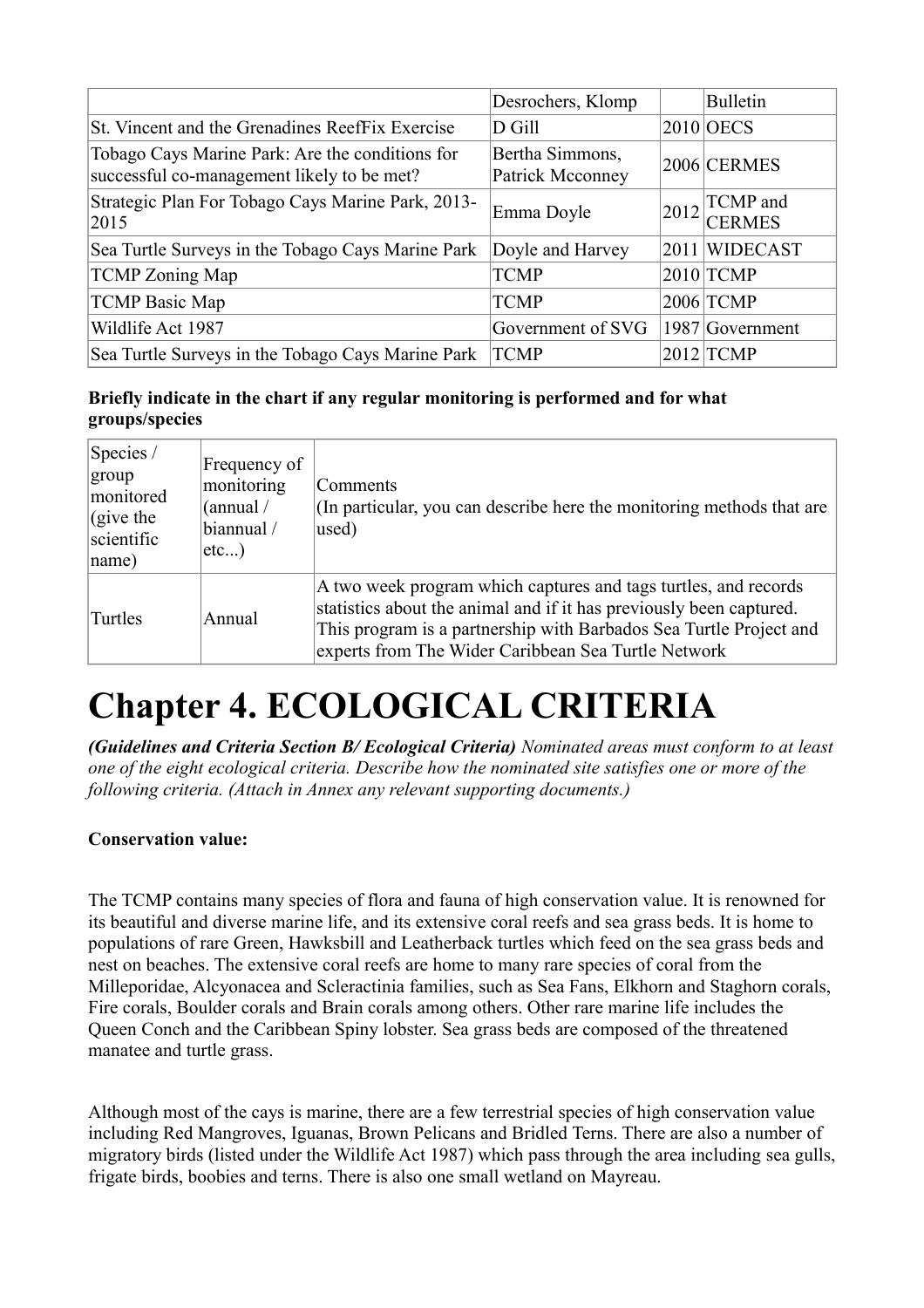#### **Rarity:**

The Tobago Cays contains many rare species, habitats and ecosystems. Across the Caribbean there has been a severe decline of coral reef cover, now down to 10% of cover. The TCMP contains extensive coral reefs, including Horseshoe Reef, one of the longest bank-barrier reefs in the region. These reefs are composed of at least 20 rare species of coral including the highly threatened Elkhorn and Staghorn corals. It also contains many rare flora and fauna including sea turtles (Green, Hawksbill and Leatherback), Queen Conch, Caribbean Spiny Lobster, many of which live in sea grass beds dominated by the rare Manatee and Turtle grasses. There are many more species which live or pass through the area which are protected under St Vincent law. The preservation of this collection of rare and threatened species is an urgent priority.

#### **Naturalness:**

Mayreau is the only island within the TCMP that has been settled, the remaining cays are relatively undisturbed by humans. Apart from Mayreau there are no permanent structures within the TCMP (except for one small toilet on Petit Bateau), and most of the islands and reefs retain their natural values and character. The pristine nature of the TCMP is why it is the premier tourism attraction in the Grenadines, additionally, Pirates of the Caribbean was partly filmed on Petit Tabac because of its pristine landscape. While recent impacts from tourism are a serious concern, the park is relatively preserved, and with good management it could quickly regain some of its lost environmental values.

#### **Critical habitats:**

There are many threaten species within the park and many rare ecosystems. Coral reefs are threatened across the Caribbean and the TCMP contains a wider variety of shallow and deep water reefs which are home to over 20 rare species. These species include rare species of coral from the Milleporidae, Alcyonacea and Scleractinia families, such as Sea Fans, Elkhorn and Staghorn corals, Fire corals, Boulder corals and Brain corals among others. The park is also home to sea grass beds composed of rare Manatee and Turtle grasses, which are a feeding and nesting habitat to populations of rare turtles, and populations of Queen Conch and Caribbean Spiny lobster.

#### **Diversity:**

The TCMP contains a variety of sea grass beds, unspoilt beaches and uninhabited cay and shallow and deep coral reefs, including the longest bank-barrier reef in the Southern Grenadines. These seascapes and landscape are home to 29 species listed under the SPAW Annexes, as well as more listed under the IUCN Red List and SVG legislation. These species include 20 species of coral, 3 turtle species, Queen Conch, Caribbean Spiny lobster, iguana, Brown Pelicans, Bridled Terns and many migratory birds.

#### **Resilience:**

The TCMP has high level of resilience because of its rich biodiversity and relatively undisturbed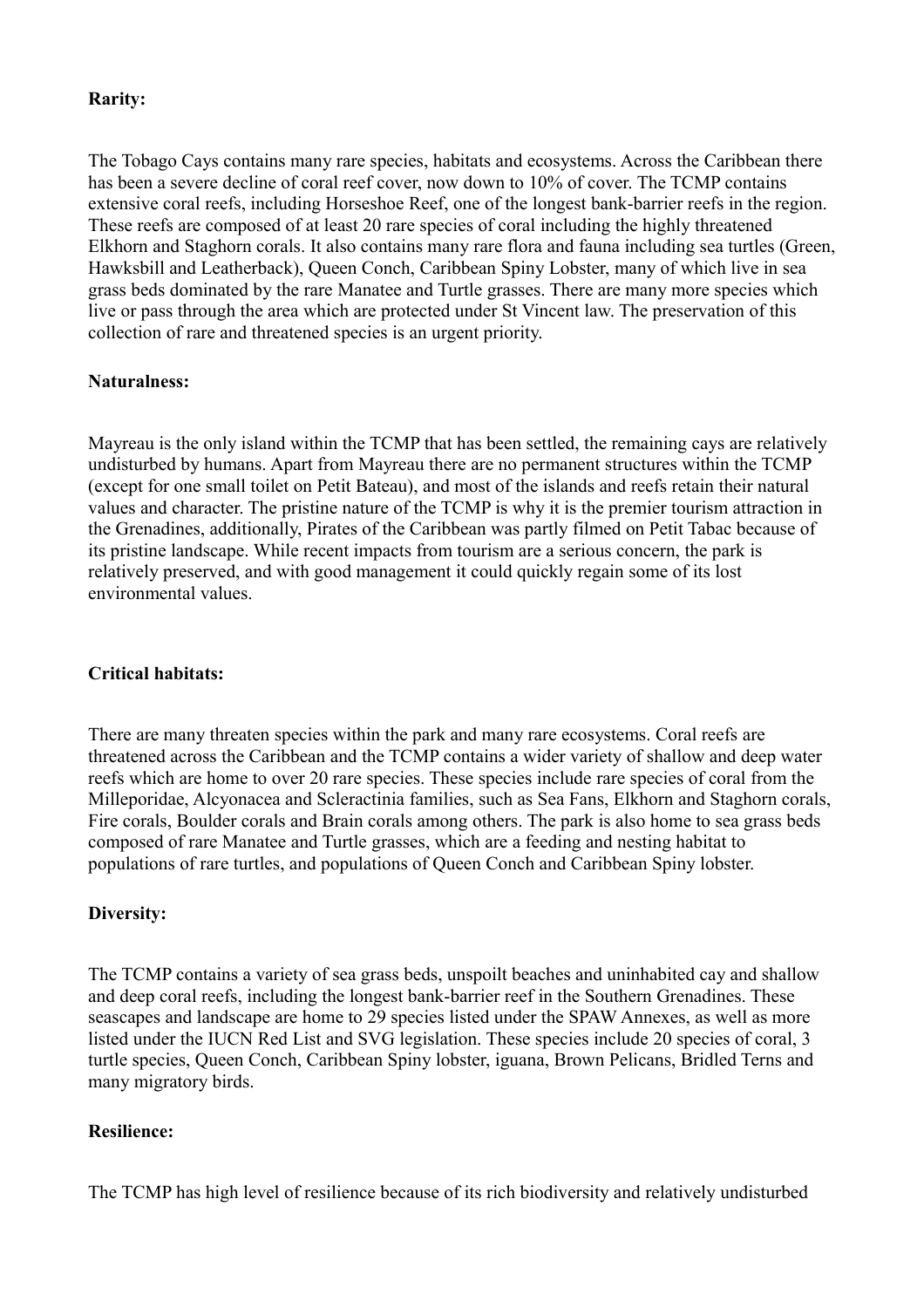nature. Horsehsoe Reef provides a barrier against Atlantic ocean waves, allowing the fringing reefs and cays to persist and flourish. The park undoubtedly provides a safe haven for marine life such as fish and turtles to breed and grow without threat of hunting. Coral reefs can recover quickly if well protected and undisturbed, they then provide habitat for fish as well as a variety of ecosystem services. The Reeffix exercise estimated that the TCMP provides over US\$23 million to the Vincentian economy through fishing and tourism benefits, and that the total ecosystem services it provides amount to US\$141 million. This includes values related to resilience including biodiversity and shoreline protection.

## **Chapter 5. CULTURAL AND SOCIO-ECONOMIC CRITERIA**

*(Guidelines and Criteria Section B / Cultural and Socio-Economic Criteria) Nominated Areas must conform, where applicable, to at least one of the three Cultural and Socio-Economic Criteria. If applicable, describe how the nominated site satisfies one or more of the following three Criteria (Attach in Annex any specific and relevant documents in support of these criteria).*

### **Productivity:**

The TCMP is a key tourism attraction and vital to the economy of the region, and it also contains many valuable natural resources which provide other ecosystem services to locals. The stunning natural beauty and recreational values of the TCMP (particularly the unspoilt cays and reefs) are what attracts nearly 50,000 visitors to the park each year. Additionally, the park provides a reserve for marine species, and thus contributes to the health of the surrounding fishing stocks by providing breeding grounds and nurseries to fish. Reeffix estimated that the value of fishing and tourism provided by the TCMP was over US\$23 million per year. Factoring in other ecosystem services the estimate was that the TCMP was worth up to US\$141 million. The health of the TCMP is directly and indirectly connected to the health of the Grenadines economy, as well as the economy of Grenada and SVG.

#### **Socio-economic benefits:**

The TCMP is crucial for the economy of the Southern Grenadines, although it's effects spread much wider than this. Many local livelihoods are either directly or indirectly connected to the TCMP including hostels, restaurants, vendors, taxis, fishers, sailors etc. The local islands are economically vulnerable, there are few other options past tourism or fishing. Much of the population is poor and any income derived from tourism or fishing is vitally important in their livelihoods. Looking after the TCMP is thus vital to the continued social and economic health of the Southern Grenadines.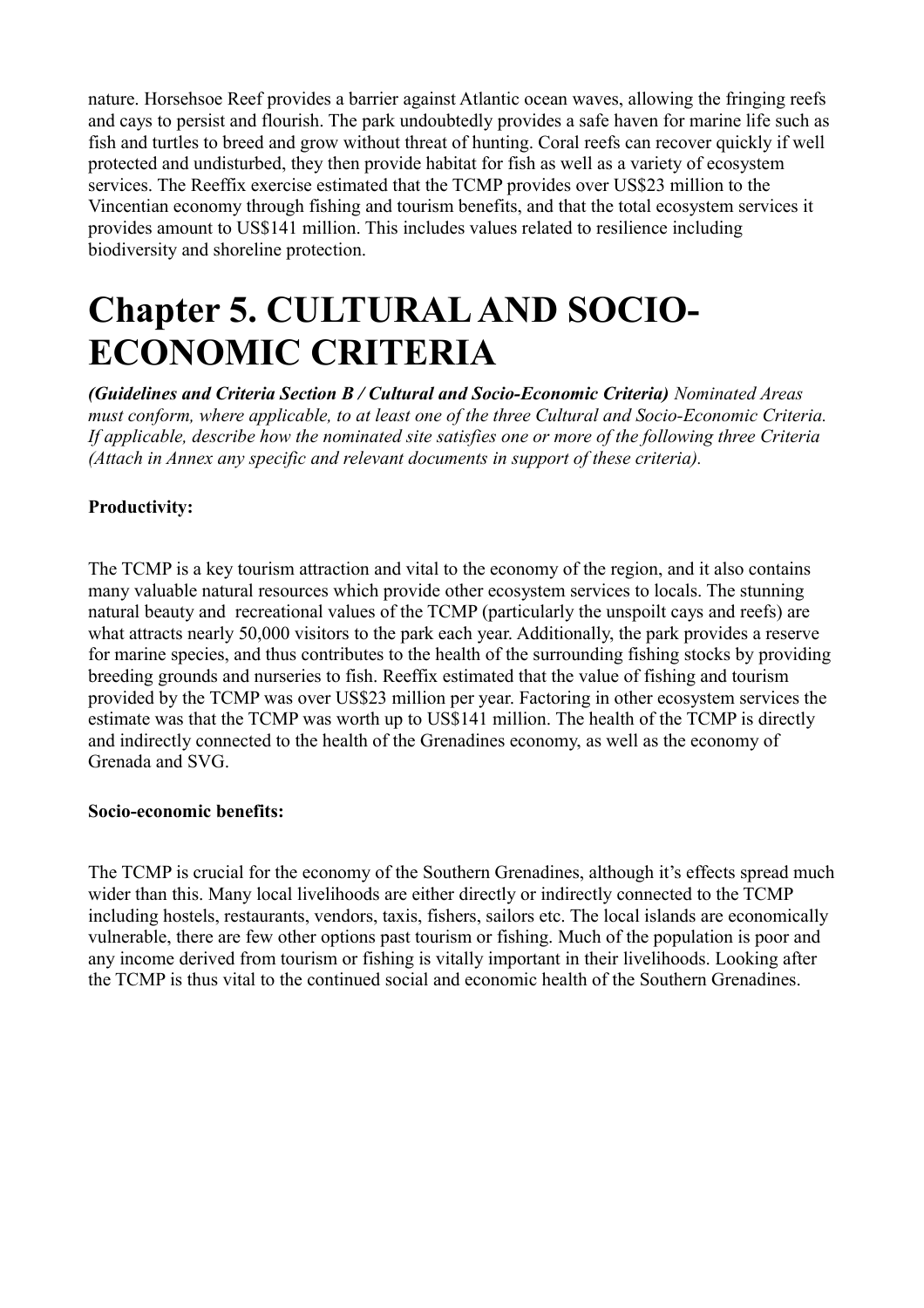## **Chapter 6. MANAGEMENT**

### **a - Legal and policy framework (attach in Annex a copy of original texts, and indicate, if possible, the IUCN status)**

### **National status of your protected area:**

The Tobago Cays was designated a marine conservation area in 1987, under the Fisheries Act. In December 1997 the TCMP was upgraded to a marine protected area, overseen by a Marine Parks Board. It has also been declared as a wildlife protection area under the Wildlife Act 1987. The forested areas of the park are also listed under the Forestry Act. In December 2006 the Tobago Cays Marine Park was re-launched using a user fee system, where resources users are charged a fee based on the activities that they undertake within the boundaries of the Park. Today, the Tobago Cays Marine Park is the only fully functional marine protected area in St. Vincent and the Grenadines. The express objective of the TCMP is "to protect, conserve and improve the natural resources of the Tobago Cays". The key legal documents are:

- Marine Parks Act, 1997
- · Marine Parks Act (Tobago Cays) Declaration Order, 1997
- · Marine Parks Act (Tobago Cays) Regulations, 1998
- · Fisheries Act, 1986 (amended 1986 and 1989)
- Wildlife Act 1987

#### **IUCN status (please tick the appropriate column if you know the IUCN category of your PA):**

unknown

### **b - Management structure, authority**

The TCMP is governed by a Marine Parks Board, which contains 10 members, including a chairperson. The 10 members are comprised of: 2 NGO representative, 1 nominee of the Ministry of National Security, 1 nominee of Minsitry of Tourism, Director and Deputy Director of Grenadines Affairs, the Chief Fisheries Officer, the Director of Finance (or nominee), the Solicitor General (or nominee) and the Commander of the Coast Guard (or nominee).

The Park Manager runs the operations of the TCMP, with a number of rangers, wardens, office attendants and administrative assistants. There is a total of 13 staff.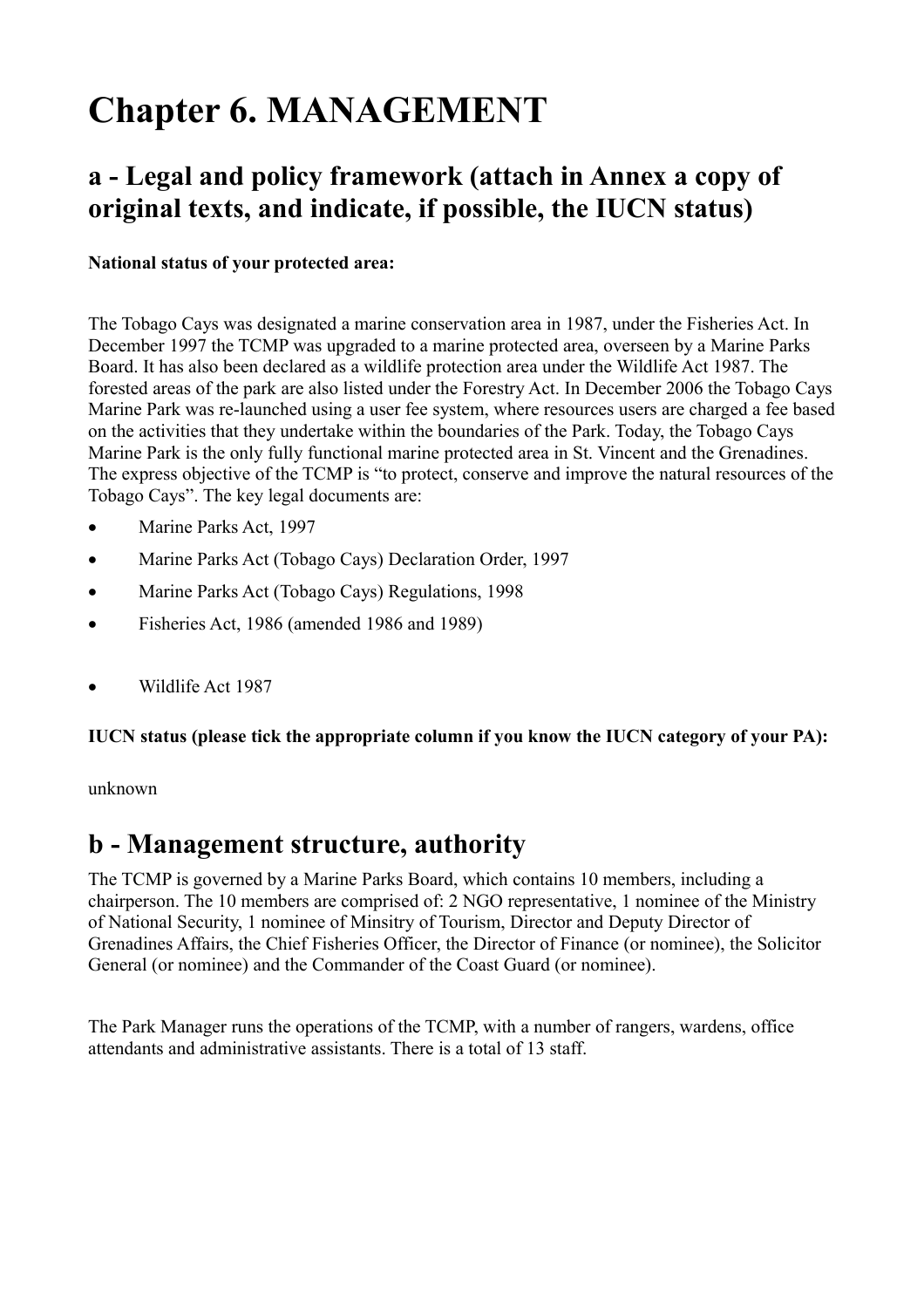### **c - Functional management body (with the authority and means to implement the framework)**

#### **Description of the management authority**

There are 13 staff working at the Marine Park Authority in Union Island. There is a Park Manger and a number of rangers and office staff. The authority is self-financed, it does not rely on government subventions. The authority has its own headquarters, which doubles as a visitors centre.

#### **Means to implement the framework**

The estimated annual income and expenditure for the TCMP is around \$630,000 EC. All the income id from fees, mainly charged to tourists. Over half the expenditure is on staff salaries, other expenses include fuel and maintenance.

| <b>Description</b> | Quantity        |
|--------------------|-----------------|
| Computers          | 2               |
| Laptop             | 3               |
| Printers           | $\overline{2}$  |
| <b>Desks</b>       | 8               |
| Chairs             | $\overline{11}$ |
| <b>Tanks</b>       | $\overline{2}$  |
| Oversuits          | 5               |
| Fan                | 1               |
| Radio              | 2               |
| Mobile Radio       | 2               |
| Fridge             | 1               |
| Laminator          | 1               |
| Guillotane         | 1               |
| Transformers       | 3               |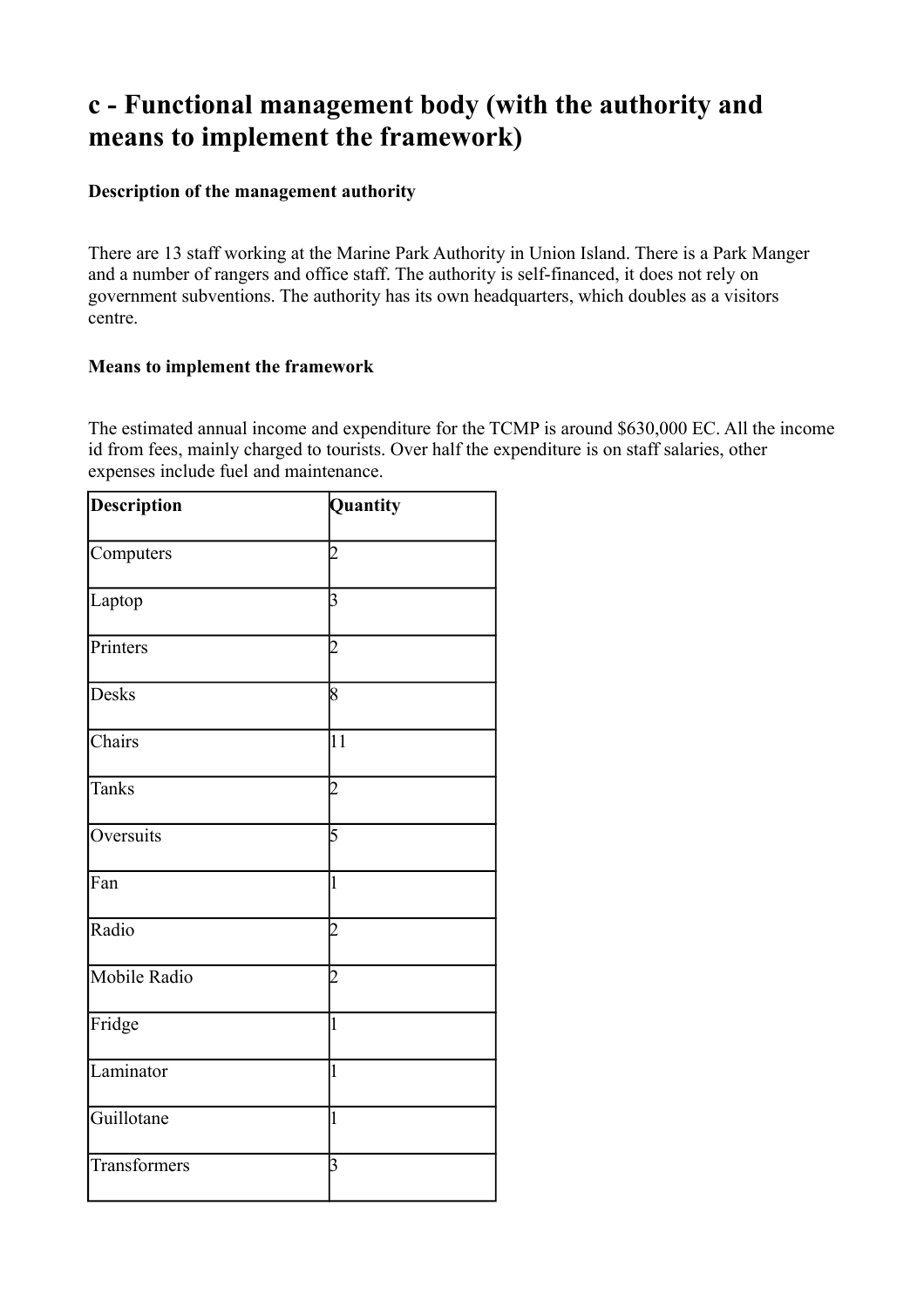| <b>Air Conditioners</b> | 5              |
|-------------------------|----------------|
| Television              | $\mathbf{1}$   |
| <b>Filing Cabinets</b>  | 4              |
| <b>Boats</b>            | 3              |
| <b>Tool Kit</b>         | $\mathbf{1}$   |
| <b>Book Shelves</b>     | $\mathbf{1}$   |
| <b>Display Shelves</b>  | 7              |
| Safe                    | $\overline{1}$ |
| <b>Storage Shelves</b>  | 3              |
| Cupboards               | $\overline{2}$ |
| Aquarium (Incomplete)   | $\mathbf{1}$   |
| <b>Clothes Racks</b>    | 3              |
| Dvd                     | $\mathbf{1}$   |
| Wii                     | $\mathbf{1}$   |
| Water Fountain          | $\mathbf{1}$   |
| Lionfish Spears         | 5              |
| Cutlass                 | $\mathbf{1}$   |
| <b>Wheel Barrow</b>     | $\mathbf{1}$   |
| Fire Extinguisher       | $\mathbf{1}$   |
| First Aid Kit           | $\overline{2}$ |
| <b>Bcd</b>              | 7              |
| Regulator               | 5              |
| Fins                    | 7              |
| Masks                   | 5              |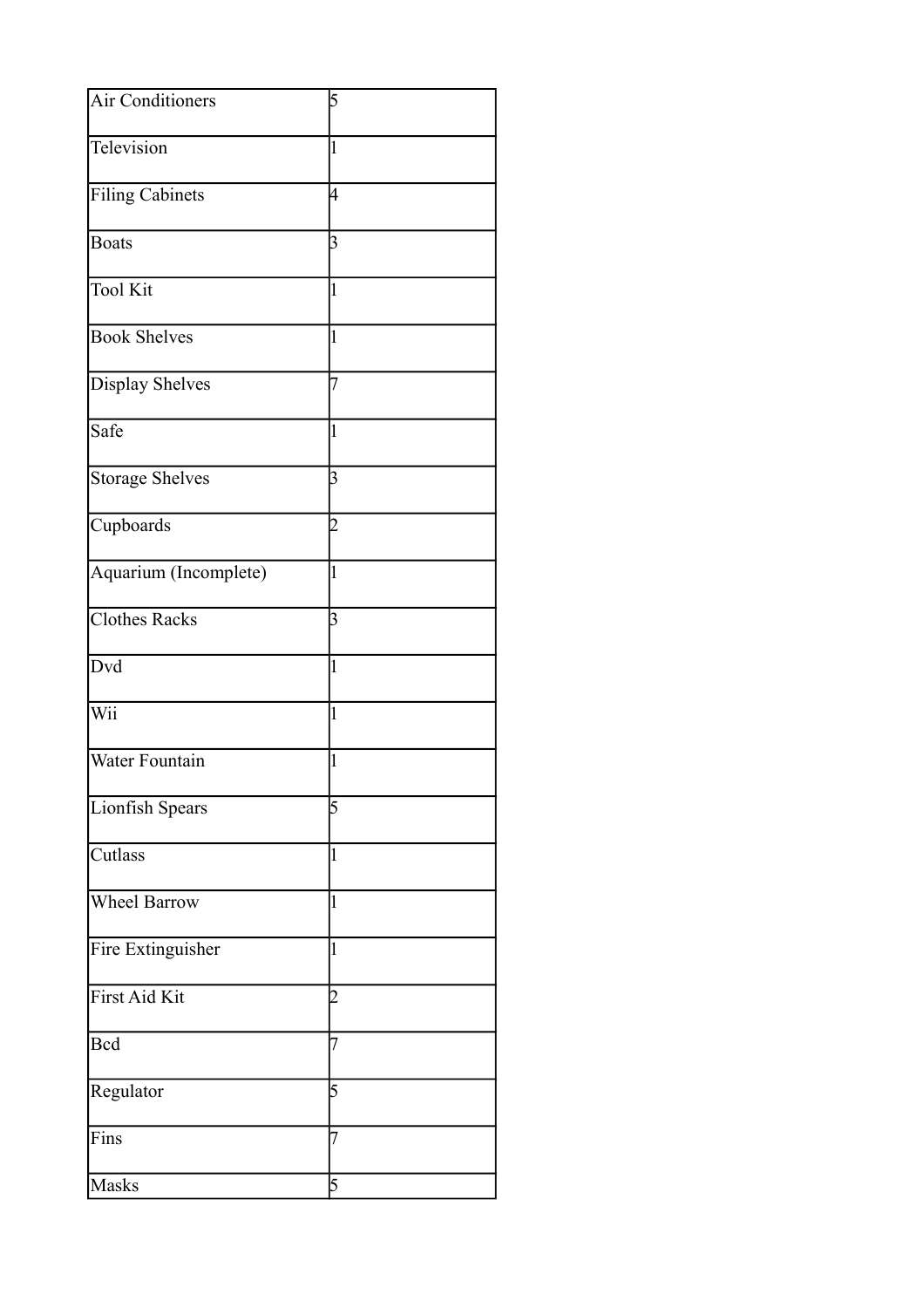| Life Jackets | 15 Adults/ 9 Children |
|--------------|-----------------------|
| Moorings     |                       |

### **d - Objectives (clarify whether prioritized or of equal importance)**

| Objective                                                                  | Top priority Comment |  |
|----------------------------------------------------------------------------|----------------------|--|
| Enhanced conservation and management of biological diversity.              | Yes                  |  |
| Sustained economic benefits from the use of existing natural<br>resources. | Yes                  |  |

### **e - Brief description of management plan (attach in Annex a copy of the plan)**

The TCMP Management Plan 2007-2009 is the current management plan, despite never being approved by Cabinet and 5 years out of date. The plan outlines the legal basis for the TCMP, its history, environmental and social values, as well as impacts and threats. It outlines the mission, goals and objectives of the authority, its organisational framework, administrative and financial arrangements and the structure and role of the board. The management of the park is discussed including the zoning of the park, fees, licences of vendors and tourism operators, and participatory measures. Also it gives guidance on monitoring and evaluation, research, surveillance and enforcement, and the need for education and awareness campaigns.

### **Management plan - date of publication**

: 1/1/07

**Management plan duration** 

: 3

### **Date of Review planned**

: not specified

### **f - Clarify if some species/habitats listed in section III are the subject of more management/recovery/protection measures than others**

### **Habitats**

| Marine / costal /      | Management | Protection | Recovery | Comments/description |
|------------------------|------------|------------|----------|----------------------|
| terrestrial ecosystems | measures   | measures   | measures | of measures          |
| Mangroves              | no         | no         | no       |                      |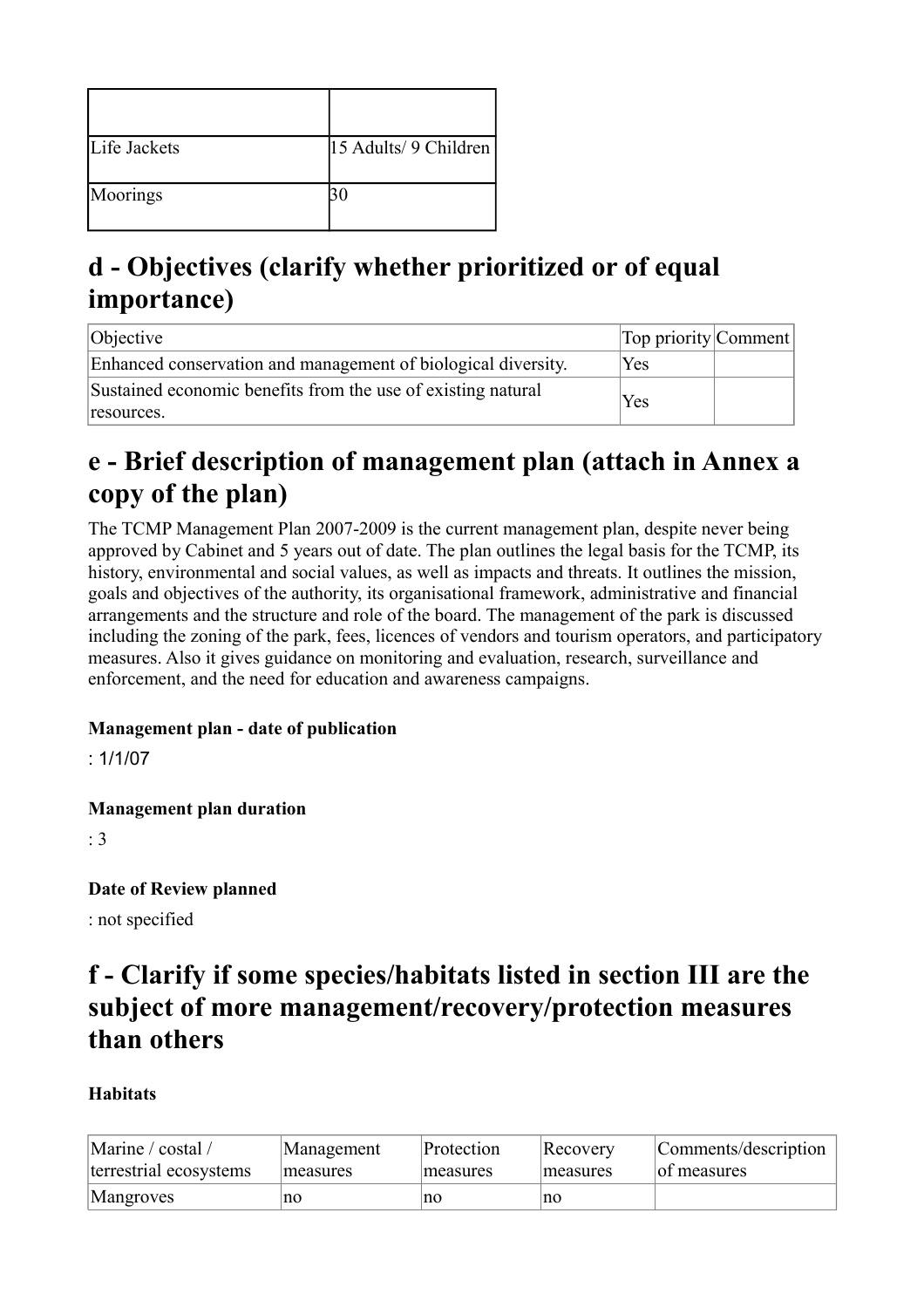| Coral          | no | no | no |  |
|----------------|----|----|----|--|
| Sea grass beds | no | no | no |  |
| Wetlands       | no | no | no |  |
| Forests        | no | no | no |  |
| Others         | no | no | no |  |

### **Flora**

| Species from SPAW Annex 3<br>present in your area | Management<br>measures | Protection<br>measures | Recovery<br>measures | Comments/descripti<br>on of measures |
|---------------------------------------------------|------------------------|------------------------|----------------------|--------------------------------------|
| Cymodoceaceae: Syringodium<br>filiforme           | no                     | no                     | no                   |                                      |
| Hydrocharitaceae: Thalassia<br>testudinum         | no                     | no                     | no                   |                                      |
| Rhizophoraceae: Rhizophora<br>mangle              | no                     | no                     | no                   |                                      |

### **Fauna**

| Species from SPAW Annex                           | Management             | Protection             | Recovery             | Comments/descriptio<br>n of measures |
|---------------------------------------------------|------------------------|------------------------|----------------------|--------------------------------------|
| 2 present in your area                            | measures               | measures               | measures             |                                      |
| Reptiles: Chelonia mydas                          | no                     | no                     | no                   |                                      |
| Reptiles: Eretmochelys<br>imbricata               | no                     | no                     | no                   |                                      |
| Reptiles: Dermochelys<br>coriacea                 | no                     | no                     | no                   |                                      |
| Birds: Sterna antillarum<br>antillarum            | no                     | no                     | no                   |                                      |
| Pelecanidae: pelecanus<br>occidentalis            | no                     | no                     | no                   |                                      |
| Species from SPAW Annex<br>3 present in your area | Management<br>measures | Protection<br>measures | Recovery<br>measures | Comments/descriptio<br>n of measures |
| Hydrozoa: Milleporidae                            | no                     | no                     | no                   |                                      |
| Anthozoa : Gorgonacea                             | no                     | no                     | no                   |                                      |
| Anthozoa : Scleractinia                           | no                     | no                     | no                   |                                      |
| Molluscs: Strombus gigas                          | no                     | no                     | no                   |                                      |
| Crustaceans: Panulirus argus no                   |                        | no                     | no                   |                                      |
| Reptiles: Iguana iguana                           | no                     | no                     | no                   |                                      |

### **g - Describe how the protected area is integrated within the country's larger planning framework (if applicable)**

The Tobago Cays is the only Marine Park in St Vincent. It falls under the National Parks and Protected Areas System Plan 2010-2014. This policy outlines the series of protected areas across land and sea, which are managed by a variety of bodies. The TCMP authority has limited involvement in this plan, and operates independently.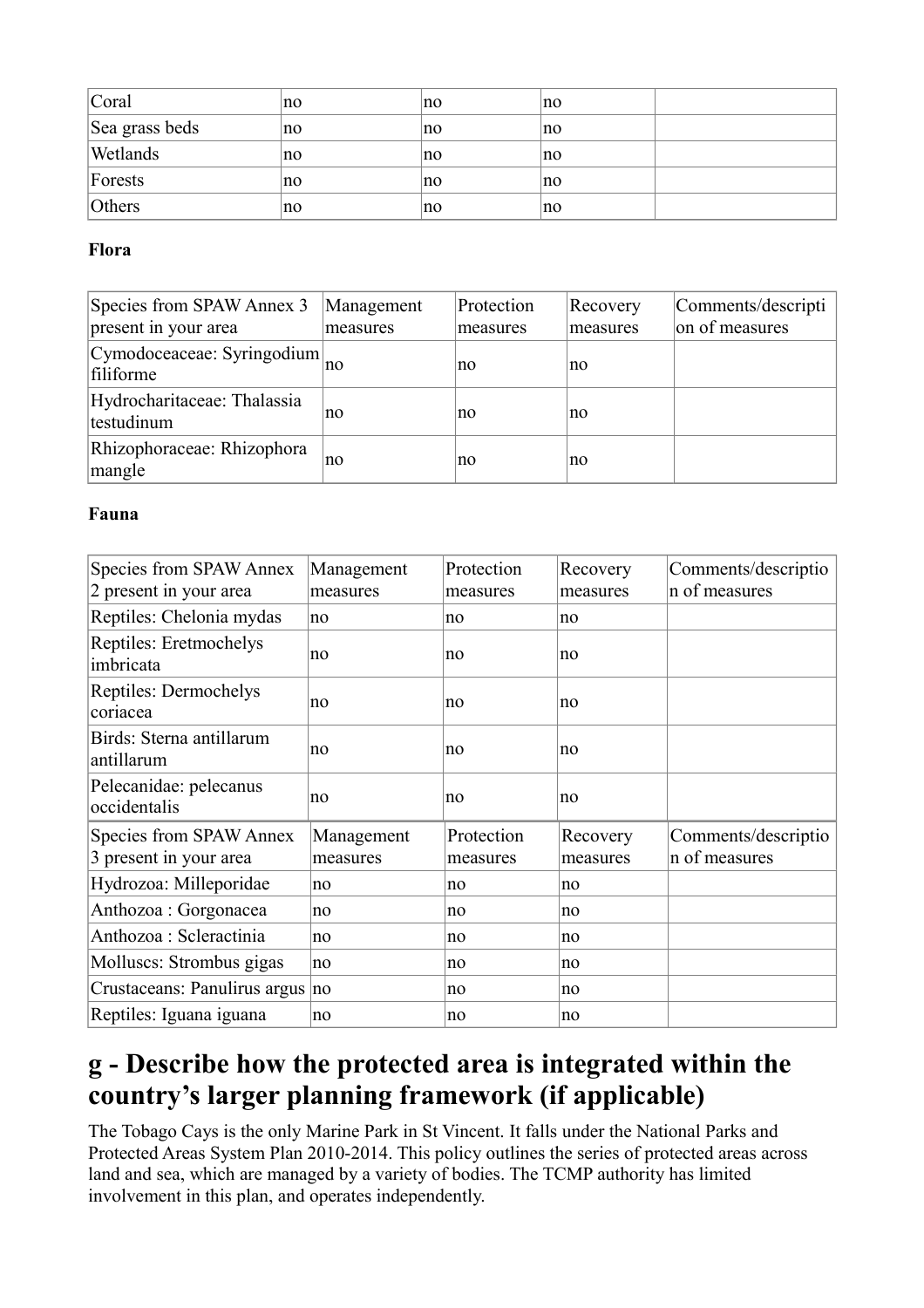### **h - Zoning, if applicable, and the basic regulations applied to the zones (attach in Annex a copy of the zoning map)**

| Name                                    | Basic regulation applied to the zone                                                                                                                                                                                                                                                                                                                                                                                                                                                                                                                                                                             |
|-----------------------------------------|------------------------------------------------------------------------------------------------------------------------------------------------------------------------------------------------------------------------------------------------------------------------------------------------------------------------------------------------------------------------------------------------------------------------------------------------------------------------------------------------------------------------------------------------------------------------------------------------------------------|
| Protection zone                         | to provide protection from extractive uses such as fishing while allowing entry<br>and recreational use (excluding fishing) to the waters and islands of the Cays, on<br>payment of the park entry fee.                                                                                                                                                                                                                                                                                                                                                                                                          |
| Buffer zone                             | To maintain the natural appearance of the coastline of Mayreau on the eastern side<br>of the island facing the Tobago Cays.                                                                                                                                                                                                                                                                                                                                                                                                                                                                                      |
| Management<br>zone                      | To provide for relatively unrestricted activities of the residents of Mayreau and<br>visitors to that island, while providing the option to apply local restrictions in<br>future as needed.                                                                                                                                                                                                                                                                                                                                                                                                                     |
| Anchoring<br>zones and<br>mooring buoys | To provide safe and secure options for anchoring and mooring of different sizes of<br>vessels while protecting the park's marine resources from anchor damage.                                                                                                                                                                                                                                                                                                                                                                                                                                                   |
| Windsurfing<br> zone                    | To provide a location for wind surfing within the park, that is close to the Cays,<br>but clearly separate from the anchoring zones and reef areas.                                                                                                                                                                                                                                                                                                                                                                                                                                                              |
| Conservation<br>exclusion zones         | One for sea grass/turtles and one for sea birds. Objective (1): To provide<br>protection to species of special concern (e.g. vulnerable, threatened, endangered<br>or over-exploited species of high commercial value) and to any habitats which are<br>critical to the survival of such species (e.g. breeding, nesting, nursery, feeding and<br>roosting grounds). Objective (2): To set aside some parts of the park and restrict<br>any human use, access or influence and thereby provide 'control' locations to<br>estimate the effects of use in other open areas and provide guidance for<br>management. |

### **i - Enforcement measures and policies**

Article 6.(3) of the Marine Parks Act (No. 9 of 1997) allows for a fine not exceeding \$5,000 and/or a term of imprisonment not exceeding one year for any person committing the following offences while in a marine park:

- fishing in the sea forming part of the marine park;
- removing any object from the marine park;
- removing or damaging any facility or equipment including buoys:
- · damaging or impairing the growth of any flora or fauna;
- · by any negligent act or omission damaging the substrata or causing pollution of the air or the sea;
- · carrying on any commercial activities except in an area designated for this purpose; or
- any other act which is prohibited by the Act or Regulations.

In cases where equipment has been removed or damaged, the culprit shall also be liable for its replacement or repair. According to Article 6.(4) of the Regulations, any person in breach of the rules against commercial activities shall in addition to the prescribed penalty be liable to have their articles of trade confiscated. Article 21 of the Marine Parks (Tobago Cays) Regulations (No. 26. of 1998) further allows for the same fine or imprisonment for any person committing the following offences:

• anchoring, mooring, diving or filming in the TCMP prior to paying the prescribed fees;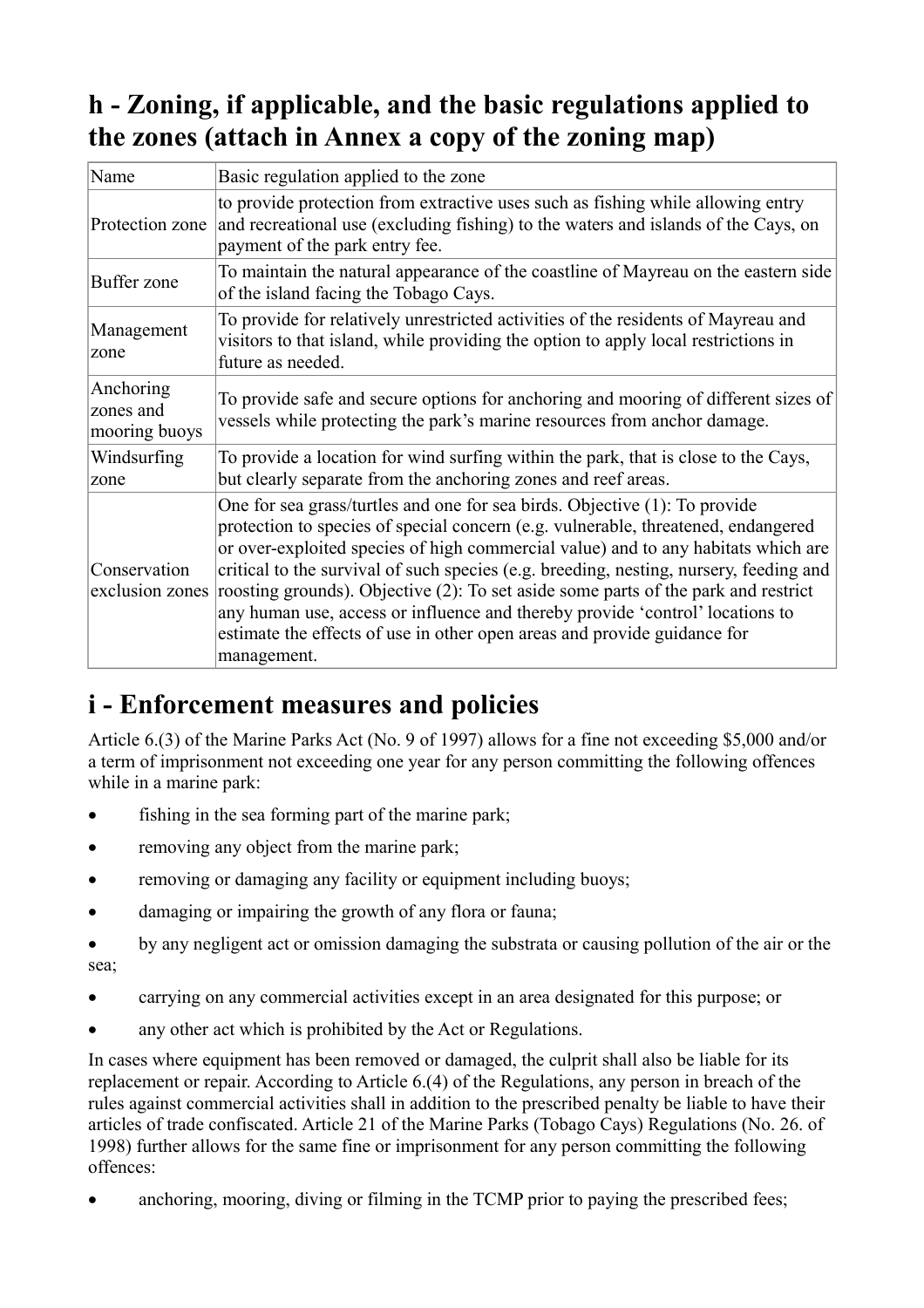- anchoring or mooring a vessel outside an area designated for this purpose;
- carrying out or participating in any activity that could endanger the health or safety of a
- member of the public;
- keeping or rearing any animals;
- · erecting any camp or engaging in camping activities; or
- exceeding a speed of 10 knots per hour while in charge of a vessel within 240 yards or
- an anchorage or mooring site.

#### Authorised Officers

The Marine Parks Board is empowered under Article 5 of the Marine Parks (Tobago Cays) Regulations (No. 26. of 1998) to appoint 'officers' for the purpose of enforcing the regulations relating to marine parks.

Section 20 of the 1998 Regulations describes the powers of arrest of the park's authorised officers. Where a person who commits, attempts to commit or is suspected of committing any offence against the park regulations (as listed in Section 22.1), an authorised officer may demand that the person stops committing the offence and require the person to give his or her name and address. If the person refuses to stop, or is suspected of giving a false name and address, the authorised officer may then (and only then) arrest the person without a warrant and deliver him or her to the nearest police station to be charged.

### **j - International status and dates of designation (e.g. Biosphere Reserve, Ramsar Site, Significant Bird Area, etc.)**

| International status            |    | Date of designation |
|---------------------------------|----|---------------------|
| Biosphere reserve               | no |                     |
| Ramsar site                     | no |                     |
| Significant bird area           | no |                     |
| World heritage site (UNESCO) no |    |                     |
| Others:                         | no |                     |

### **k - Site's contribution to local sustainable development measures or related plans**

not specified

### **l - Available management resources for the area**

| Ressources          |                 | How many/how<br>much | Comments/description                       |
|---------------------|-----------------|----------------------|--------------------------------------------|
|                     | Permanent staff | 13                   |                                            |
| Human<br>ressources | Volunteers      |                      |                                            |
|                     | Partners        |                      |                                            |
| Physical            | Equipments      |                      | There is a list of equipment in Chapter 6. |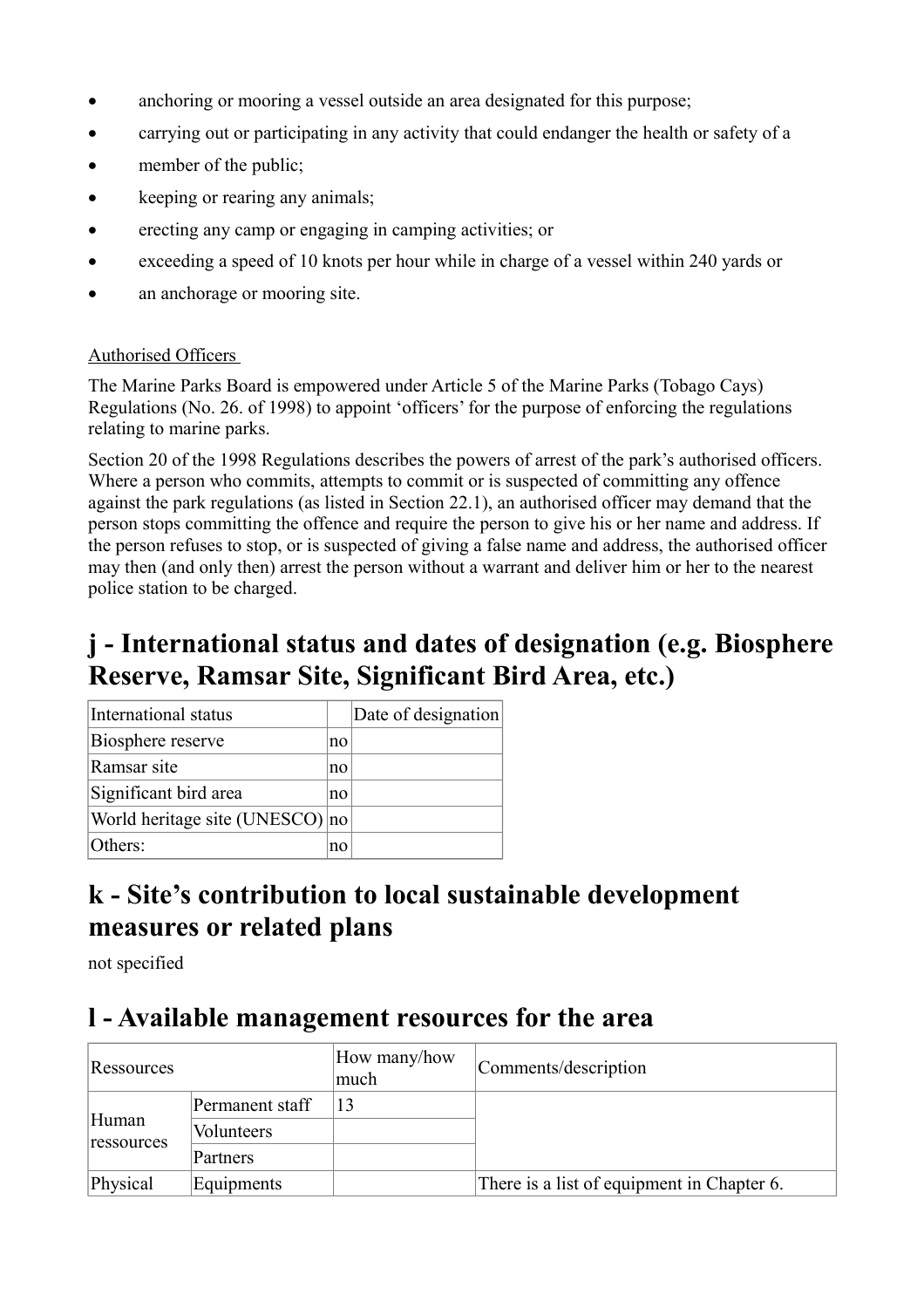| ressources              | Infrastructures                              |                                            | MANAGEMENT - Legal framework,<br>management body.                                          |
|-------------------------|----------------------------------------------|--------------------------------------------|--------------------------------------------------------------------------------------------|
| Financial<br>ressources | Present sources of entry fees and<br>funding | Funded through<br>other fees and<br>fines. | The budget changes each year depending on<br>visitor numbers. Over the last 5 years income |
|                         | Sources expected<br>in the future            |                                            | has been between \$340,000 and \$180,000<br>USD.                                           |
|                         | Annual budget<br>230000<br>(USD)             |                                            |                                                                                            |

### **Conclusion Describe how the management framework outlined above is adequate to achieve the ecological and socioeconomic objectives that were established for the site (Guidelines and Criteria Section C/V).**

The TCMP has an management plan that is being implemented effectively. The TCMP is selffunded and has a clear management structure. It has dedicated staff and a good amount of equipment and resources. It has good connections with other conservation organisations across the Eastern Caribbean, as demonstrated in the turtle monitoring with WILDCAST. The park has clear zones, and has made good efforts to set out conservation areas to protect biodiversity, while also seeking social and economic benefits. The management framework has excellent management measures for each zone, backed by effective enforcement measures. It has worked closely with local stakeholders and has a good relationship with local NGOs such as SusGren. The National Parks and Protected Areas System Plan 2010-2014 applauded the effective management of the TCMP. The TCMP has recently completed a strategic plan which sets out measures to improve the management effectiveness of the Board, particularly around strategic issues (rather than daily park management), which should result in improved monitoring and evaluation of progress. Overall the TCMP is making good progress towards its overall goal "to protect, conserve and improve the natural resources of the Tobago Cays".

## **Chapter 7. MONITORING AND EVALUATION**

### **In general, describe how the nominated site addresses monitoring and evaluation**

The TCM Management Plan contains a list of indicators to be monitored. These include biophysical indicators (water quality), species-specific actions (turtles) as well a community engagement, staff performance and management effectiveness indicators.

Last year the TCMP developed a Strategic Plan, which set out a clear program of monitoring and evaluation to reinforce and expand the targets identified in the Management Plan. The five priority areas are:

- Visitor security
- · Human resources management
- Status or condition of natural resources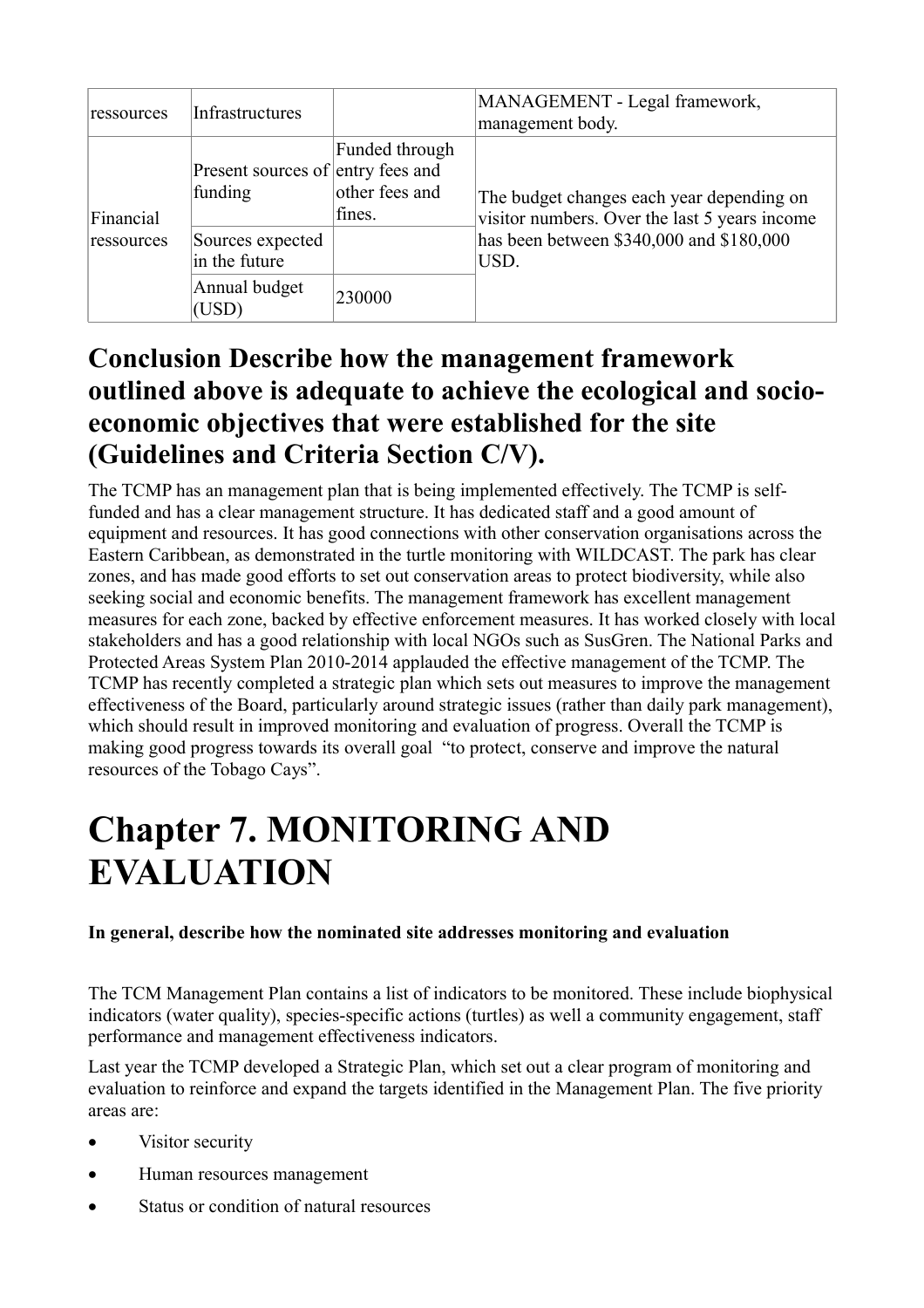- · Community relations
- · Sustainable financing strategies

### **What indicators are used to evaluate management effectiveness and conservation success, and the impact of the management plan on the local communities**

| Indicators by category                                                                                                | Comments                                                                                                                    |
|-----------------------------------------------------------------------------------------------------------------------|-----------------------------------------------------------------------------------------------------------------------------|
| Evaluation of management effectiveness                                                                                |                                                                                                                             |
| Monitor numbers of staff employed and their performance<br>against their job descriptions                             |                                                                                                                             |
| Monitor financial information                                                                                         |                                                                                                                             |
| Monitor time spent by each staff on different activities                                                              | e.g. for patrolling, community liaison,<br>administration etc                                                               |
| Monitor enforcement coverage                                                                                          |                                                                                                                             |
| Monitor estimated numbers of rule infringements;                                                                      | e.g. numbers of bookings (or tickets<br>issued) for offences; and numbers of<br>successful and unsuccessful<br>prosecutions |
| Evaluation of conservation measures on the status of species populations within and around<br>protected area          |                                                                                                                             |
| Monitor impacts of human use                                                                                          | e.g. numbers of yachts, divers and<br>other users; levels of poaching;<br>damage to corals by careless divers               |
| Monitor using Reef Check system for key species within<br>park                                                        |                                                                                                                             |
| Monitor number of turtles observed in the park                                                                        |                                                                                                                             |
| Survey birds, reptiles, vegetation on each island every 3-5<br>years                                                  |                                                                                                                             |
| Evaluation of conservation measures on the status of habitats within and around the protected area                    |                                                                                                                             |
| Monitor coral reef abundance, quality and diversity                                                                   |                                                                                                                             |
| Evaluation of conservation measures on the status of ecological processes within and around the<br>protected area     |                                                                                                                             |
| Monitor levels of pollution or climate change                                                                         | e.g. using weather data recorded at<br>Union Airport - rainfall, wind, air<br>temperature                                   |
| Rangers to monitor dumping of garbage inside the park                                                                 |                                                                                                                             |
| Collaborate with Fisheries Division to monitor water<br>quality                                                       |                                                                                                                             |
| Evaluation of the impact of the management plan on the local communities                                              |                                                                                                                             |
| Monitor number of events held for the public, commercial<br>operators resource users etc.                             |                                                                                                                             |
| Monitor level of understanding of human impacts on<br>marine resources                                                |                                                                                                                             |
| Monitor incomes or wealth ranks of different stakeholder<br>groups, giving due sensitivity and confidentiality to the |                                                                                                                             |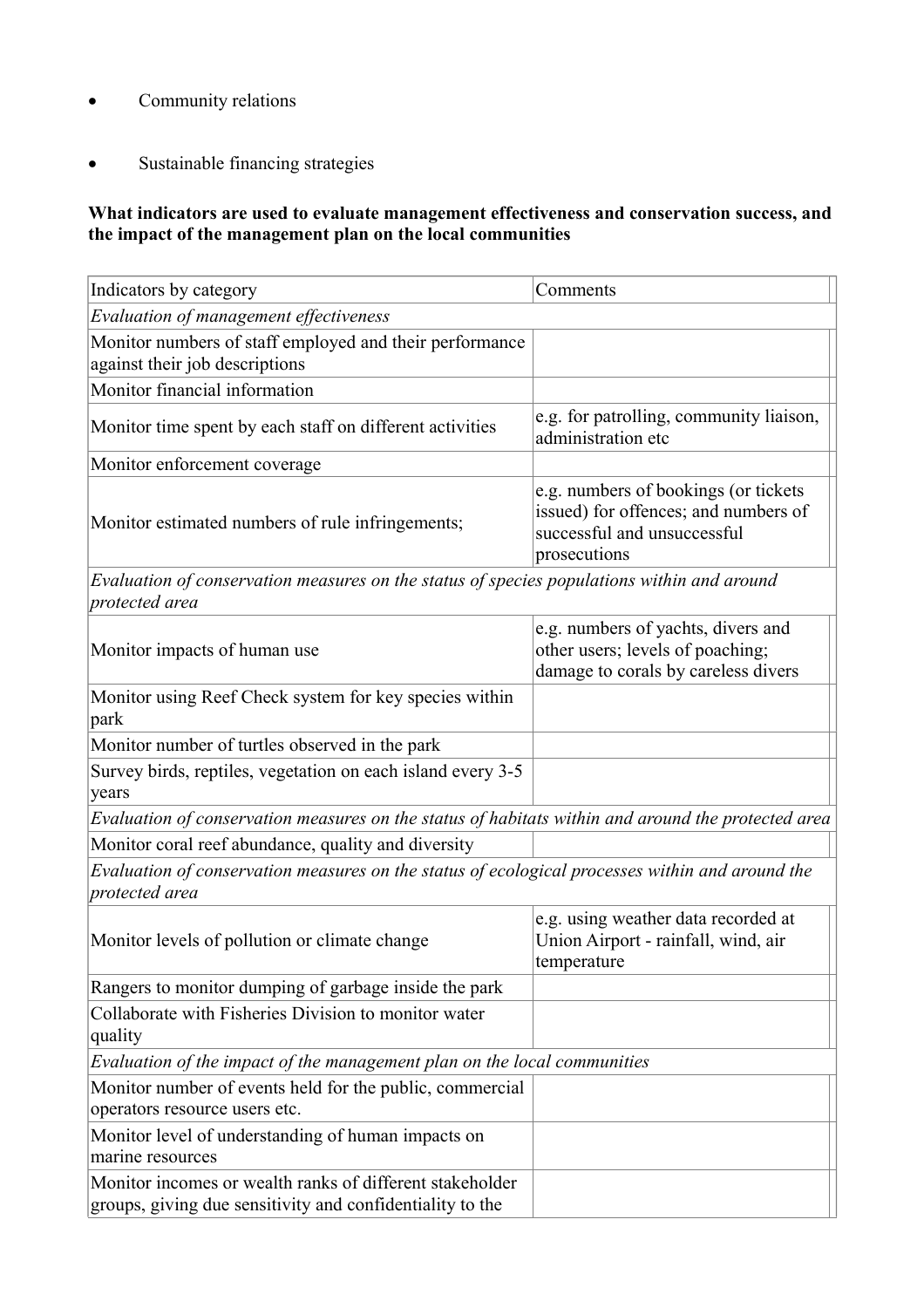| data, and using methods acceptable and relevant to<br>community members                                  |  |
|----------------------------------------------------------------------------------------------------------|--|
| Monitor number of visitors, numbers of yacht and cruise<br>liner visits etc                              |  |
| Monitor visitors' satisfaction of resource status and<br>tourism services using anonymous questionnaires |  |

# **Chapter 8. STAKEHOLDERS**

**Describe how the nominated site involves stakeholders and local communities in designation and management, and specify specific coordination measures or mechanisms currently in place** 

| Stackeholders<br>involvement | Involvement | Description of<br>involvement                                                                                                                                                                                                                                                                 | Specific<br>measures | coordination Comments (if any)                                                                                                                                                                                                                                                                                                               |
|------------------------------|-------------|-----------------------------------------------------------------------------------------------------------------------------------------------------------------------------------------------------------------------------------------------------------------------------------------------|----------------------|----------------------------------------------------------------------------------------------------------------------------------------------------------------------------------------------------------------------------------------------------------------------------------------------------------------------------------------------|
| Institutions                 | yes         | The Marine Park<br>Board is composed<br>of relevant<br>institutions<br>including the<br>Ministry of<br>Tourism, Fisheries<br>Division, Coast<br>Guard, the<br>Ministry of<br>National<br>Security, Ministry<br>of Grenadines<br>Affairs, Director of<br>Finance and the<br>Solicitor General. |                      |                                                                                                                                                                                                                                                                                                                                              |
| Public                       | yes         | Two local NGOs<br>have board<br>positions. The<br>public is also<br>involved in<br>conservation<br>programs on an ad<br>hoc basis                                                                                                                                                             |                      | There have been a number of<br>studies that have undertaken<br>public consultations and surveys<br>- the Grenadines MarSIS<br>(http://www.grenadinesmarsis.co<br>m/Files_and_Maps.html) is an<br>excellent example of this. There<br>is also a proposal to include more<br>local groups on the board such as<br>the water taxi organisation. |
| Decision-makers              | yes         | The Board<br>contains many<br>powerful decision-<br>makers such as the<br><b>Solicitor General</b><br>and the Director of<br>Finance.                                                                                                                                                         |                      |                                                                                                                                                                                                                                                                                                                                              |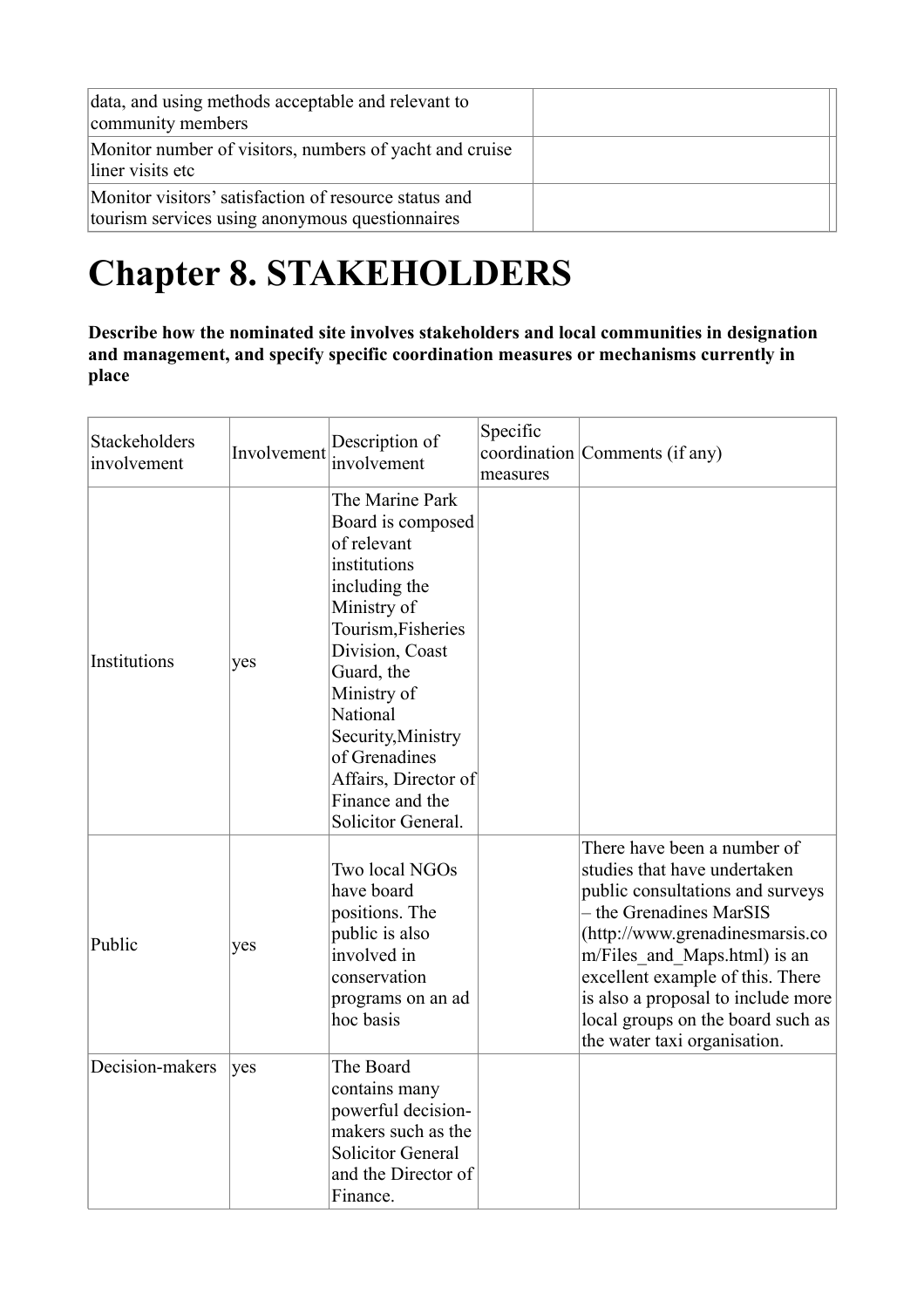|                      |     | Additionally the<br>park was<br>relaunched by the<br>Prime Minister,<br>and documents are<br>approved by<br>cabinet, showing<br>high level<br>involvement |                                                                                                                                                                                                                             |
|----------------------|-----|-----------------------------------------------------------------------------------------------------------------------------------------------------------|-----------------------------------------------------------------------------------------------------------------------------------------------------------------------------------------------------------------------------|
| Economic-sectors yes |     | The local hotel and<br>tourism industry is<br>represented on the<br>board.                                                                                |                                                                                                                                                                                                                             |
| Local<br>communities | yes | Two local NGOs<br>have board<br>positions. The<br>public is also<br>involved in<br>conservation<br>programs on an ad<br>hoc basis                         | There have been a number of<br>studies that have undertaken<br>public consultations and surveys<br>- the Grenadines MarSIS<br>(http://www.grenadinesmarsis.co<br>m/Files and Maps.html) is an<br>excellent example of this. |
| Others               | no  |                                                                                                                                                           |                                                                                                                                                                                                                             |

## **Chapter 9. IMPLEMENTATION MECHANISM**

**Describe the mechanisms and programmes that are in place in regard to each of the following management tools in the nominated site (fill only the fields that are relevant for your site)** 

|                                                                                   |     | Management tools Existing Mechanisms and programmes in place                                                                                                                                                                                                                                                                                                                                                                                                                                                                                                                                                         | Comments<br>(if any) |
|-----------------------------------------------------------------------------------|-----|----------------------------------------------------------------------------------------------------------------------------------------------------------------------------------------------------------------------------------------------------------------------------------------------------------------------------------------------------------------------------------------------------------------------------------------------------------------------------------------------------------------------------------------------------------------------------------------------------------------------|----------------------|
| Public awareness,<br>education, and<br>information<br>dissemination<br>programmes | yes | The Management Plan sets out specific objectives for<br>public engagement: • To enhance public awareness of<br>environmental issues and thereby build a national<br>constituency for sound resource management • To<br>contribute to public education in the interpretation of the<br>natural environment To achieve these objectives the<br>Management Plan sets out a number of actions – these<br>include maintaining the website, producing brochures and<br>providing a useful visitors office. Ad hoc studies have<br>enabled the management to gain insights into public<br>opinion and tailor communication. |                      |
| Capacity building<br>of staff and<br>management                                   | no  | The TCMP realises the importance of continued training<br>and capacity building efforts for management and staff.<br>Staff are encouraged to attend training and conferences<br>across the region. A recent notable training was the turtle<br>monitoring held by WILDCAST – this is now being<br>repeated each year.                                                                                                                                                                                                                                                                                                |                      |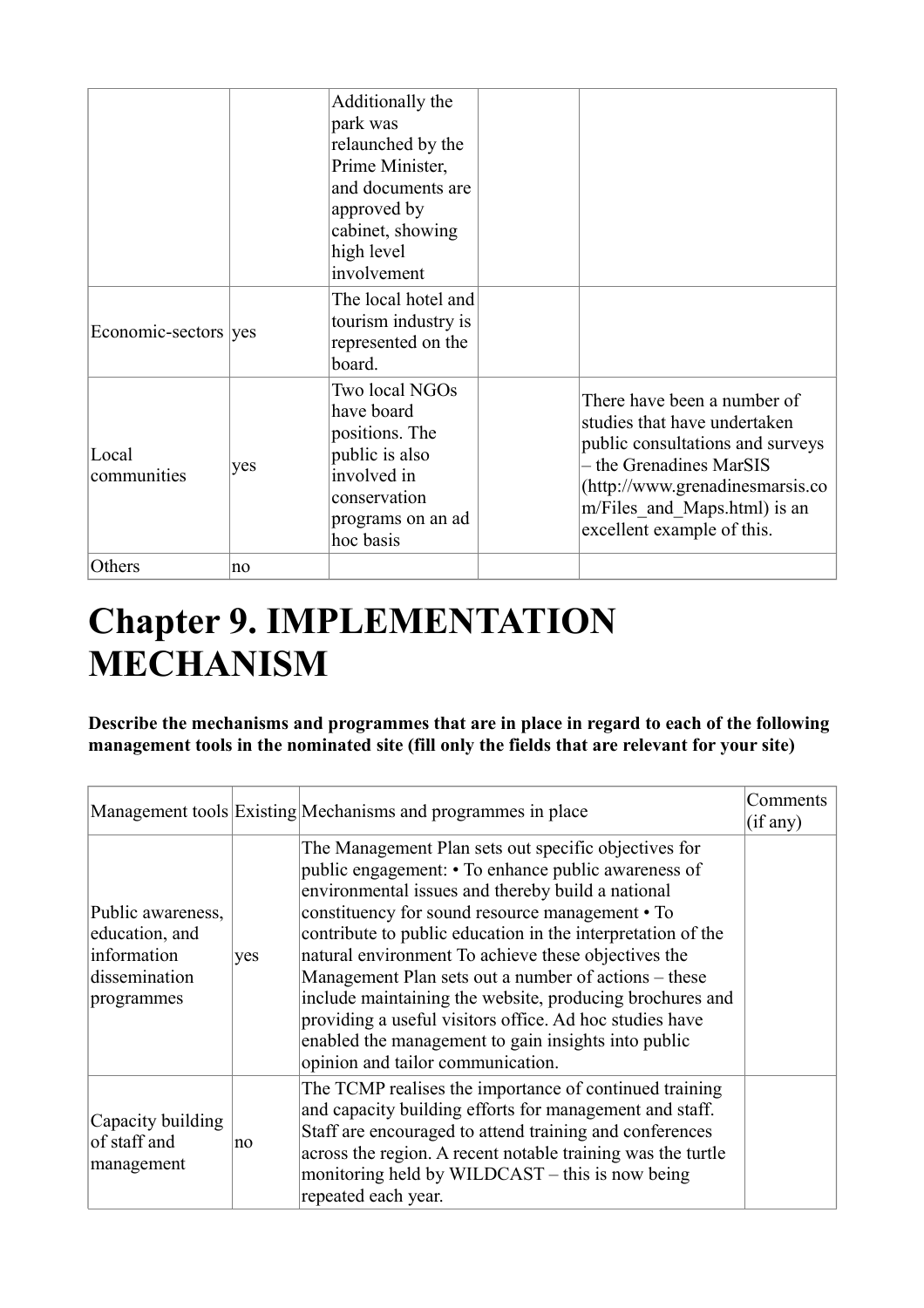| Research, data<br>storage, and<br>analysis    | yes | Due to the iconic status of the marine park, a number of<br>studies have been completed by research institutions in<br>partnership with TCMP. However, these studies are ad hoc<br>and rely on external funding and technical support                                                                                   |  |
|-----------------------------------------------|-----|-------------------------------------------------------------------------------------------------------------------------------------------------------------------------------------------------------------------------------------------------------------------------------------------------------------------------|--|
| Surveillance and<br>enforcement               | yes | Park rangers have the power and training to enforce park<br>rules. Rangers and wardens visit the park daily to collect<br>fees and monitor visitor behaviour and enforce the rules.                                                                                                                                     |  |
| Participation of<br>exterior users            | yes | The authority has undertaken communication and<br>participation efforts for the wider local community (see<br>first point)                                                                                                                                                                                              |  |
| Alternative and<br>sustainable<br>livelihoods | yes | The TCMP has a close working relationship with users of<br>the park who make their living from vending, diving,<br>tourism, hospitality, fishing etc. The TCMP has not<br>undertaken its own livelihood initiatives, but supports<br>other sustainable livelihood efforts which complement<br>their conservation goals. |  |
| Adaptative<br>management                      | yes | The TCMP uses new information and studies to change its<br>management practices, for example beginning turtle<br>surveys and using Reef Check.                                                                                                                                                                          |  |

## **Chapter 10. OTHER RELEVANT INFORMATION**

### **Contact addresses**

|                                                                           | Name                          |                 | Position Contact adress                                           | Email adress                   |
|---------------------------------------------------------------------------|-------------------------------|-----------------|-------------------------------------------------------------------|--------------------------------|
| who is submitting the $\vert$ SAINT<br>proposal (national<br>focal point) | <b>VINCENT Focal</b><br>point | Focal<br> point |                                                                   | focal point@stvincent.co<br>m  |
| who prepared the<br>report (manager)                                      | <b>WILLIAMS</b><br>Kenneth    |                 | Clifton Union Island<br>Manager St. Vincent $&$ the<br>Grenadines | $\left $ kenawillo@hotmail.com |

### **Date when making the proposal**

: 9/30/14

### **List of annexed documents**

| Name                            | Description                                                                                                                                      | Category |             |
|---------------------------------|--------------------------------------------------------------------------------------------------------------------------------------------------|----------|-------------|
| Baldwin Mahon<br> 2011          | A GEOSPATIAL FRAMEWORK TO SUPPORT<br><b>ECOSYSTEM BASED MANAGEMENT AND</b><br>MARINE SPATIAL PLANNING FOR THE<br>TRANSBOUNDARY GRENADINE ISLANDS | Others   | <b>View</b> |
| Comley Summary<br>Report $2002$ | <b>TOBAGO CAYS MARINE BIODIVERSITY</b><br>CONSERVATION PROJECT SUMMARY REPORT -<br>Prepared by - James Comley, CCC Senior Field                  | Others   | View        |